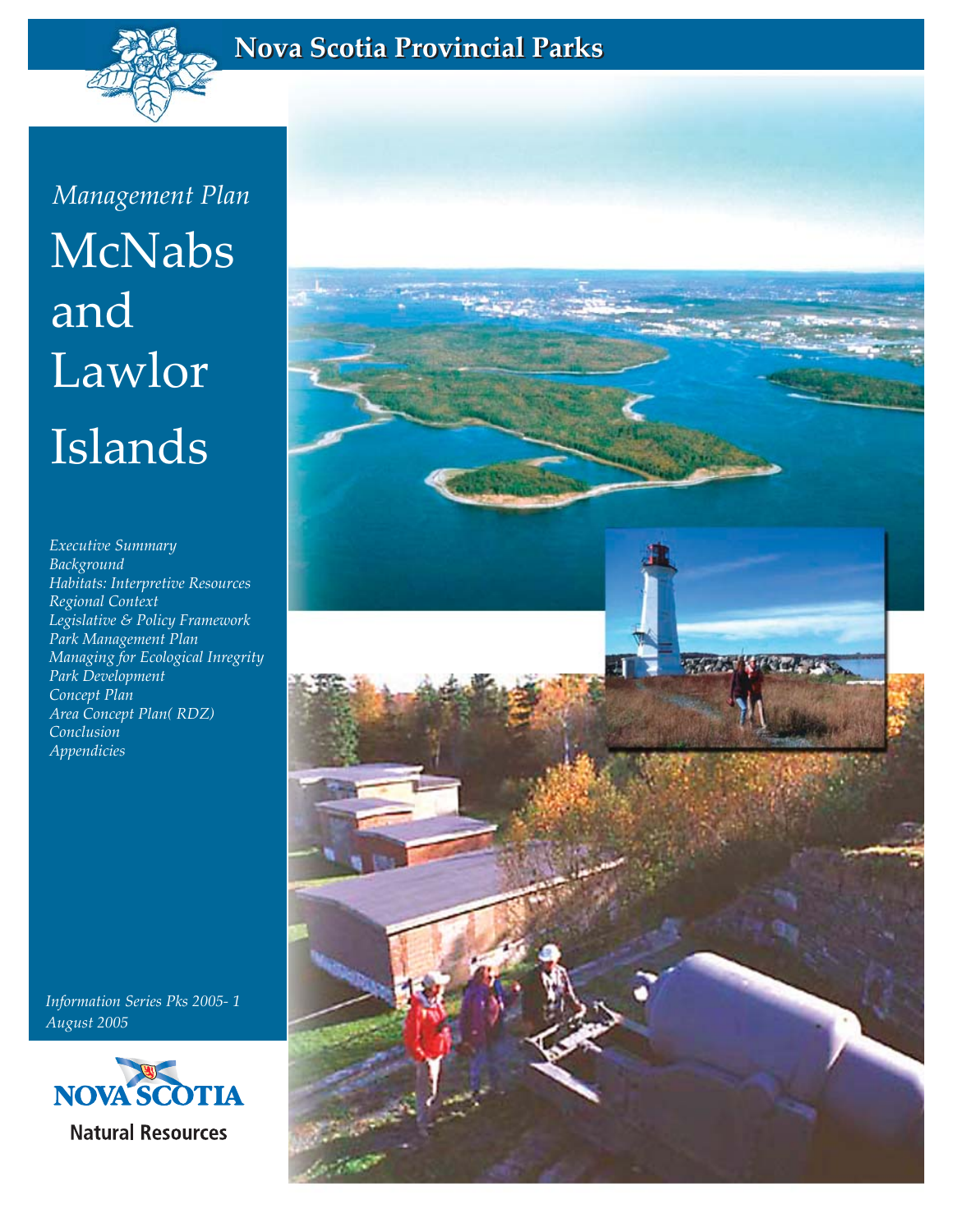# **PARK MANAGEMENT PLAN MCNABS AND LAWLOR ISLANDS PROVINCIAL PARK HALIFAX HARBOUR, NOVA SCOTIA**

**Information Series PKS 2005-1**

Nova Scotia Department of Natural Resources August, 2005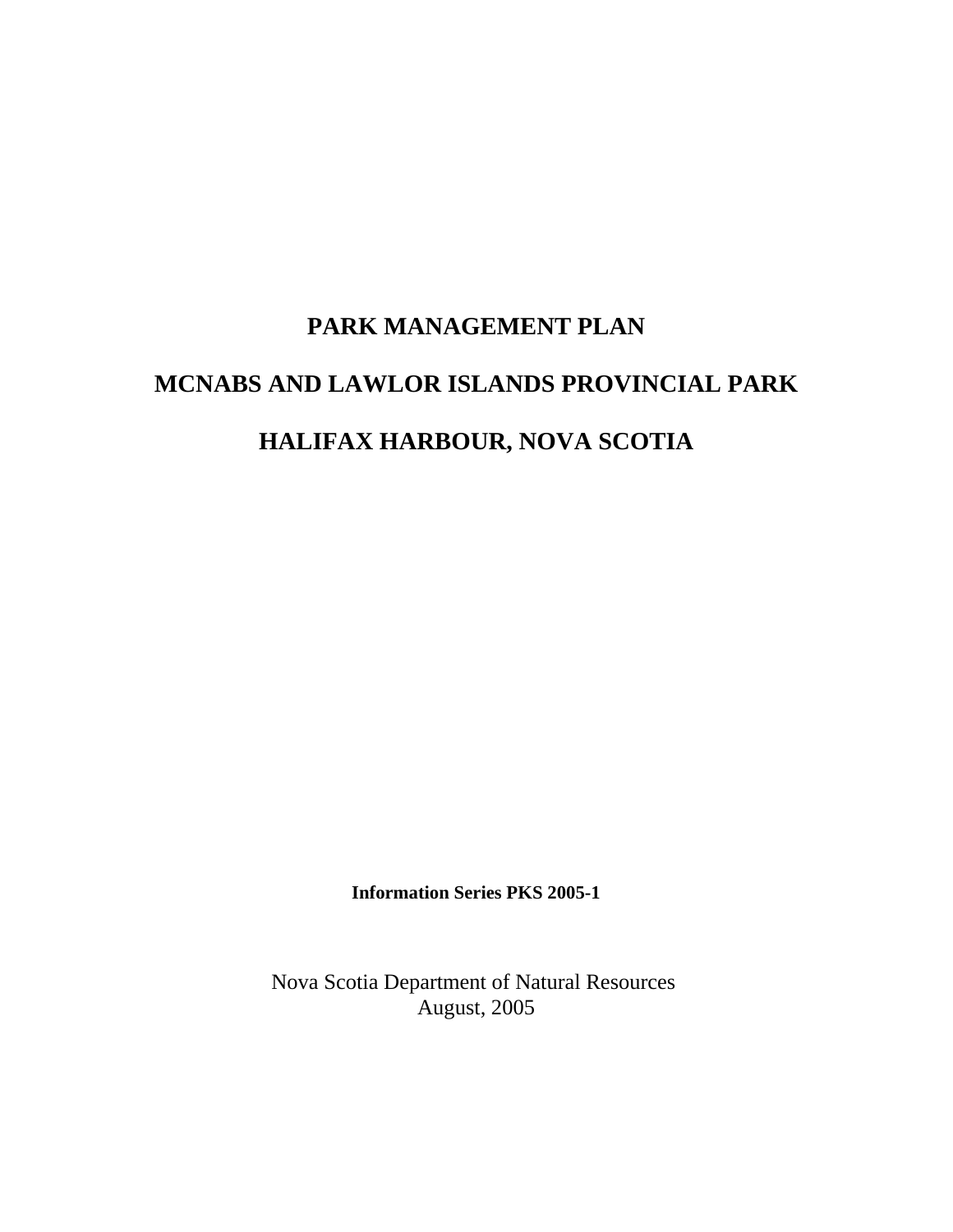© Crown Copyright. Province of Nova Scotia, 2005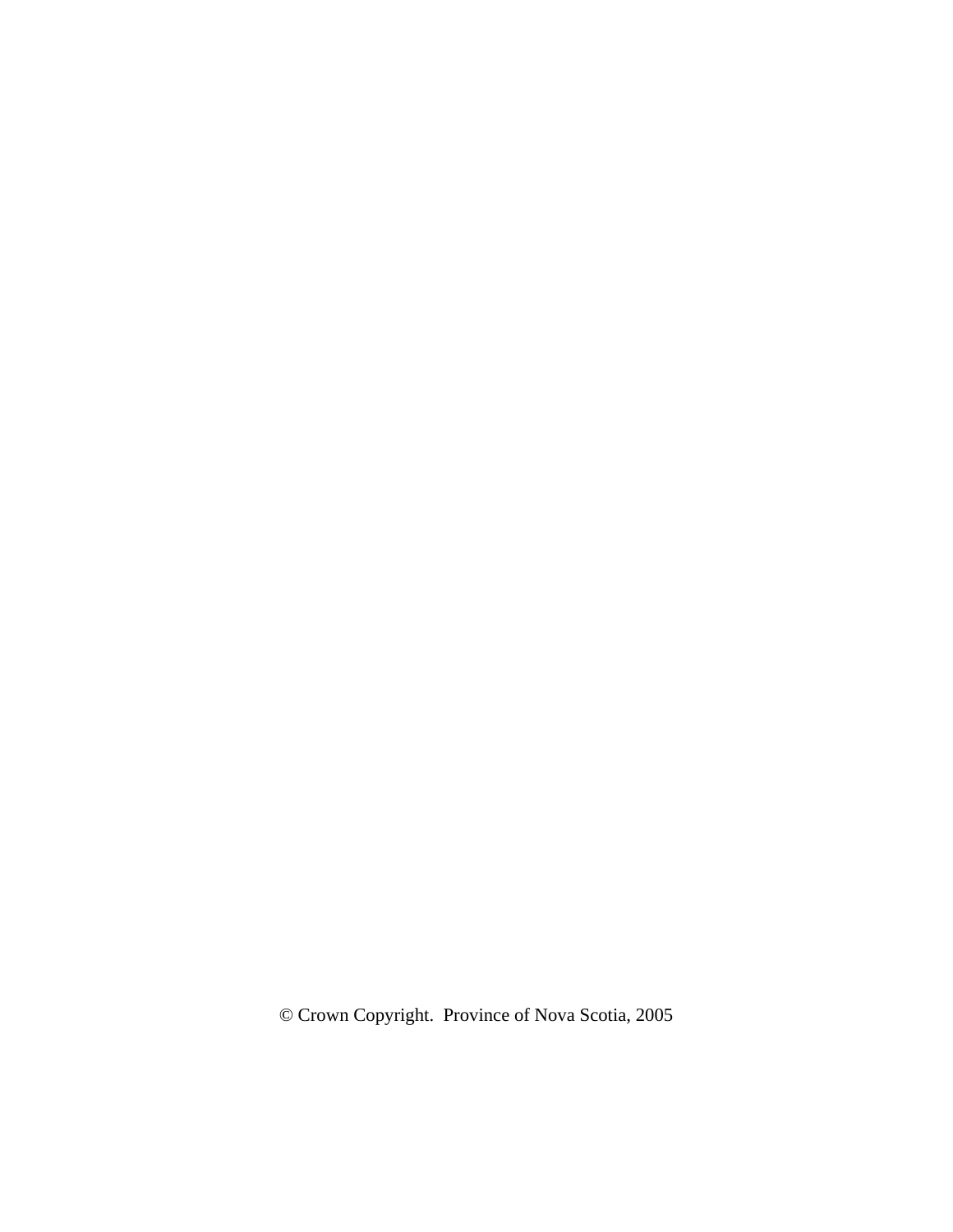### **MINISTER'S MESSAGE**

The Province of Nova Scotia is committed to protecting important elements of its natural environment and cultural heritage. As Minister of Natural Resources, I am responsible for ensuring that our provincial parks, and the heritage values they contain, are managed in perpetuity for the benefit of present and future generations. In this context, I am proud to present the McNabs and Lawlor Islands Provincial Park Management Plan.

Moulded by glaciers, reshaped by unrelenting coastal processes, and with a human presence dating at least 1,500 years before present, McNabs and Lawlor Islands Provincial Park contains provincially and regionally significant natural and cultural heritage values and provides important recreational opportunities. Situated in the heart of Nova Scotia's largest metropolitan area, these islands also provide important opportunities for outdoor education and have the potential to contribute significantly to the quality of life of residents within the Halifax-Dartmouth metropolitan area as well as other Nova Scotians and out-of-province visitors.

The Province began to assemble the land base for McNabs and Lawlor Islands Provincial Park in the 1970s in response to residents' concerns about the need to protect these outstanding islands from inappropriate development and use. The Provincial Parks Act and this park management plan will help to ensure that the islands' heritage values will be protected so residents and visitors alike may continue to enjoy their intrinsic values.

Managing this important provincial park is a challenge requiring the support and active participation of many groups and individuals. I am therefore pleased to formally approve this management plan for McNabs and Lawlor Islands Provincial Park  $-$  a plan to guide the actions of the Province of Nova Scotia and a plan that identifies ways in which we can work individually and collectively to protect this important part of Nova Scotia for current and future generations.

The Honourable Richard Hurlburt Minister Nova Scotia Department of Natural Resources

August, 2005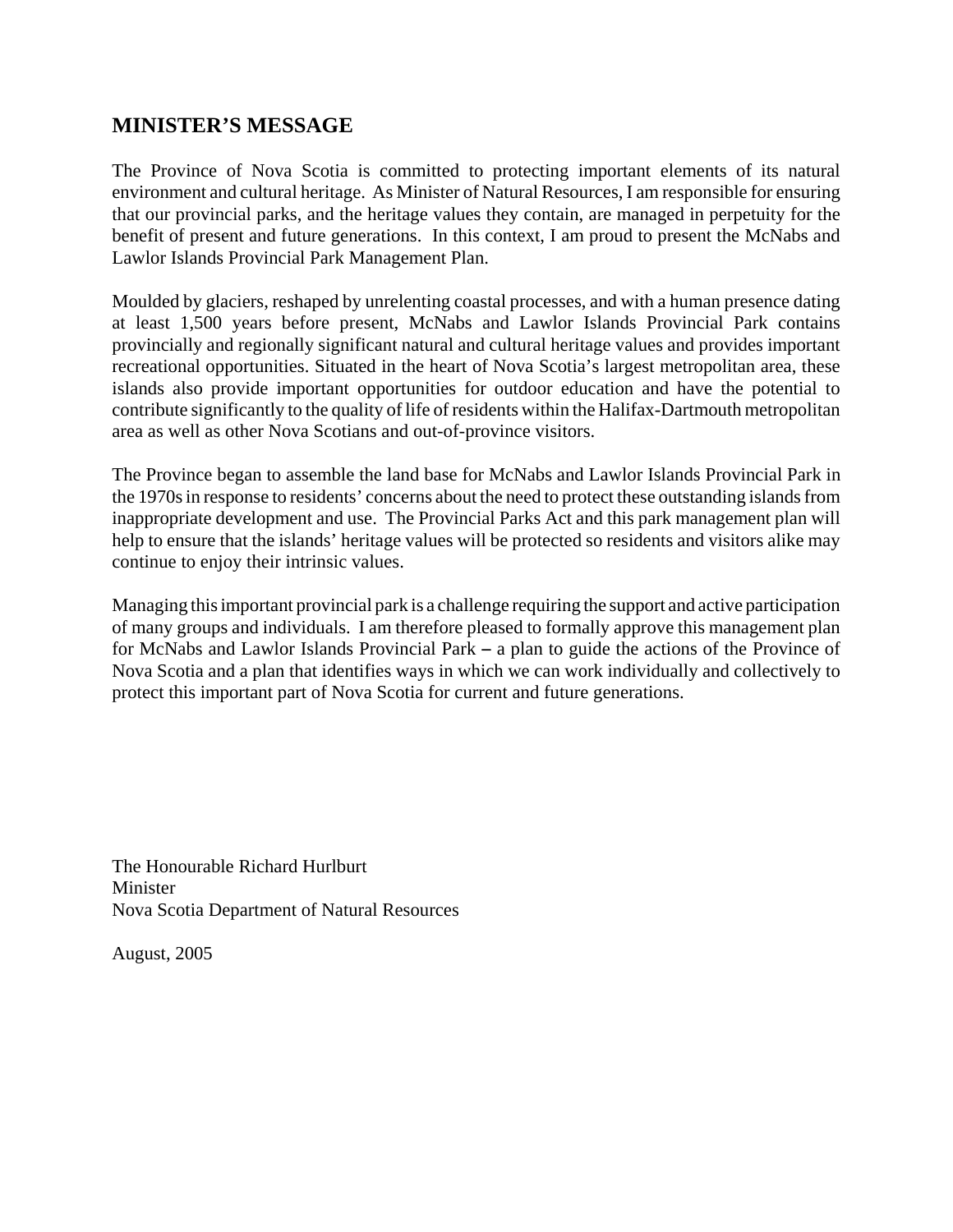## **TABLE OF CONTENTS**

| <b>Provincial Parks Policy</b> |  |
|--------------------------------|--|
|                                |  |
|                                |  |
|                                |  |
|                                |  |
|                                |  |
|                                |  |
|                                |  |
|                                |  |
|                                |  |
|                                |  |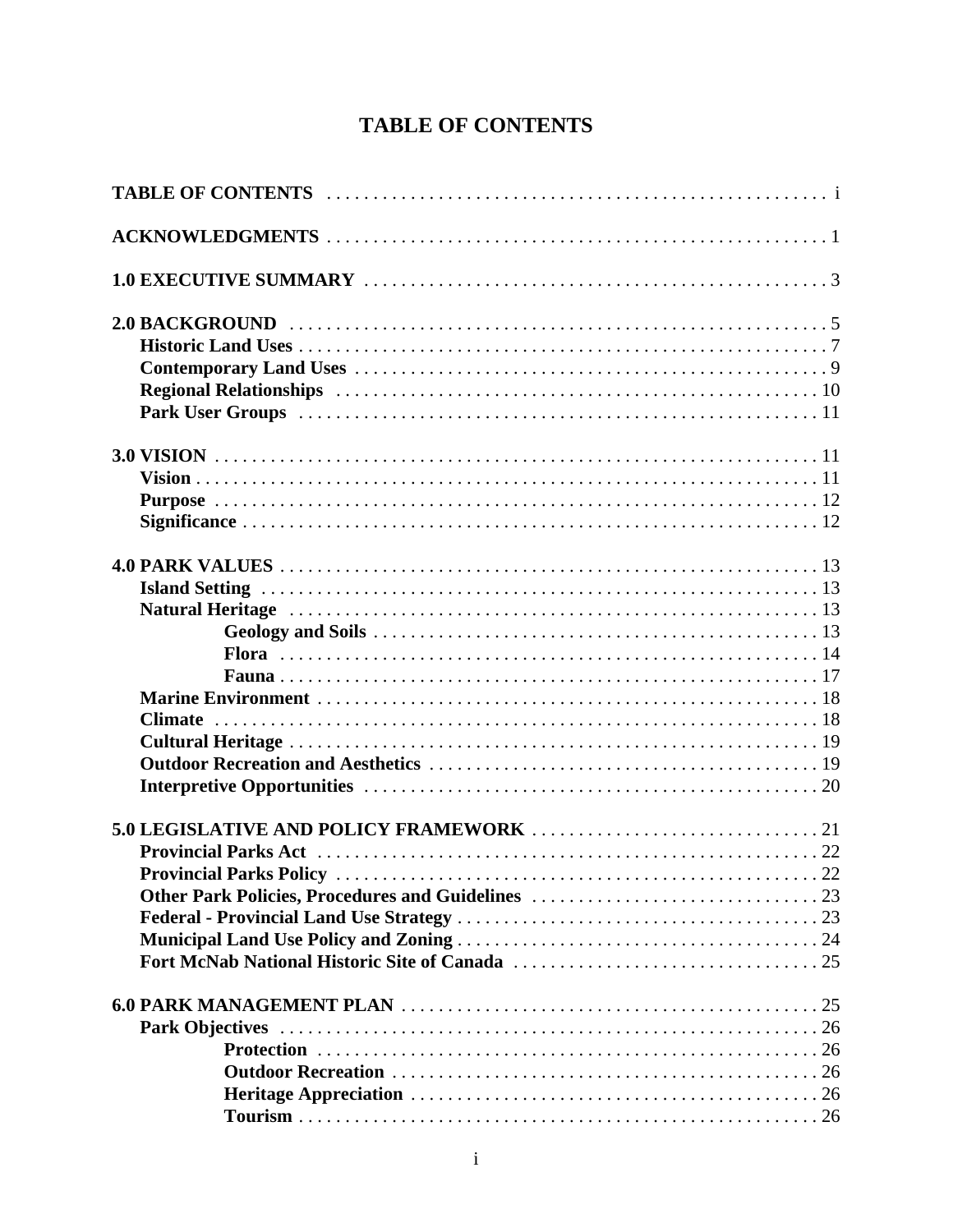| EICHDEC |  |  |
|---------|--|--|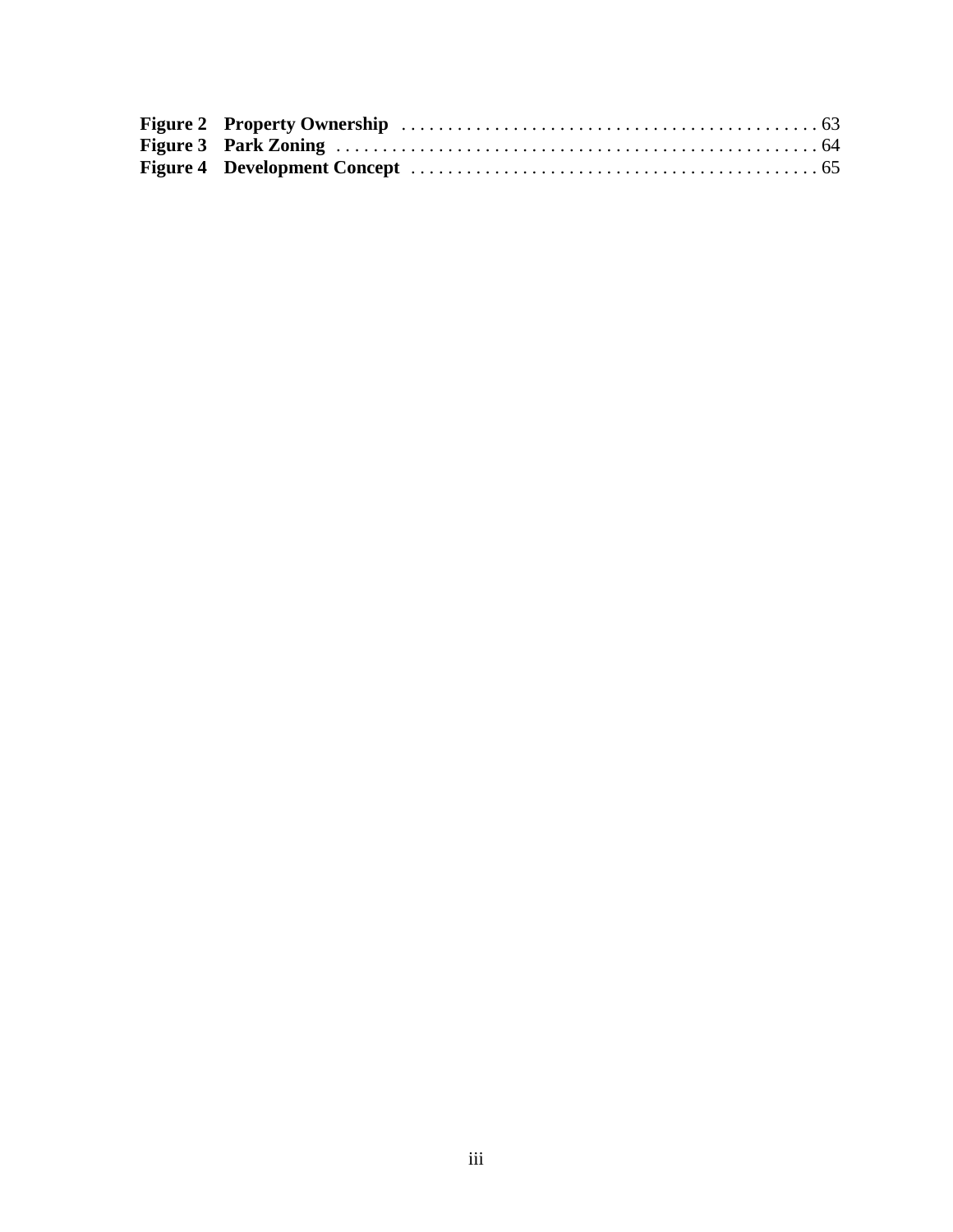## **ACKNOWLEDGMENTS**

The McNabs and Lawlor Islands Provincial Park Management Plan establishes a vision and longrange direction for McNabs and Lawlor Islands Provincial Park which will help ensure that the islands' outstanding natural and cultural heritage values, and the outdoor recreational and educational opportunities they support, will be enjoyed by present and future generations. This plan is the result of the combined efforts of many people. These include members of the McNabs and Lawlor Islands Provincial Park Advisory Committee, Department of Natural Resources staff, members of community-based organizations, and local residents. For their commitment, dedication, and foresight, we are deeply indebted.

The following individuals and groups warrant special recognition for their contributions to the development of this plan:

- members of the McNabs and Lawlor Islands Provincial Park Advisory Committee
	- Bob Horne, Eastern Passage Ratepayers Association
	- Paul Macnab, Halifax Regional Municipality citizen appointee
	- Dr. Patricia Manuel, member-at-large
	- Cathy McCarthy, Friends of McNabs Island Society
	- Jay Meeuwig (July  $2000$  June  $2001$ ) and Peter Austin-Smith, Jr. (March  $2002$  present), Canadian Parks and Wilderness Society - Nova Scotia
	- Colin Stewart, (July, 2000 March 2004) and Suzanne Borkowski (December 2003 present) Halifax Field Naturalists
	- Royce Walker, member-at-large
	- Dr. Martin Willison, member-at-large
	- Marcus Garnet, Planning and Development Services, Halifax Regional Municipality (July 2000
	- July 2002)
	- Stephen Oakey, Parks and Recreation Services, Halifax Regional Municipality
	- Dr. Ron McDonald, Parks Canada
	- Bob Young, Regional Services Branch, Nova Scotia Department of Natural Resources
	- Brian Kinsman, Parks and Recreation Division, Nova Scotia Department of Natural Resources
- special interest groups, organizations, local residents, and members of the general public who offered comments and ideas during the planning process
- Harold Carroll, Director, Parks and Recreation Division, Nova Scotia Department of Natural Resources, who provided strong support for the preparation of this plan
- Wayne Burt, Graphic and Mapping Services, Nova Scotia Department of Natural Resources
- Emily Gratton and Sandy Anderson, Publications and Communications Services, Nova Scotia Department of Natural Resources
- other staff of the Nova Scotia Department of Natural Resources who offered valuable advice and ideas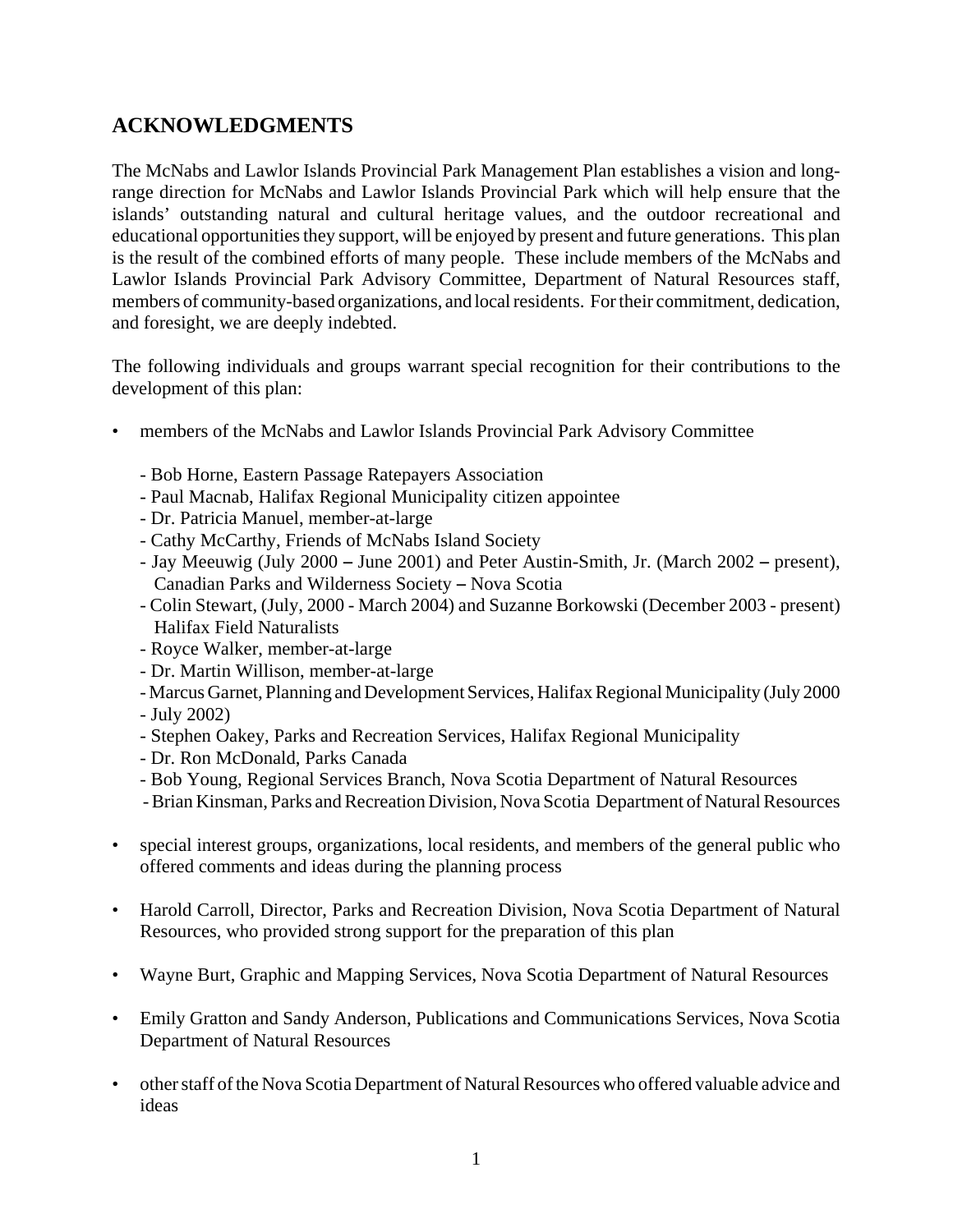Members of the Advisory Committee were deeply saddened by the untimely death of Colin Stewart in March, 2004. Colin was passionate about the need to conserve natural areas and worked tirelessly at the local, provincial and national levels to that end. An original member of the McNabs and Lawlor Islands Provincial Park Advisory Committee, Colin's efforts to protect McNabs and Lawlor islands spanned nearly two decades. His wealth of knowledge, energy, persistence and friendly manner were greatly appreciated by all who knew him. He will be greatly missed.

For further information on the McNabs and Lawlor Islands Provincial Park Management Plan, please contact

**Director** Parks and Recreation Division Nova Scotia Department of Natural Resources RR 1, Belmont Colchester County, Nova Scotia B0M 1C0 (902) 662-3030

parkinfo@gov.ns.ca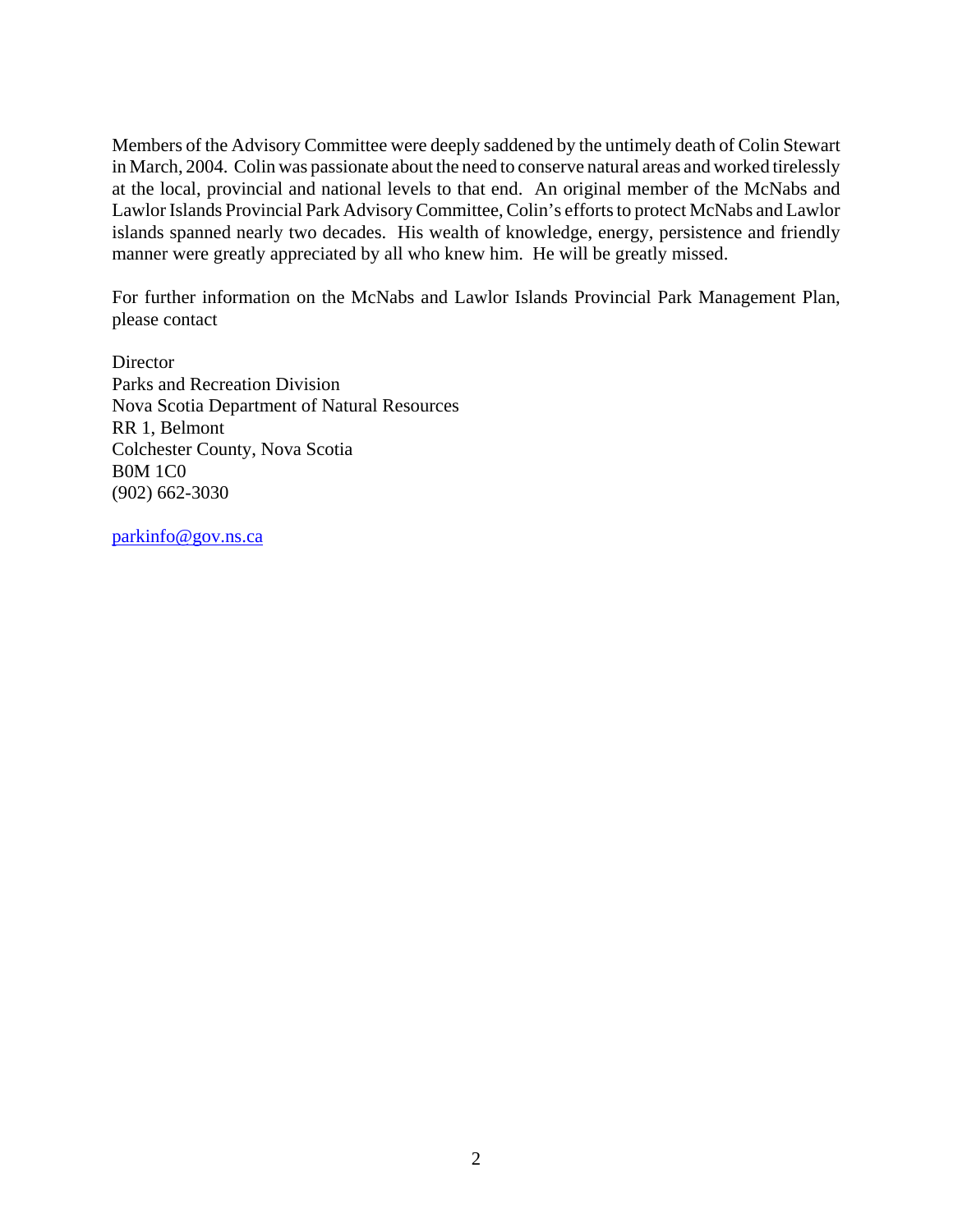## **1.0 EXECUTIVE SUMMARY**

Located near the mouth of Halifax Harbour, McNabs and Lawor Islands Provincial Park encompasses the majority of lands on the two islands as well as some surrounding marine waters. Designated as provincial park in 2002, these islands include 430 hectares of land, of which 402 hectares are included within the park. The majority of the 28 hectares outside the park is owned by the federal government, with most administered by Parks Canada as part of Fort McNab National Historic Site of Canada. The park also includes an additional 202 hectares of marine waters, primarily within McNabs and Wreck (Back) coves and between Little Thrumcap Hook and Big Thrumcap at the southwest end of the island. The islands include a diverse and complex mix of significant natural and cultural heritage values and also provide important opportunities for outdoor recreation and nature-based education.

The purpose of this management plan is to define a vision and management philosophy that will guide park management decisions for McNabs and Lawlor Islands Provincial Park over the next 25 years. In addition, the plan identifies the actions necessary to support that vision and philosophy.

The Department has adopted five principal management objectives for McNabs and Lawlor Islands Provincial Park. The first is to preserve and protect the islands' significant natural and cultural heritage elements and values. Secondly, the park will provide opportunities for a variety of highquality outdoor recreation activities. Thirdly, the park will provide opportunities for exploration, education, and appreciation of the islands' heritage values through interpretation, information, and outdoor education programs. Fourthly, the park will play an important role in supporting local, regional, and provincial tourism efforts. Finally, basic services and facilities will be provided to enhance visitor enjoyment of the park.

Park management will utilize an environmentally sustainable approach which recognizes the importance of minimizing the impact of facility development and visitor use on the park's natural and cultural values. Management priorities will be directed toward retaining and enhancing those values. To that end, the park has been classed as a Natural Environment Park, with most of its lands included within an Environmental Protection Zone. Notwithstanding this commitment to the protection of heritage values, the Department of Natural Resources and its partners will provide opportunities for outdoor recreation and nature-based education that do not conflict with the management emphasis on protecting heritage values.

Park development will be limited to McNabs Island. The primary focus of development is on providing facilities and services that support day-use activities. The provision of limited camping opportunities is also addressed. Park development will be minimized by using existing facilities wherever possible. New facilities will be located to minimize their impact on the island's heritage values, natural landscapes, and viewscapes. Park development will depend largely on the establishment of partnerships between individuals, community-based organizations, business, and government.

Garrison Pier, and a proposed replacement for Range Pier, will serve as the main public access points to McNabs Island. It is recognized that additional consideration must be given to the provision of public access at Ives Point. The plan also recognizes the strong connection between the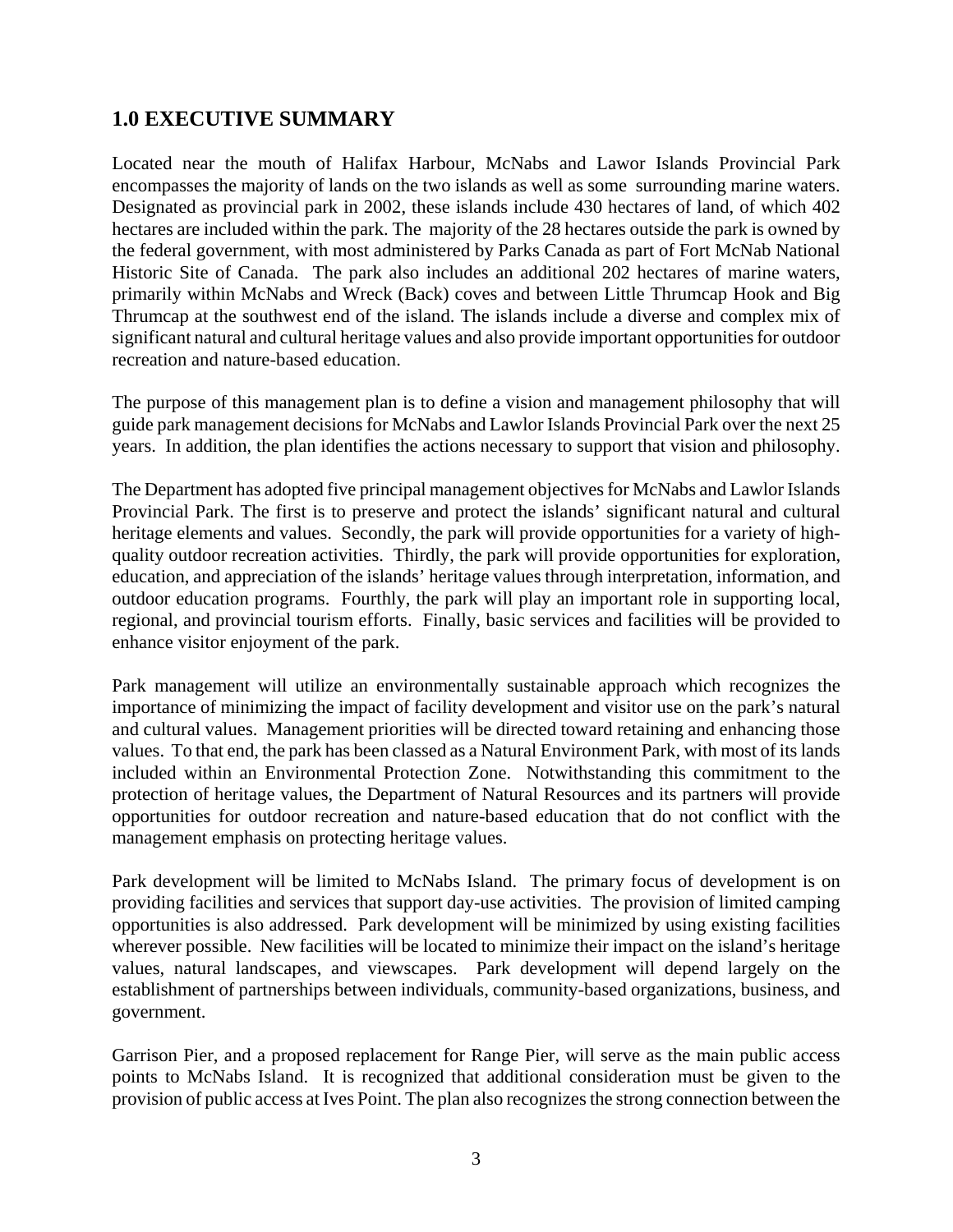community of Eastern Passage and McNabs and Lawlor islands. The primary means of travel on the island will be by foot. Bicycles will be permitted on certain trails when an adequate management regime is in place. Visitor services nodes are proposed for Maugher Beach, Wreck Cove, and Ives Cove. Maugher Beach, located near Garrison Pier, will be the main day-use area. Facilities will include a visitor services building offering basic food services, washrooms, change rooms, and interpretation and information. A small picnic area will be developed nearby.

Limited development is proposed for Wreck Cove, including vault toilets, change rooms, and an interpretive kiosk. With construction of a new wharf, some additional development may be considered to accommodate the anticipated increase in use.

The Ives Cove area includes Fort Ives, the Department's service wharf, and a number of former homes. Fort Ives will be maintained and interpreted, and a small picnic area will be established there. The former Conrad and Matthew Lynch homes may be used as an outdoor education centre, subject to a suitable partnership agreement. A small campground is proposed south of the Conrad house on the west side of the Old Military Road.

Emphasis will be placed on interpreting and understanding the island's diverse natural and cultural heritage values. The interpretive and education program will focus on self-directed opportunities, including brochures, on-site interpretive panels, publications, and special-event programming. Some interpretation and education efforts will occur off-site, at locations such as McCormacks Beach Provincial Park and major mainland departure points for island ferry service.

Cultural heritage management efforts will focus primarily on Fort Ives and the Conrad, Matthew Lynch, and Jack Lynch homes. While limited management intervention may also occur at some additional sites, the majority of cultural heritage sites will not be actively managed except for public safety reasons. Natural heritage values, including flora, fauna, marine environments, and the ecological processes they support, will be maintained and, where possible, restored. The Department's Vegetation Management Guidelines will be used to assist in achieving vegetation objectives.

Maintaining ecological integrity is an important goal of the park management plan. To that end, the Department will undertake a variety of measures to minimize visitor impact. Implementation of park zoning, baseline data collection, visitor impact monitoring, and appropriate management techniques will be used to maintain ecological integrity.

Lawlor Island will be managed as a natural area. Public access and use will not be permitted and no facilities or services will be provided. Interpretation of the island's heritage values will be incorporated within the park's overall interpretive strategy.

Implementation of the park management plan is proposed over four phases. Phase one will address key public safety issues and ensure protection of park values. The second phase provides for the development of interpretation and orientation materials, and the replacement of Range Pier. Phase three will focus on the delivery of interpretive signage and programming and the provision of basic facilities and services at Maugher Beach, Wreck Cove and Ives Cove. Phase four will see the construction of a small campground, construction of a visitor services centre at Maugher Beach,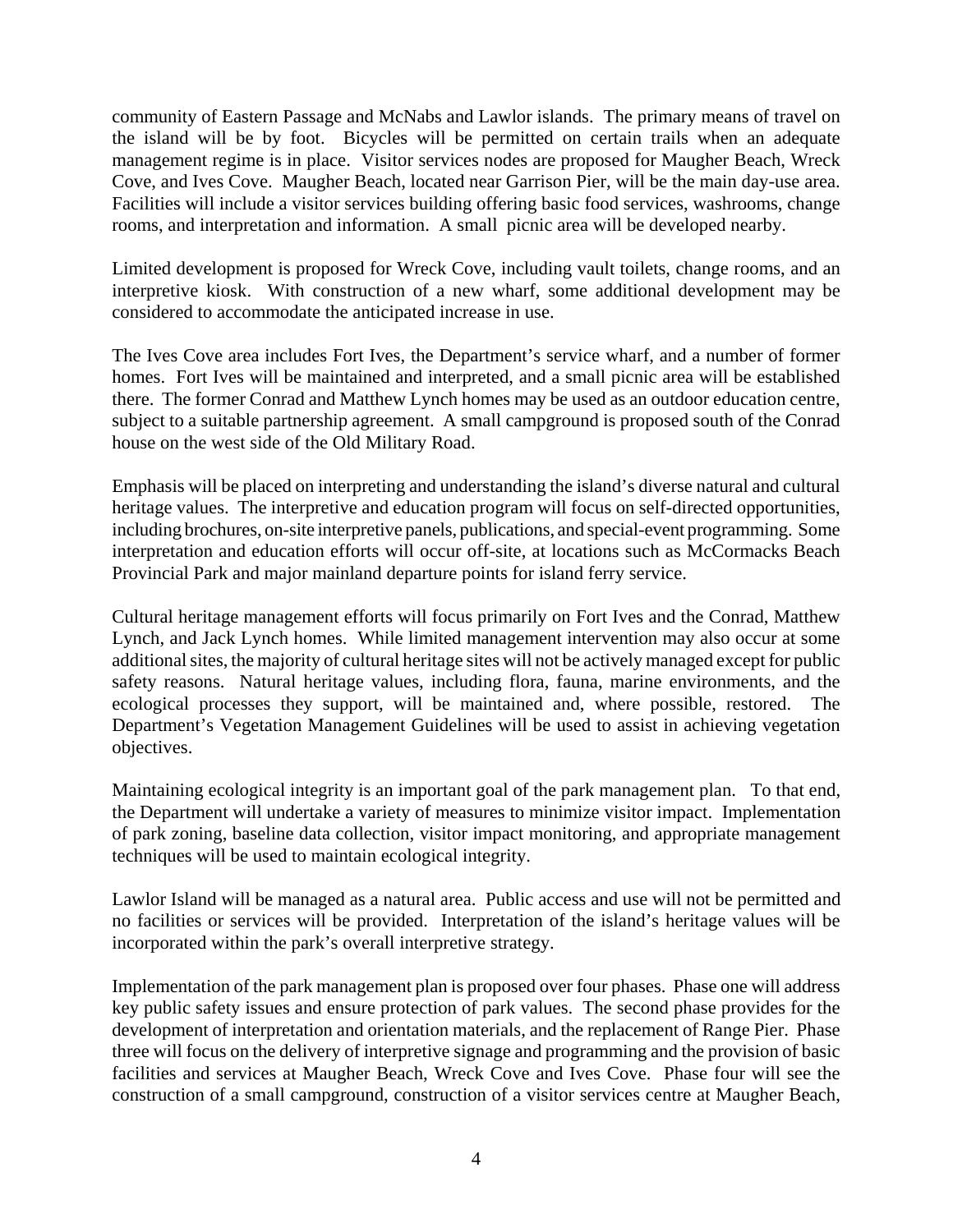development of an outdoor education centre, and an assessment of the feasibility of providing a public access point at Ives Cove.

Successful implementation of the phased development approach will depend largely on formal partnership agreements and availability of resources.

In September, 2003, Hurricane Juan caused extensive damage on McNabs and Lawlor islands, with some of the highest wind speeds in Nova Scotia recorded on the former. As much as 75 percent of the forest cover on the northern half of McNabs Island was damaged and many of the trails made impassable. In 2004, an extensive clean-up of the trails was completed and the island was re-opened to the public. The remaining downed and damaged spruce trees provide habitat for the Brown Spruce Long-horn Beetle, an exotic pest discovered on the island in 2000. The Department is working with the Canadian Food Inspection Agency (CFIA) to develop an appropriate management strategy for the BSLB outbreak. When completed, that strategy may necessitate the adjustment of elements of this plan.

## **2.0 BACKGROUND**

McNabs and Lawlor islands are situated in the mouth of Halifax Harbour (Figure 1). The larger of the two, McNabs Island is approximately 5 kilometres long and 1.5 kilometres at its widest and comprises 372 hectares. Nearby Lawlor Island is almost 2 kilometres long and 600 metres at its widest and is approximately 58 hectares in size. The islands are easily accessible by boat.

Suggestions that McNabs and Lawlor islands be protected as parkland date from at least the mid-1960s. In 1974, the Province of Nova Scotia acquired most of the northern half of McNabs Island and in the following year designated McNabs and Lawlor islands as a regional park under the Halifax-Dartmouth Regional Development Plan. The intent of the regional park designation was "to protect areas of unique natural significance against adverse effects and to reserve sufficient open space for recreational purposes". In 1983, the Province assigned responsibility for the acquisition, management, and development of the islands as parkland to the Nova Scotia Department of Lands and Forests (now Natural Resources) through the Provincial Parks Program.

In 1985, the Department of Lands and Forests completed a preliminary management concept for McNabs, Lawlor, and nearby Devils islands. The concept was intended to provide a focus for discussion, review, and decisions regarding the future management and development of the islands. In addition, the concept was to provide a rationale and basic direction for management decisions affecting the islands until a park management plan could be completed. In 1988, following a policy review of Nova Scotia's provincial park system, the Province identified McNabs, Lawlor, and Devils islands as one of four priority areas for park development. In 1991, a planned public consultation process that was to lead to the development of a provincial park on the three islands was deferred when McNabs Island was recommended as the site of a proposed regional sewage treatment plant for the Halifax metropolitan area. It was subsequently determined, however, that construction of a regional sewage treatment plant on McNabs Island was not feasible due to the high costs involved.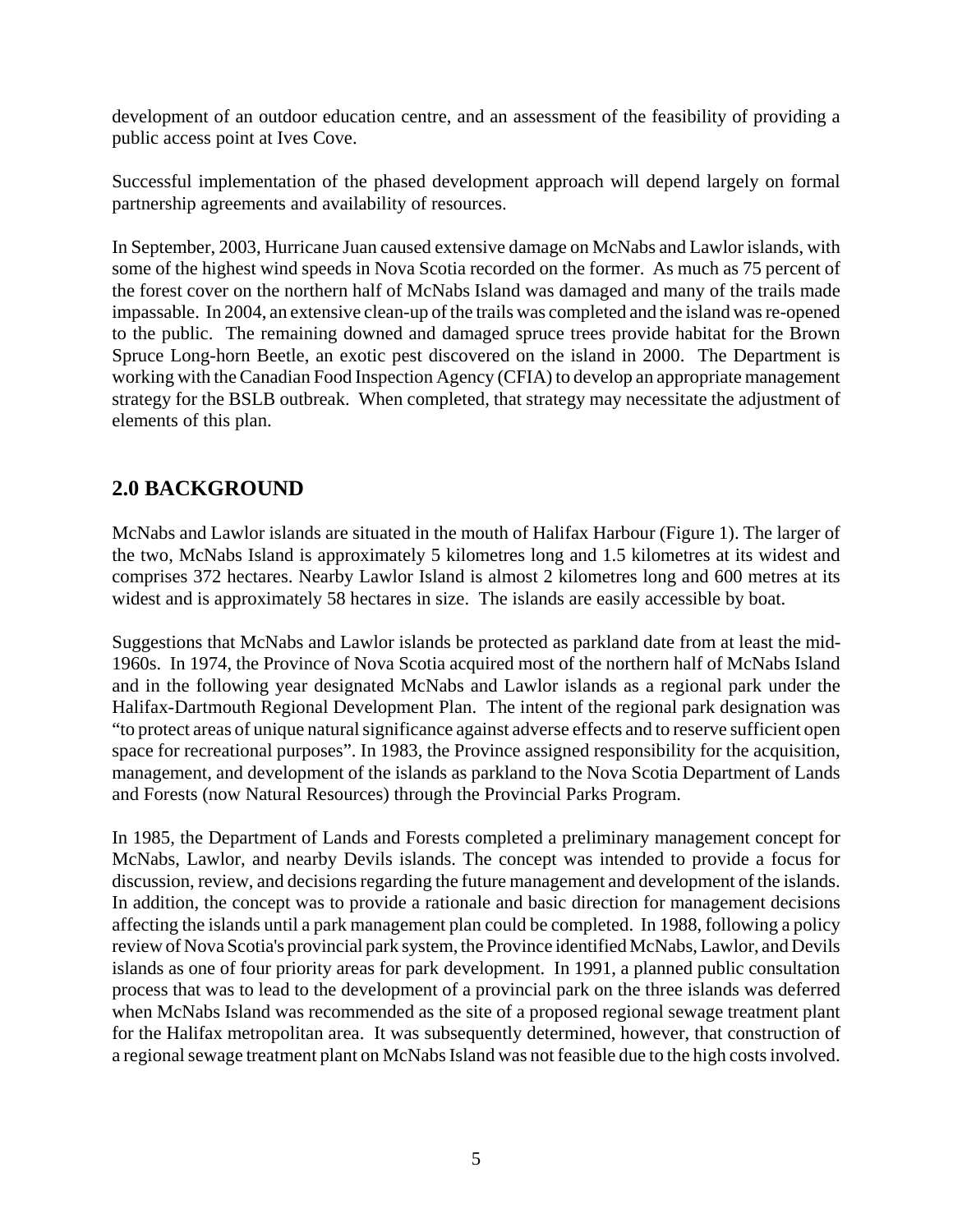The federal government involvement on McNabs and Lawlor islands dates back to 1906 when it took over lands formerly owned by the British War Department. Responsibility for most of these lands was assigned to the Department of National Defence (DND). Parks Canada's specific interest in these federal lands resulted from a 1965 Historic Sites and Monument Board recommendation that was based on a review of military installations on McNabs Island. At that time Fort McNab was designated of national historic significance. The Board also recognized that while Fort Ives did not meet the criteria for national significance it was of historic importance and should be maintained. Shortly thereafter, most federal lands on McNabs and Lawlor islands were transferred to Parks Canada.

In 1985, as part of ongoing federal-provincial discussions on the future management of the islands, Parks Canada completed a boundary delineation study for Fort McNab National Historic Site of Canada to identify what lands were required for the protection and management of the fort. In 1992, Parks Canada completed a management plan for the Halifax Defence Complex in which the proposed boundaries for Fort McNab National Historic Site of Canada were confirmed. Lands identified as surplus to Parks Canada's needs were to be transferred to the Province for park purposes. In 1995, decisions regarding the land transfer were deferred pending completion of a land use strategy for McNabs and Lawlor islands by the Department of Natural Resources and Parks Canada.

In October 1995, a joint public consultation process was initiated by the provincial and federal governments to assist in preparing a land-use strategy for McNabs and Lawlor islands. Devils Island was not considered in this process as the majority of the island is privately owned. Information, in the form of a preliminary park management concept, was widely circulated for public review and comment. Open houses in Eastern Passage, Dartmouth, and Halifax were attended by approximately 200 people, and many others were provided with background information on options for the future management of McNabs and Lawlor islands as parkland.

Formal public hearings in the same communities were completed in November 1995, providing interested parties with opportunities to make oral and/or written presentations regarding future management of the islands as parkland. In July 1996, a summary report by Evelyn Meltzer, the independent chair of the formal public hearings, was released by the Department of Natural Resources and Parks Canada (Meltzer, 1996). A draft land use strategy for McNabs and Lawlor islands, which reflected public comments received during the public open houses and formal hearings, was also prepared.

In December 1998, the provincial and federal governments formally adopted the Land Use Strategy for McNabs and Lawlor Islands (Parks Canada and Nova Scotia Department of Natural Resources, 1998). At the same time, the federal government committed to transfer the majority of Parks Canada's lands on McNabs and Lawlor Islands to the Province. This transfer was completed in October, 2000.

The transfer of these federal lands included several provisions that govern their future management and use. The surplus federal land was transferred to the Province expressly for provincial park purposes and if it ceased to be used for that purpose the land would revert to the federal government. The Province also agreed to preserve and protect the rifle muzzle loading (RML) battery and casements at Fort Ives, a classified heritage building as determined by the Federal Heritage Building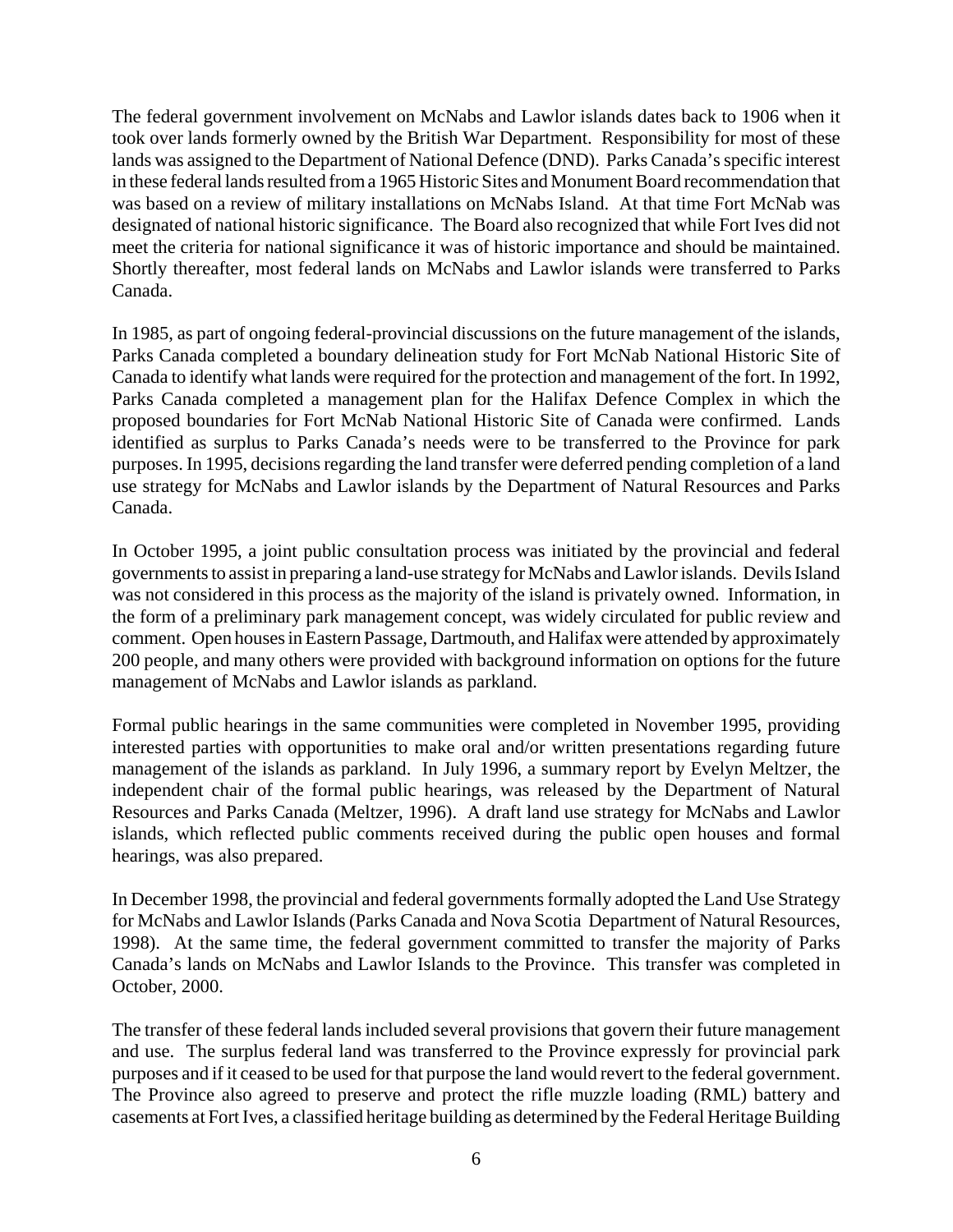Review Office. In return, the federal government agreed to provide professional and technical expertise in support of this ongoing obligation.

In early 2000, the Minister of Natural Resources appointed the McNabs and Lawlor Islands Provincial Park Advisory Committee to assist the Department in preparing a park management plan for the islands. The committee, representing a variety of community interests, met on a regular basis from July 2000, through the completion of the planning process. It is intended that the Committee will continue to function in an advisory capacity following adoption of the park management plan. In November, 2002, the islands were designated under the Provincial Parks Act.

The park includes most lands on McNabs Island and all but the navigational aid site on Lawlor Island (Figure 2). The majority of lands on McNabs Island not within the provincial park are owned by the federal government and include Fort McNab National Historic Site of Canada (Parks Canada, 15 ha), Fort Hugonin (DND, 8 ha) and 2 hectares at the western end of Maugher Beach that includes the lighthouse (Coast Guard). The Fort Hugonin property has been declared surplus by DND, and an environmental assessment of the site has been completed. Preliminary discussions have been held with the federal government regarding the transfer of this property to the Province. In addition, there are four privately-owned properties totaling 3 hectares.

On Lawlor Island, the federal government owns approximately 0.3 hectares at the eastern-most end of the spit opposite McCormacks Beach Provincial Park.

The park also includes approximately 202 hectares of marine waters associated primarily with McNabs Island. These include most of McNabs Cove, Wreck Cove, and waters adjacent to the southwest end of McNabs Island, generally between Little Thrumcap Hook and Big Thrumcap. At Lawlor Island, a small area of marine waters on either side of the spit opposite McCormack Beach Provincial Park has also been included within the designation. It is recognized that there may be jurisdictional issues associated with these waters. For example, although included within the provincial park, the federal government may retain certain rights and responsibilities.

Between 1974 and the 2002 park designation, the Province has spent approximately \$2 million on land acquisition and management on McNabs Island. This budget includes the acquisition of several key properties, staffing, maintenance of existing facilities, public safety, the provision of limited new facilities, park planning, and public consultations. Parks Canada has also committed significant funding over the same period in support of its ongoing management responsibilities on the islands.

## **Historic Land Uses**

McNabs Island has experienced fairly extensive development and use over the years; however, much of the island today is in a relatively natural state. The Mi'kmaq were the island's first inhabitants, establishing seasonal camps there as early as 350 AD. A shell midden at the south end of the island is one of the few surviving records of this early usage.

By the 1690s, French fishermen were using Isle de Chibouqutou, as McNabs Island was then known, as the location of a seasonal fishing outpost. In 1711, a major French settlement was planned for the island. However, after mainland Nova Scotia was lost to England under terms of the Treaty of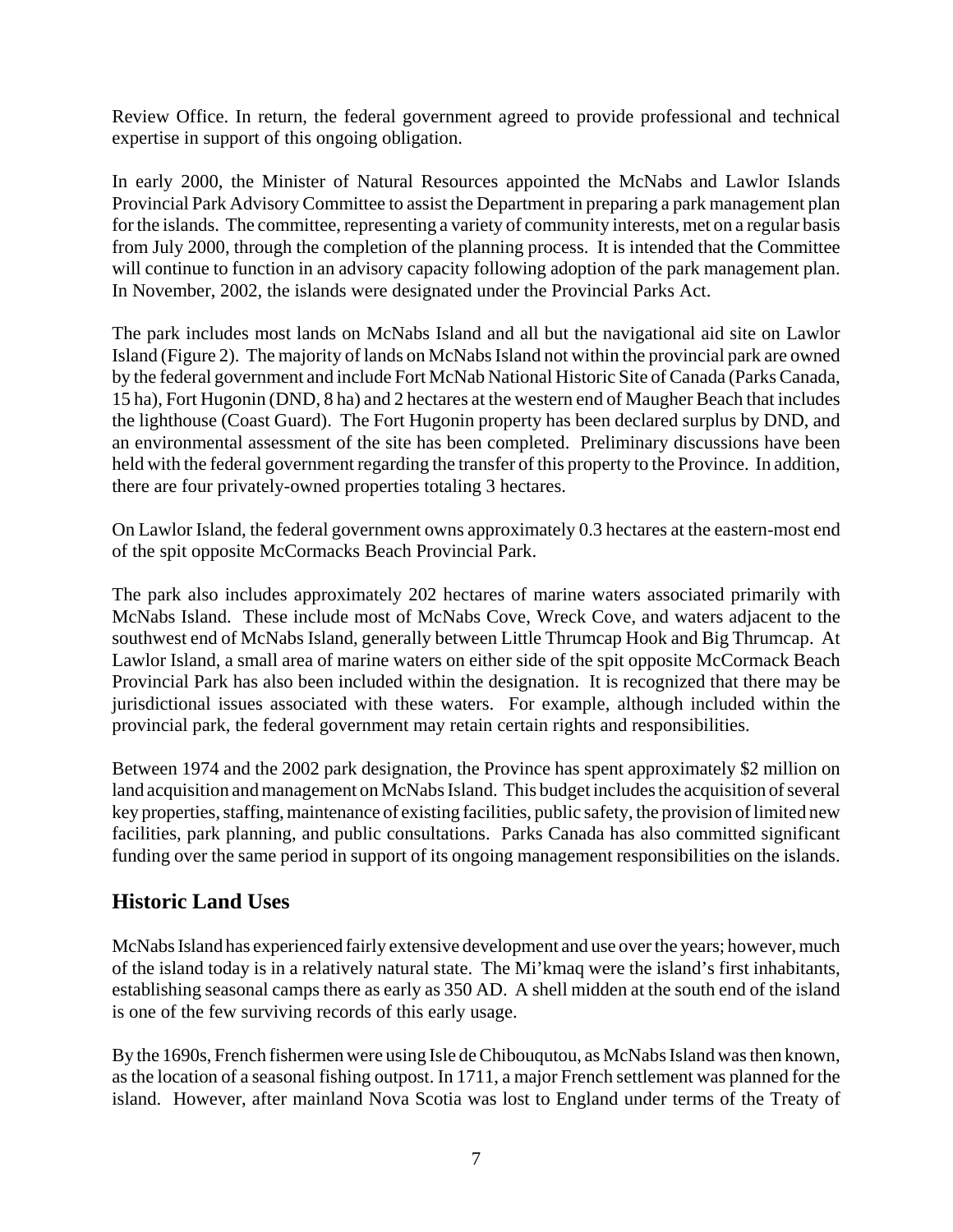Utrecht in 1713, the settlement was established at Louisbourg instead. Shortly after the founding of Halifax in 1749, some harvesting of the island's forests occurred, and a number of small tenant farms were established on the island, which was then called Cornwallis Island in honour of Governor Cornwallis, the founder of Halifax.

In 1782, Cornwallis Island was purchased by Peter McNab, a prominent Halifax merchant, who built a summer home on the island and began to settle a number of tenant farmers there. By the early 19<sup>th</sup> century, as much as half the island may have been cleared for agriculture, with up to 50 residents living there. Much of the cleared land was used for grazing livestock. The McNab family cemetery is located in what is now Fort McNab National Historic Site of Canada.

In 1828 a martello tower was completed at the tip of Maugher Beach. The Imperial Government began purchasing other land on the island in the 1860s, and the island soon began to play an increasingly important role in the defence of Halifax. Work commenced on Fort Ives in 1865, Fort McNab in 1888, and Fort Hugonin in 1899. Strawberry Battery was completed in 1940 to replace Fort Hugonin. Extensive areas around the fortifications were cleared for security reasons and to provide wide, seaward vistas and firing lines for the coastal artillery. Two rifle ranges were also constructed near the south end of the island.

In 1869, a Pleasure Ground was established on McNabs Island and quickly became one of the most popular recreational attractions in the Halifax area. The pre-eminence of McNabs Island as a recreational attraction continued until World War I when wartime restrictions greatly limited public access to the island. The growing popularity of the automobile following the war and the closure of the island's last midway show in the 1920s further diminished public use of McNabs Island for recreation.

During World War II, the island's military fortifications and associated facilities were significantly upgraded and expanded. Following the war, the fortifications served a much-diminished role, and many of the recently constructed facilities were removed. Beginning in the mid-1950s, the federal government began to declare the fortifications on McNabs Island surplus to Canada's military needs. Responsibility for all of the military installations except Fort Hugonin was later transferred from the Department of National Defence to Parks Canada.

Lawlor Island has also been extensively developed over the years. It was used primarily for agricultural purposes until 1868, when a quarantine hospital was established at the north end of the island. By 1938, the quarantine station was no longer needed; however the island was used by the federal government as a medical facility during the Second World War. Shortly after the war ended the facility was declared surplus. Today only the foundations and a few gravestones remain as evidence of the once-busy quarantine and medical facility.

The proximity of the islands to the mainland has resulted in a number of development proposals being put forth over the years, including large-scale residential and industrial development and, more recently, construction of a regional sewage treatment plant. In addition, the islands' significant natural and cultural heritage values and opportunities for a range of outdoor recreation activities have encouraged a number of proposals to manage and develop the islands for nature education, ecotourism, and outdoor recreation.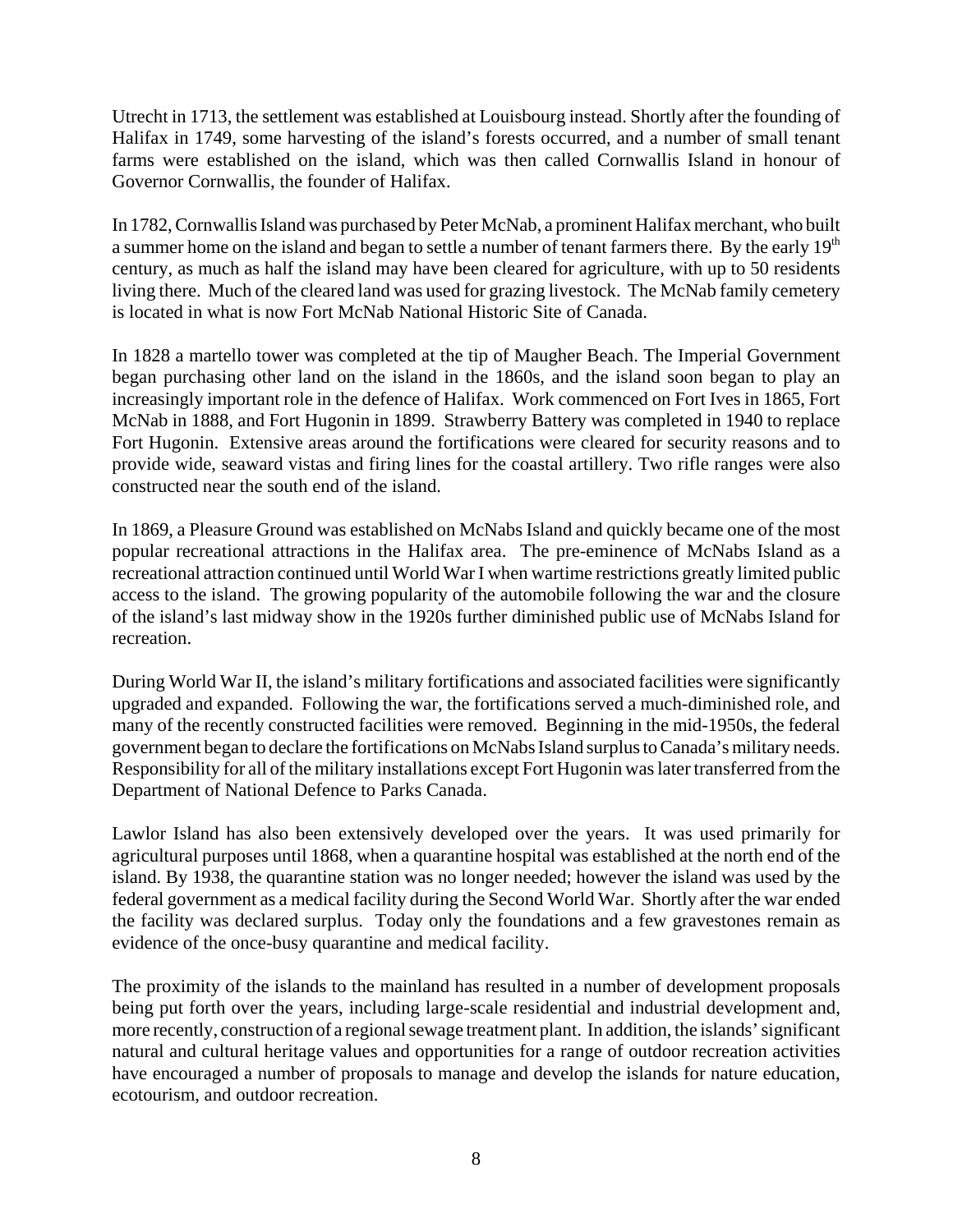In recent decades McNabs and Lawlor islands have increasingly been valued and used as parkland. Public interest in managing the islands as a park began to grow in the 1960s. This interest led to the 1974 designation of the islands as a regional park. In the 1980s, a private entrepreneur began offering regular ferry service to McNabs Island and at the same time developed The Island Teahouse as a rustic restaurant and information centre on the island. When the business ceased in 1992, the building was acquired by Natural Resources. It has not operated since that time.

Visitation to McNabs Island experienced tremendous growth during the 1980s, peaking at an estimated 35,000 visitors annually by the late 1980s. During the 1980s, Parks Canada staff provided interpretive services on McNabs Island, with a particular focus on Fort McNab National Historic Site of Canada. Additional amenities, such as vault toilets, improved hiking trails, and additional interpretive programs, were provided for park visitors by the Friends of McNabs Island Society beginning in the early 1990s.

A more detailed historical account of McNabs and Lawlor islands may be found in *Discover McNabs Island* (Friends of McNabs Island Society, 1995).

## **Contemporary Land Uses**

Today McNabs Island still displays many elements of its rich history. Of the island's military structures, Fort Ives appears to be in the best condition, having recently undergone significant stabilization work. In many respects the fort appears little changed from its early years. Fort McNab National Historic Site of Canada occupies a commanding location at the southern end of the island, overlooking the harbour entrance. This site is managed by Parks Canada and will continue to serve as an important component of the Halifax Defence Complex, which also includes Georges Island, the Citadel, York Redoubt, and the Prince of Wales Tower. The future management and use of Fort McNab is subject to a separate planning process by Parks Canada. The future use of Strawberry Battery and Fort Hugonin, the latter owned by the federal government, will require additional study and review.

Garrison and Range piers are the main public access point to McNabs Island. Garrison Pier was recently acquired by the Department of Natural Resources, and extensive repairs were completed in 2002. Range Pier, in Wreck Cove, is in poor condition, and public access and use is not encouraged. The development of suitable public access at Wreck Cove is viewed as a priority. The Department of Natural Resources maintains a small wharf at Ives Cove for park management purposes.

Several old trails provide access to many areas of McNabs Island. Garrison Road, Forsythe Street, and the Old Military Road form the main north-south transportation route linking Fort Ives, Garrison Pier, Fort McNab, and Wreck Cove. The Friends of McNabs Island Society maintain many of the trails through formal agreement with the Department. Numerous foundations and clearings are also scattered about the island, evidence of earlier uses.

A number of pit toilets provided by the Department of Natural Resources are located around the island for public use and are maintained by the Friends of McNabs Island Society. McNabs Cove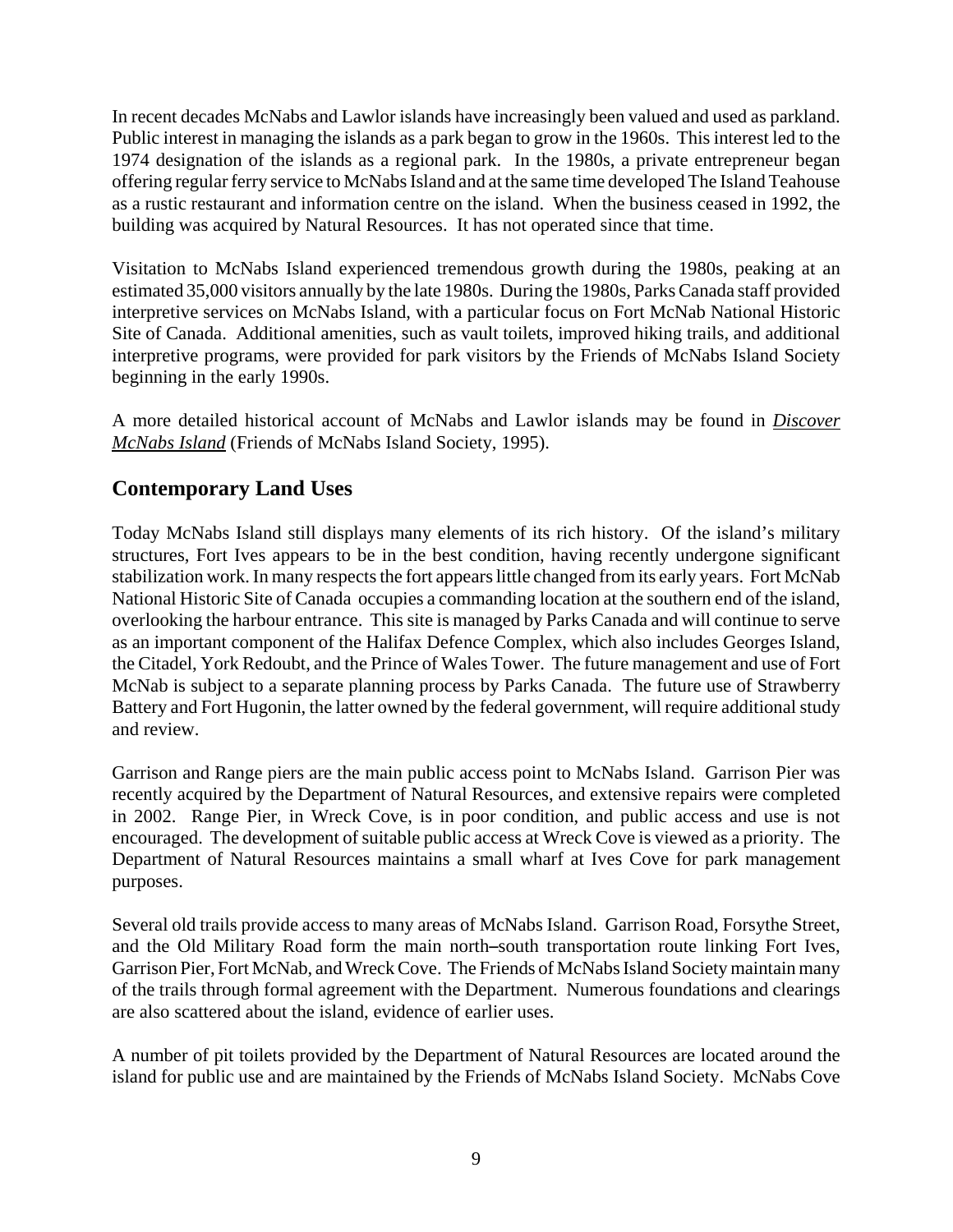Beach and Wreck Cove Beach are extensively used for a variety of recreational pursuits, and several sites around the island are popular for camping.

The Department also maintains several former residences and other buildings on McNabs Island, including the Conrad house, the Matthew Lynch house, the Jack Lynch house, and the Tea House. The Conrad house is the largest of these building and has undergone extensive renovations since being acquired by the Province. It is currently used on an infrequent basis by groups conducting tours of the island. Some maintenance work has been done on the Matthew Lynch house over the years, and like the Conrad house, it is used from time to time by groups visiting the island. The Jack Lynch house currently serves as a full-time residence for the Department's caretaker as well as a park office and operations base. Several small cottages were acquired by the Department in 1974 when it purchased a major portion of the island. All have since been removed due to their poor condition and the cost of maintaining them.

Major features of Lawlor Island now include the ruins of the former hospital, a small cemetery, and several formerly cleared areas, which are at various stages of reverting to forest cover. Lawlor Island receives relatively few visitors annually. There is no wharf or formal access point, and no facilities or services are provided.

## **Regional Relationships**

Prominently situated in the midst of Atlantic Canada's largest metropolitan area, which is one of the region's most significant tourism destinations, McNabs and Lawlor Islands Provincial Park has the potential to become a major attraction in its own right.

The park is located on the western boundary of the Eastern Shore Beaches landscape, one of 80 natural landscapes identified in Nova Scotia. As part of the planning process for Nova Scotia's Protected Areas System Plan, the islands were identified as providing good representation of the inshore drumlin islands that are found in this landscape dominated by beaches, salt marsh, headlands, and islands. Nearby Cole Harbour-Lawrencetown Coastal Heritage Provincial Park is also located within this landscape.

McNabs and Lawlor Islands Provincial Park is an important addition to the system of national, provincial, and municipal parks in the metro area. Additional coastal provincial parks situated nearby include McCormacks Beach Provincial Park, and Crystal Crescent (Pennant Point) Provincial Park. Point Pleasant Park, managed by Halifax Regional Municipality, is prominently situated on the west side of Halifax Harbour, immediately opposite McNabs Island.

McNabs and Lawlor Islands Provincial Park, which includes Fort Ives and Strawberry Battery, also has a direct relationship with several nearby National Historic Sites, including Fort McNab, the Halifax Citadel, York Redoubt, Georges Island, and the Prince of Wales Tower. In particular, the anticipated opening of Georges Island National Historic Site of Canada will potentially offer significant complementary opportunities in terms of visitor access, interpretation, and marketing and promotion. The possible acquisition of Fort Hugonin by the Province and its subsequent inclusion in the park will further enhance interpretive opportunities. The federal government will develop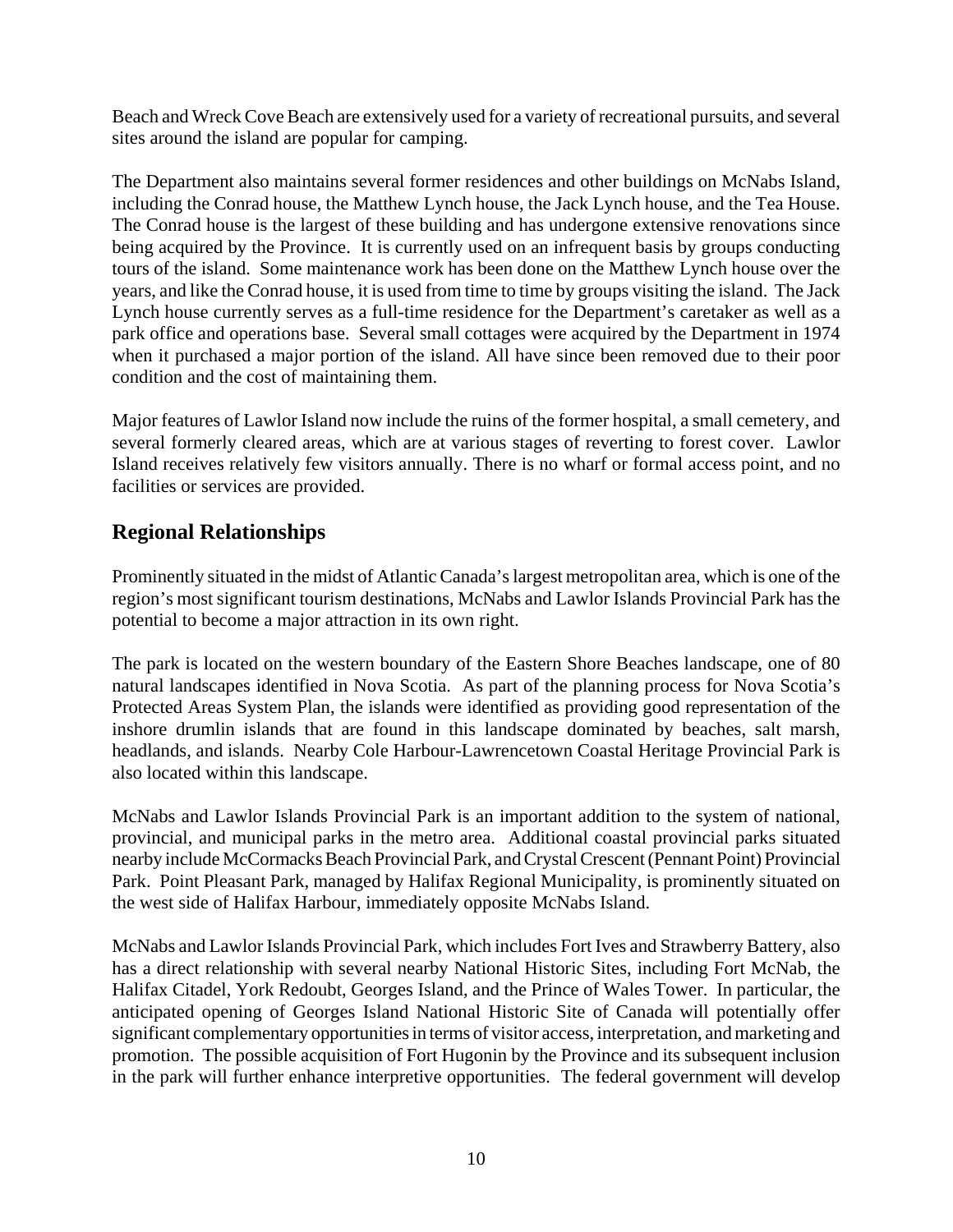Fort McNab National Historic Site of Canada as the provision of park facilities and services occurs at McNabs and Lawlor Islands Provincial Park.

McNabs and Lawlor Islands Provincial Park also complements efforts by a number of community development agencies to enhance the tourism appeal of the greater Halifax metropolitan area. These development efforts include strengthening downtown and waterfront business districts, Pier 21, Historic Properties, Halifax Harbour, Fisherman's Cove, and Purcells Cove.

The community of Eastern Passage has had a strong, traditional connection with McNabs and Lawlor islands. Many Eastern Passage residents think of their community as the "Gateway to the Islands".

Thus, in combination with other adjoining provincial parks and protected areas, several National Historic Sites, and other public- and private-sector developments, the park will play an important role in the future of the province. Together they will provide protection of significant natural and cultural heritage, high-quality outdoor recreational opportunities, and economic benefits through enhanced tourism.

## **Park User Groups**

McNabs and Lawlor Islands Provincial Park has the potential to provide high-quality opportunities for outdoor education, recreation, and tourism to a wide range of local and out-of-province user groups. Park visitors will include users interested in natural and cultural heritage, outdoor recreation, and nature-based tourism and may include day users, campers, individuals, organized groups, and special interest groups. The park's primary focus will be on day users who will be attracted by the range of natural and cultural heritage values, self-directed interpretive programs, and a variety of outdoor recreational opportunities including, hiking, beach activities, bird watching, and nature appreciation. A limited number of camping opportunities may also be provided.

It is anticipated that park visitors will be drawn largely from the local area, although other Nova Scotians and out-of-province visitors will also be significant users.

## **3.0 VISION**

The foundation of this park management plan rests on the park vision, a brief statement that presents the broad long-term direction for the park. This vision describes the park management philosophy and what the park will be like in the future.

## **Vision**

*McNabs and Lawlor Islands Provincial Park will ensure the long-term preservation of the islands' natural and cultural heritage values for the benefit of present and future generations. These benefits include the preservation and interpretation of the islands' heritage values and features, the provision of opportunities for healthy outdoor recreation in a natural setting, and the provision of opportunities for peace and solitude in the heart of a busy urban setting. These*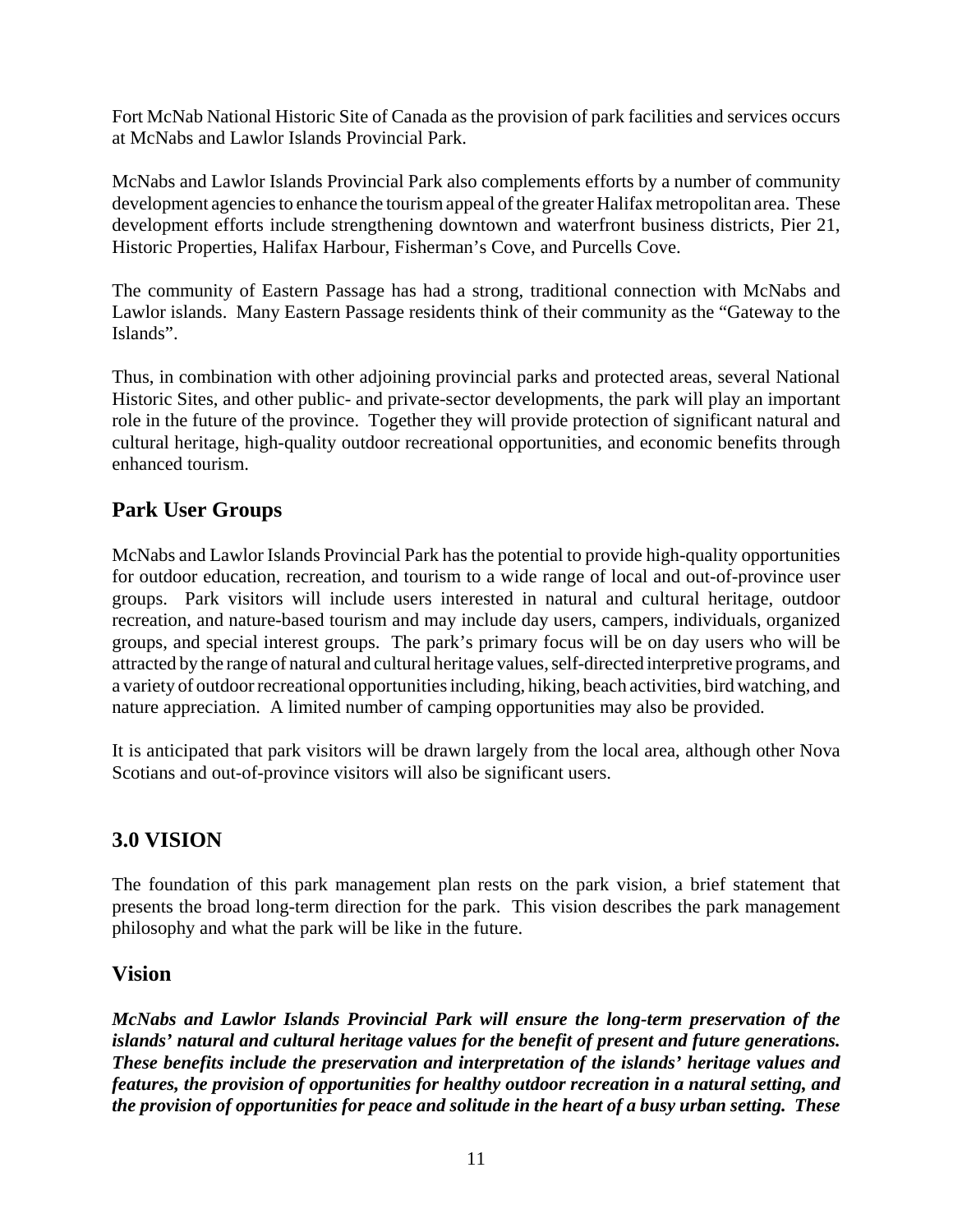*benefits are achieved through the active commitment of concerned citizens, community-based organizations, businesses, and government.*

## **Purpose**

The purpose of McNabs and Lawlor Islands Provincial Park is

- to preserve and enhance natural and cultural heritage values contained within a drumlin island system situated in Halifax Harbour
- to provide opportunities for outdoor recreation on McNabs Island that are compatible with the over-riding emphasis on preservation and protection
- to enhance public understanding and appreciation of the islands, including their natural and cultural heritage
- to provide for public access to McNabs Island for the purpose of education, enjoyment, and scientific research and for restricted access to Lawlor Island for scientific research
- to complement and enhance local, regional and provincial tourism attractions

## **Significance**

The park derives its primary significance from the following:

- it consists of two islands composed of 430 hectares of land in a relatively natural condition, which contain historic sites, open spaces, wildlife habitats, and 22 kilometres of undeveloped shoreline, all within Halifax Harbour
- it provides opportunities for land- and water-based education, outdoor recreation, and tourism within Atlantic Canada's largest urban area

Contributing to the significance of the park are

- archaeological resources from early aboriginal occupation of McNabs Island some 1,650 years before present
- a number of other historic sites and landscapes resulting from over 250 years of European settlement and use
- the presence of Fort McNab National Historic Site of Canada and several other fortifications on McNabs Island
- a diverse range of natural communities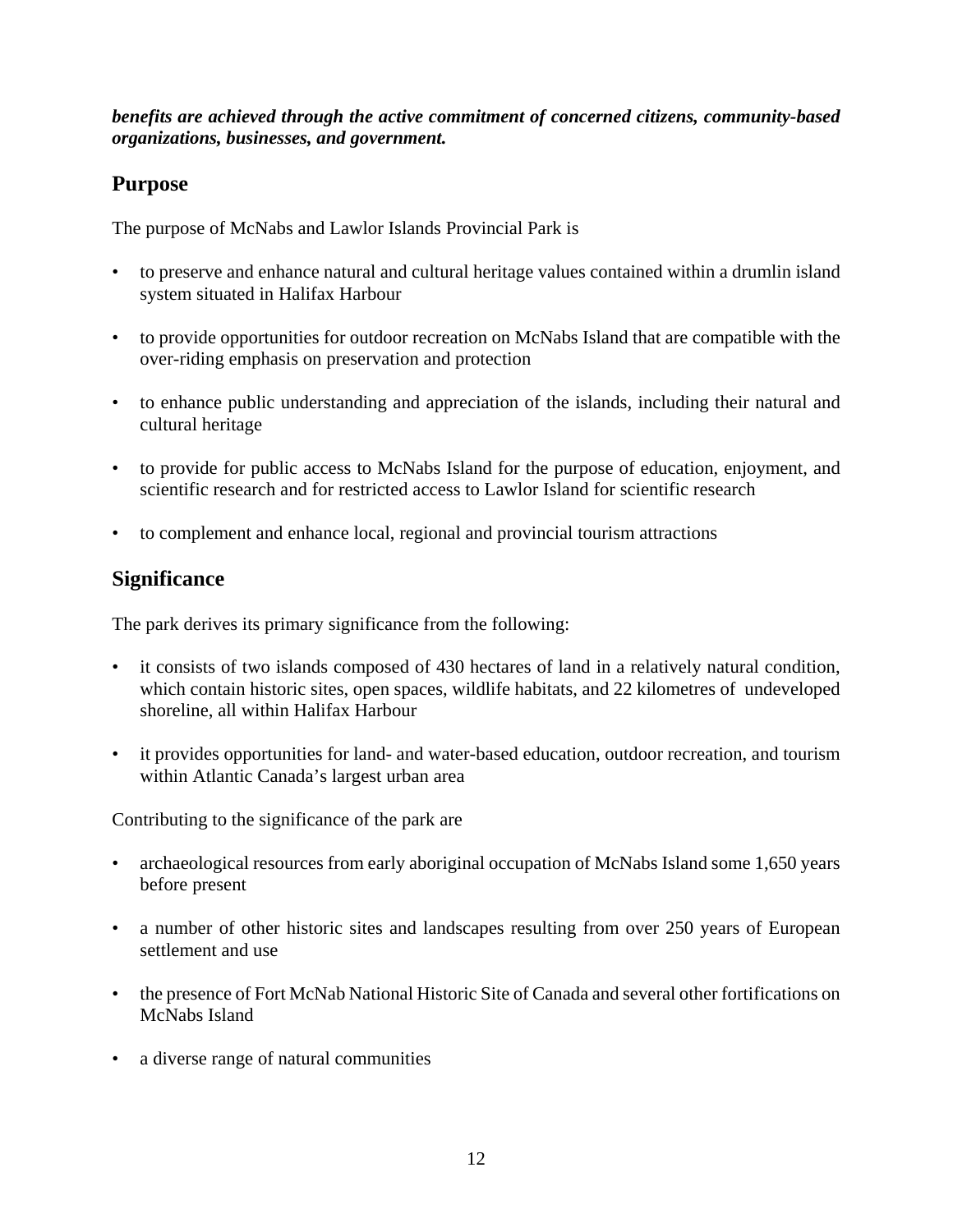- one of the highest concentrations of nesting great blue heron and osprey in eastern North America
- the proximity of several other complementary attractions, including Georges Island National Historic Site of Canada, Fisherman's Cove, Pier 21, and the Halifax waterfront

## **4.0 PARK VALUES**

#### **Island Setting**

As a result of their distinctiveness and relative isolation, islands have played a prominent role throughout history. During the early European settlement of North America, for example, islands were often seen as a safe haven from real or perceived dangers. As settlement patterns evolved, islands such as McNabs and Lawlors often served as military, prison or quarantine outposts. They may also have been popular for recreational outings or as vacation destinations. Often times islands contain a rich diversity of natural and cultural values as a result of past uses and their general remoteness. More recently, as the public has come to better appreciate these islands, a number have become parkland (Boston Harbour Islands National Park, Georgian Bay Islands National Park, Mingan Archipelago National Park Reserve, St Lawrence Islands National Park, and Newcastle Island (Nanaimo, B.C.) Provincial Marine Park).

McNabs and Lawlor Islands Provincial Park offers a unique setting as relatively natural islands in the midst of a large urban environment. The park is also unique in that it is the only operational island provincial park in Nova Scotia.

## **Natural Heritage**

Natural heritage values include natural features and processes that create the bio-physical and aesthetic setting that gives the islands their underlying character and value.

#### **Geology and Soils**

McNabs and Lawlor islands are underlain by rocks of the Meguma Group of which the 400-millionyear-old Halifax slate formation is predominant. The central portion of McNabs Island is underlain by the older Goldenville quartzite. Only a few minor surface exposures of bedrock are found, and these are limited to McNabs Island.

McNabs Island essentially comprises a complex of drumlins oriented roughly from northwest to southeast. These drumlins provide a gently to steeply rolling topography with several small waterways or depressional areas found between the drumlins. Lawlor Island contains a single drumlin with no significant exposures of surface water. Elevations range from sea level to 48 metres on McNabs Island and 27 metres on Lawlor Island.

The drumlins are formed from glacial deposits – reddish-brown till derived from shale, sandstone, and mudstone of the Carboniferous age. Natural coastal processes combine to constantly reshape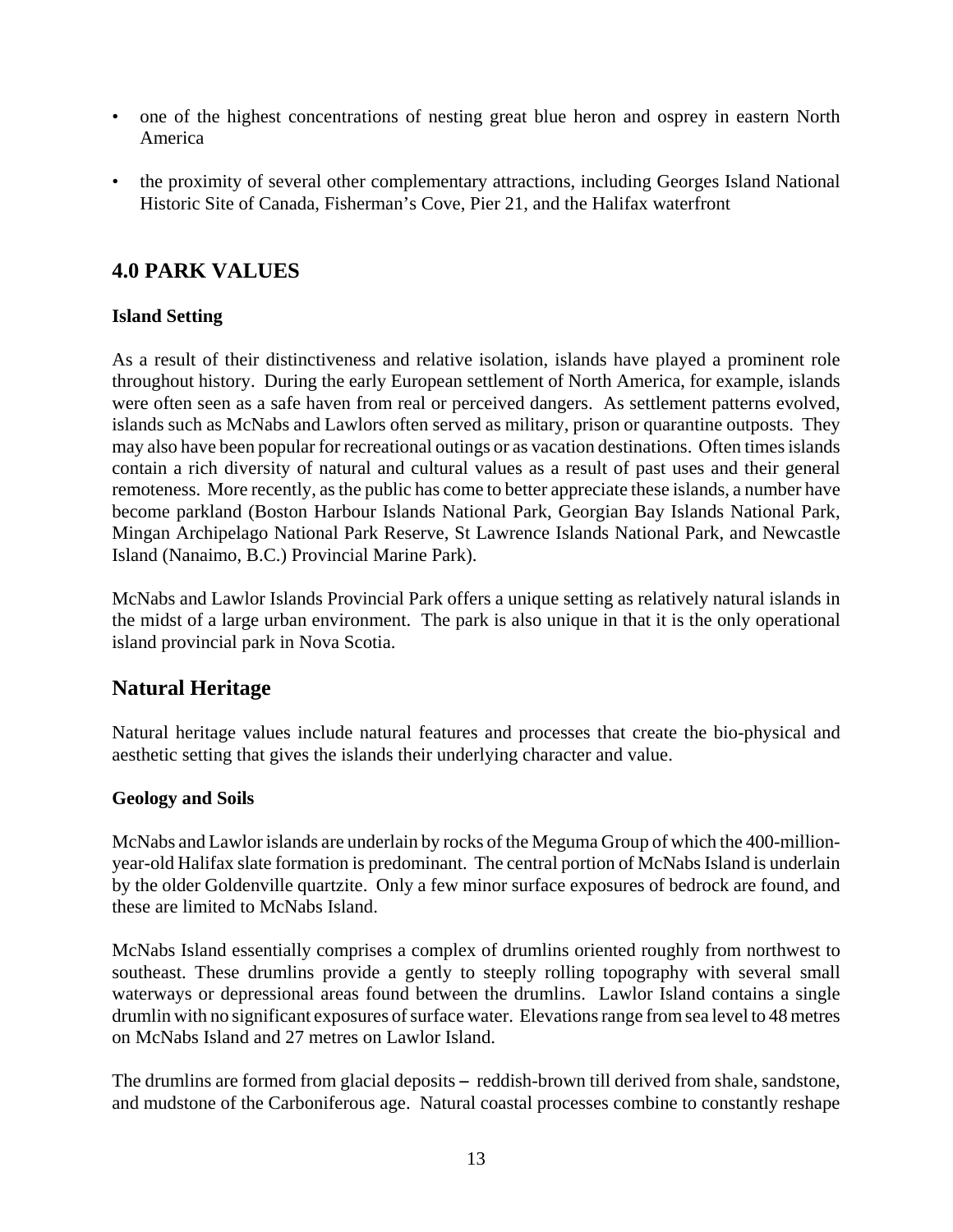the islands. On McNabs Island the glacial till is actively eroding at several locations where wave action is cutting steep banks in exposed drumlin material. On Lawlor Island erosion is occurring primarily at the exposed southern end of the island. In general, the highest rates of erosion occur along beaches facing the Atlantic Ocean.

Human activity has also helped to shape McNabs Island. Large-scale removal of rock from cobble beaches at the southern end of the island has accelerated erosion, especially of Little Thrumcap. A causeway and road constructed to provide access to the lighthouse had prevented the natural flushing of McNabs Cove, enabling Maugher Beach to develop and McNabs Cove to become a freshwater pond.

In September, 2003, the maximum wind core (eastern eye wall) of Hurricane Juan passed over Halifax Harbour, resulting in wind gusts of up to 176 km/h on McNabs Island. In addition to the winds, McNabs and Lawlor islands were also pounded by massive waves which measured 9 metres in Halifax Harbour. As a result, coastal areas of both islands experienced significant erosion. Maugher Beach, for example, was breached and tidal waters once again flush McNabs Pond. Further work is required to better determine the full impact of Hurricane Juan on the islands.

Soils on the islands are classed as the Wolfville series and consist mainly of sandy clay loam, but vary from gravelly clay loam to loam (Canada Department of Agriculture and Nova Scotia Department of Agriculture and Marketing, 1963). These soils are typically acidic and well drained, although groundwater occurs close to or at the surface in low areas. Several small areas of soil are mapped in the Coastal Beach series. Formed by wave action, these deposits vary in texture from fine sand to coarse gravel. On McNabs Island this soil series is often a heterogeneous cobble, mostly occurring at the southern end of the island, at the western end of Maugher Beach, the barrier beach at Green Hill Cove, on Thrumcap Hook, and on the isthmus connecting Big Thrumcap with the rest of the island. Soils rich in sand are found primarily at Maugher Beach and Wreck Cove Beach. On Lawlor Island, a cobble beach is found on the western shore, opposite Range Pier. A sand beach and spit have formed on the island's eastern shore, opposite McCormacks Beach Provincial Park.

#### **Flora**

The *Forest Classification of the Maritime Provinces* (Loucks, 1962) places McNabs and Lawlor islands within the Spruce-Fir Coast Zone, Atlantic Shore Ecoregion, Eastern Shore District. The Spruce-Fir Coast Zone occurs along the coast of Nova Scotia and develops under climatic conditions of late springs, cool summers, frequent fog, strong winds, and generally poorer soils. White spruce, red spruce, black spruce, and balsam fir are the dominant tree species of mature stands, with red maple and yellow and white birch also common.

The Eastern Shore District (Mahone Bay to Cape Breton Island) of the Atlantic Shore Ecoregion includes McNabs and Lawlor islands. Here white spruce is the dominant tree species due to its tolerance to salt spray and constant wind. Further inland, black spruce and, in certain locales, balsam fir share dominance with white spruce.

In terms of landscape classification, McNabs and Lawlor Islands Provincial Park is located at the western extremity of the Eastern Shore Beaches Landscape (DNR, 1994). Stretching along the Atlantic coastline of Nova Scotia from Halifax Harbour eastward to Ship Harbour, this landscape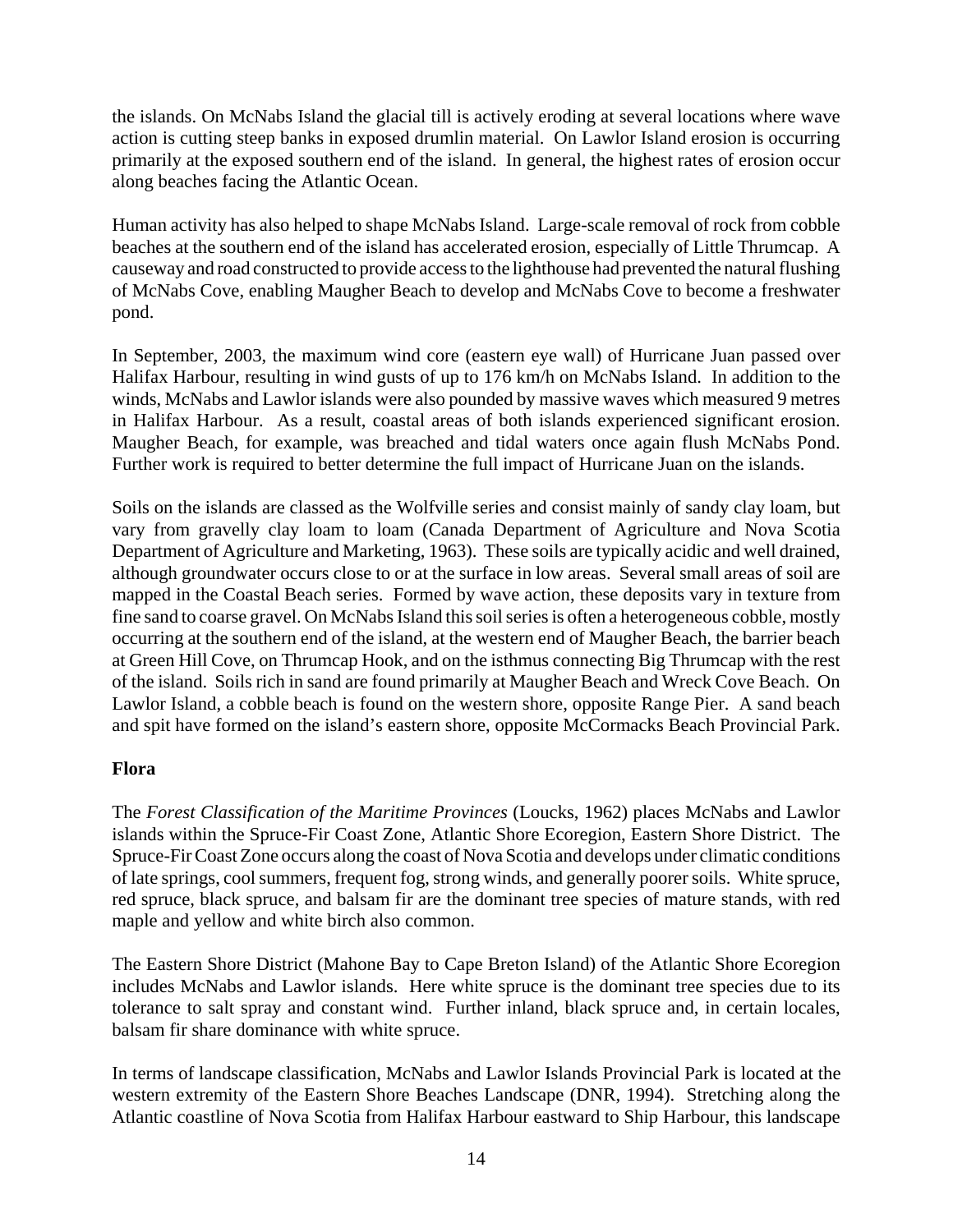is characterized by a lowland coast of resistant rock types covered with varying thicknesses of glacial drift. A post-glacial rise in sea level has produced a complex shoreline of eroding headlands, major inlets, embayments, islands, offshore reefs, and major beach-dune systems.

The vegetation of the Eastern Shore Beaches landscape is characterized by Acadian mixwood and Maritime boreal forests. The major terrestrial ecosystem types found within this landscape include well to imperfectly drained red, black, and white spruce-balsam fir undulating terrain and welldrained tolerant hardwood-red spruce drumlins. There are also several minor terrestrial ecosystems types. Common coastal ecosystems include sandy beaches, cobble beaches, rock cliffs, sand dunes, salt marshes, and coastal islands. The islands also possess numerous distinct coastal, unforested and forested ecosites, each supporting a particular flora and fauna of interest. These ecosites include salt marsh, eroding coastal headlands, regenerating open fields, and climax and successional forest types.

McNabs and Lawlor islands were identified as being representative of several ecosystems, features, and elements of this landscape (DNR, 1994).

#### McNabs Island

McNabs Island is dominated by several well-drained tolerant hardwood (American beech, sugar maple, yellow birch) drumlins located in the central and northern parts of the island and the wellto imperfectly drained red spruce-dominated undulating terrain ecosystems. The drumlins support a mosaic of forest types dominated by climatic climax species – tolerant hardwoods and red spruce, with varying amounts of the early successional species white spruce, balsam fir, white birch, red maple, and aspens. As succession proceeds, the climax species will become even more dominant. The lower slopes of the drumlins that immediately border the coastline support a salt- and windtolerant white spruce/white birch (*Betula cordifolia* and *Betula papyrifera*) forest type.

Low areas between the drumlins, and the southern part of the island, support the well- to imperfectly drained undulating terrain ecosystem. This ecosystem type is dominated by the climatic climax red spruce, with varying amounts of early successional coniferous and deciduous tree species, including balsam fir, black spruce, white spruce and red maple. Again, a white spruce/white birch forest band extends along the immediate coastline of this ecosystem type.

The islands' vegetation has been heavily modified in a number of ways by the most recent 250 years of human use. All of Lawlor Island and most of McNabs Island were cleared at one time for agriculture, military uses, or forest harvesting. Two predominant stages of early successional forest are evident on the islands as these cleared areas revert to forest. The usual successional forest on old fields (most of Lawlor and large areas of McNabs) is dominated by white spruce. The second, and on McNabs Island more common, is dominated by white birch, which originates more on disturbed mineral soils. Both species are salt tolerant and generally wind firm.

A number of previously cleared areas on McNabs Island are regenerating naturally, and as a result early successional intolerant hardwoods are found in either small pure stands or, more commonly, forming mixed wood stands with the conifers. White spruce also prevails on formerly cultivated lands.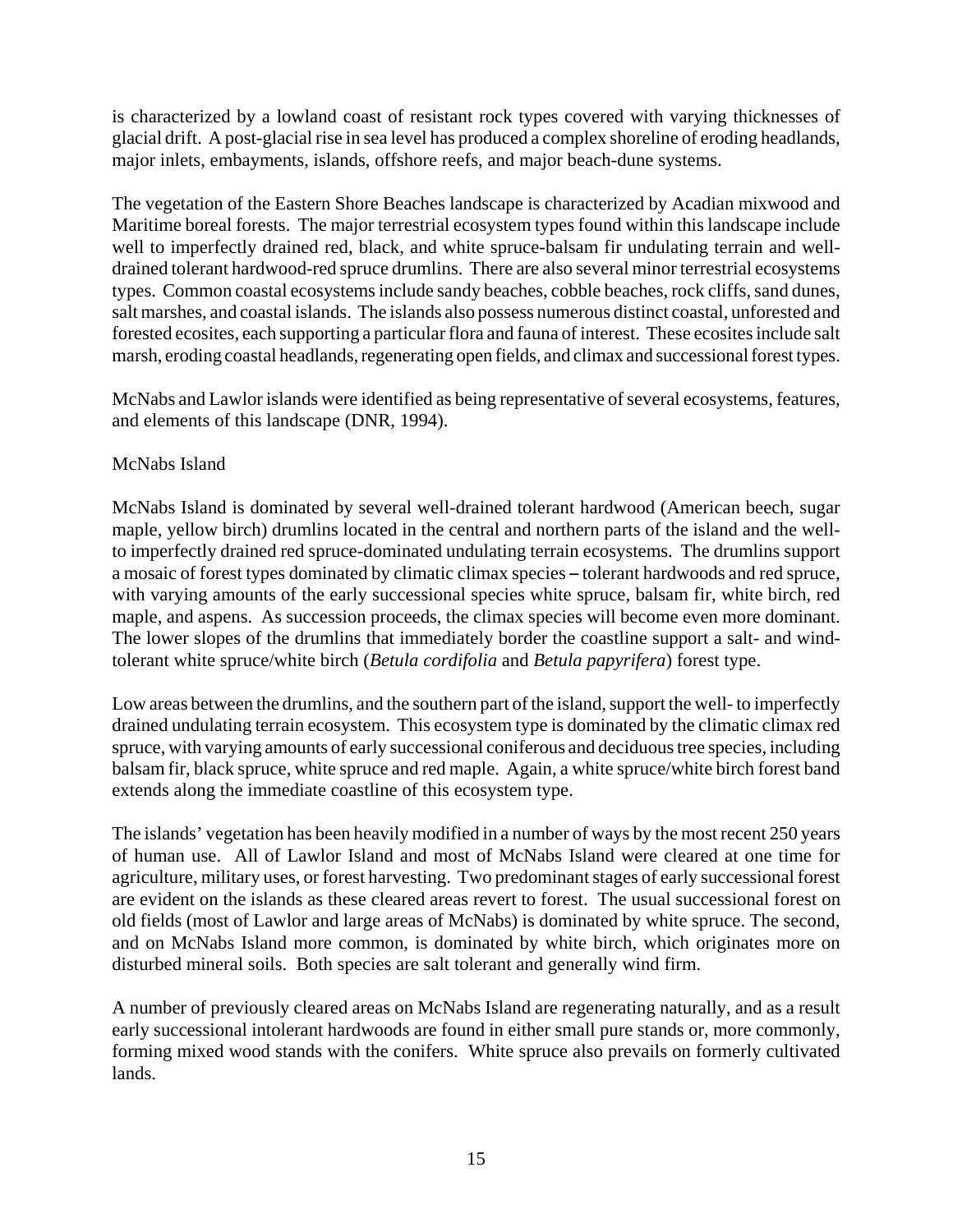A number of non-native plant species have also been introduced to McNabs and Lawlor Islands by European settlers. These introduced species are especially apparent on McNabs Island around the former Hugonin-Perrin estate, which includes the present site of the Tea Room. It is thought that Frederick Perrin established an extensive English garden sometime after he acquired the property in 1885. A 1966 survey of the garden indicated that

> the Perrin estate, uncultivated since 1930, contains the relics of a once beautiful English garden. Amid tall grasses bloom lilies, lupines, roses and bugle. Hedges of common barberry and English hawthorn surround the garden. Large trees of Scotch elm, linden and horse chestnut line the edge of the property. Hemlock, larch and white pine line the roadway and black locust, lilac, Japanese maple, copper beech and Japanese knotweed occur around the old foundation (Nova Scotia Museum, 1966).

Much of these early plantings are still present. A row of elms marks the base of a crescent-shaped slope below the Tea House. At the top of the slope runs a hedge of English hawthorn. Along the back of this level terrace is another hedge of common barberry. A pair of large Japanese maples are set out from the front corners of the former Hugonin-Perrin home. A copper beech sits in the centre of this upper terrace. For at least the past decade this beech has been in poor condition. Three horse chestnuts line the south side of the lawn in front of the ruins of the Hugonin-Perrin house. The lawn itself is an open area with a few lilacs at the bottom of the slope. The presence of *Rosa spp.* suggests there once may have been an extensive planting of roses. Plantings on the north side of the lawn include several false acacia, a large red oak, and a white birch. Virginia creeper forms a dense tangle in this area.

Four large basswood remain along the lower edge of an open field behind the foundation of the former Hugonin-Perrin home. Two more basswood and three horse chestnuts also remain from what was once a continuous row of trees along this same field. Some of these trees were damaged during Hurricane Juan.

Other notable early plantings are the rows of basswood in front of the Matthew Lynch house. These stately trees were planted in the mid-19th century at a time when the original Peter McNab III home stood on this site. Several of these trees were destroyed by Hurricane Juan.

Although no rare or endangered plant species are known from McNabs Island, there are several vegetation communities of interest. These include climax hardwood stands of sugar maple, yellow birch, and beech, several almost pure stands of beech, which show little or no sign of canker, potential old-growth red spruce stands, and the variety of introduced species associated with the Hugonin-Perrin estate.

#### Lawlor Island

Lawlor Island is dominated by mixed wood stands of white spruce, red maple, and white and yellow birch. Relatively high levels of plant diversity are found in the mixed wood forest, cobble shore, eroding cliff face and old-field habitats. No rare or endangered plant species are known from Lawlor Island.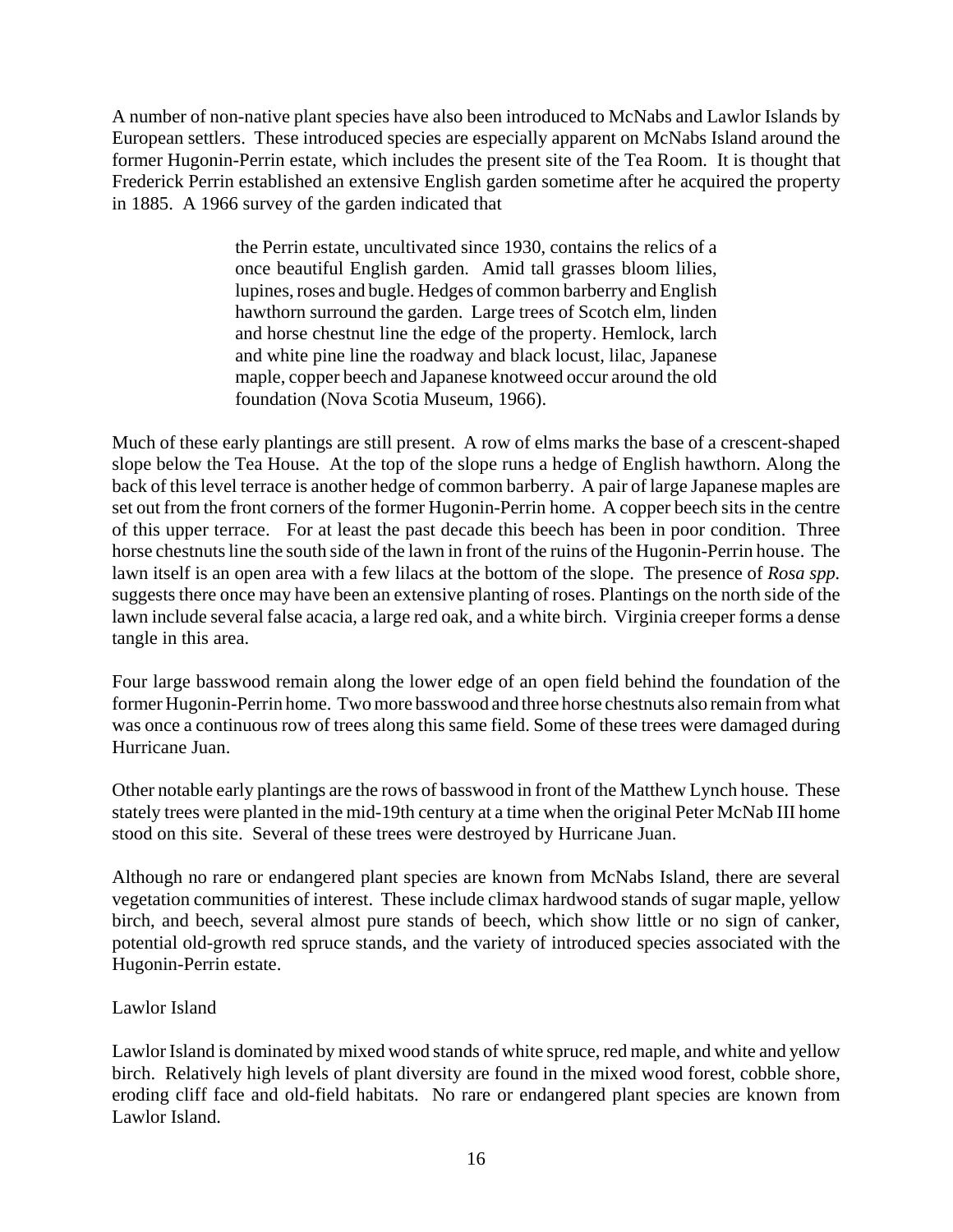#### Hurricane Juan

The preceding description of the flora of McNabs and Lawlor Islands Provincial Park was written prior to Hurricane Juan which, in September, 2003, caused extensive damage to the islands' forest cover. Up to 75 percent of the forest cover on the northern half of McNabs Island was significantly damaged. Efforts are currently underway to document the impact of Hurricane Juan on the islands' flora.

#### **Fauna**

Birds are excellent indicators of the variety and conditions of habitats. In total, 206 species have been sighted on and around McNabs and Lawlor Islands Provincial Park, including 82 species for which there is evidence of breeding. Most notable of the islands' bird life is the nesting of great blue heron and osprey, the latter representing one of the highest concentrations in eastern North America.

The variety of habitats on McNabs Island and its proximity to the Atlantic coast contribute to the rich avifauna there. As well as being an excellent place for bird-watching in itself, McNabs Island (and neighbouring Lawlor Island) also provides nesting and roosting opportunities for birds seen in Halifax and Dartmouth parks.

Several rare bird species have been noted on McNabs Island. Most of these were outside their normal range and are not rare where they normally occur (e.g., ivory gull, southern herons, whippoor-will). Several other endangered species sighted on McNabs Island were either vagrants with one sighting each (loggerhead shrike, Coopers hawk) or such widely ranging residents or migrants (harlequin duck, peregrine falcon, and roseate tern) that their occurrence on the island is probably not important for maintenance of their populations.

The piping plover is the only endangered species that may have bred on the island. During the 1991 breeding season, piping plover were found several times on beaches at the southern end of the island and were classed as probable breeders (Willison et al, 1996a). In a 1996 survey, no piping plover were reported from McNabs Island. Despite a lack of conclusive proof that piping plover have bred on McNabs Island in recent years, the bird's presence on the island and the existence of suitable breeding habitat offer hope that breeding may occur.

A 1991 aerial survey identified 11 occupied osprey nests on McNabs Island, most around Timmonds Hill. In the past, great blue heron have bred in several locations on McNabs Island. Over the years, however, they appear to have relocated to Lawlor Island. The relocation of this species from areas of greater to areas of lesser disturbance, combined with the extreme sensitivity of this species to human disturbance, suggests that the colony may have relocated due to human disturbance (Willison et al, 1996).

A 1996 breeding bird survey identified 84 bird species on Lawlor Island and in the surrounding waters (Willison, 1996b). No threatened, endangered, or otherwise rare species were sighted during this survey. Lawlor Island is regionally important, however, for its nesting colonies of great blue heron and osprey. In 1996 there were at least 14 active great blue heron nests and 10 active osprey nests.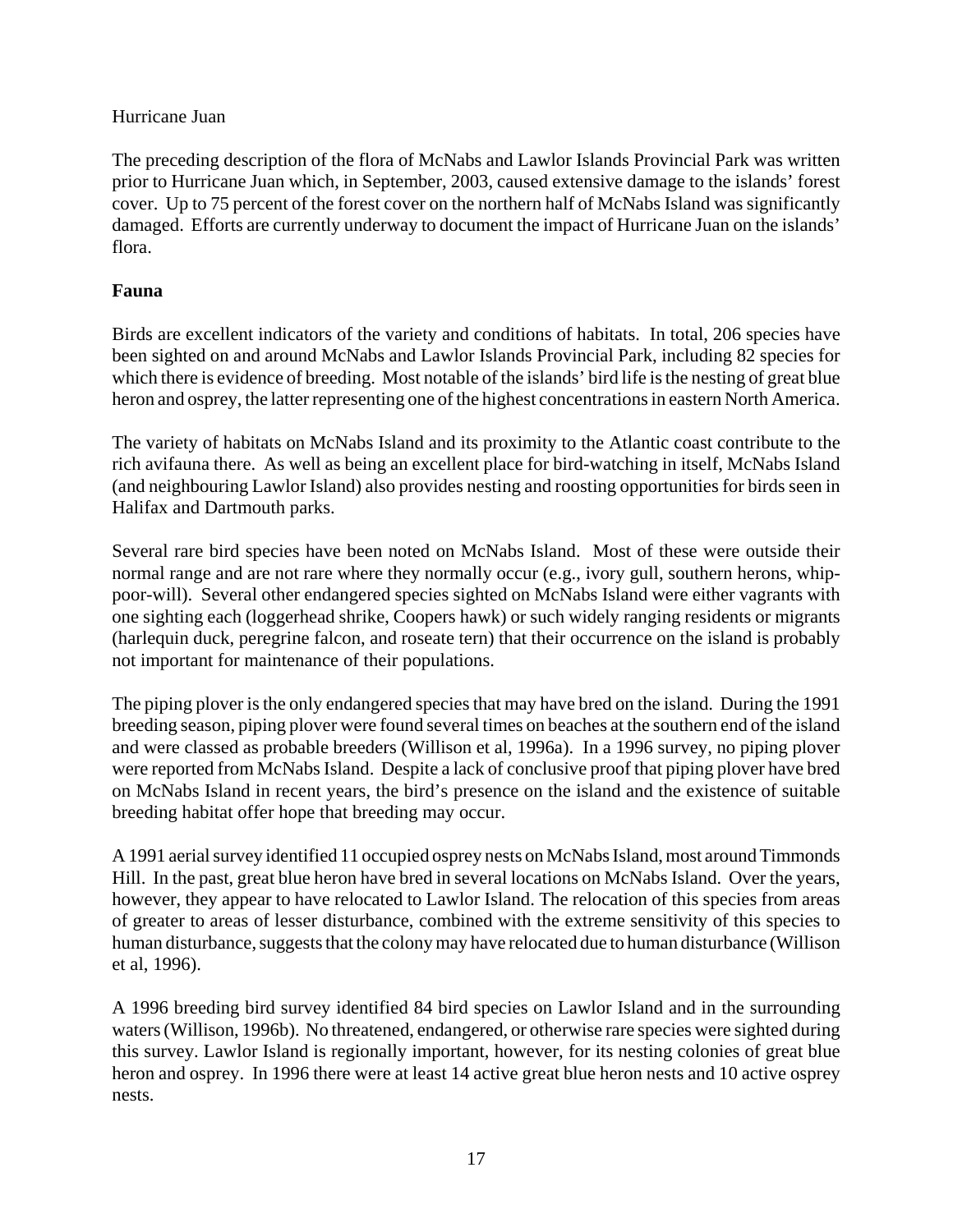The high density of breeding herons and osprey on McNabs and Lawlor Islands, so close to an urban centre, is unique in Canada and perhaps in North America. Since both herons and, to a lesser extent, osprey are sensitive to human disturbance, the islands act as a natural sanctuary for them.

The most prominent mammal on McNabs Island is the white-tailed deer. The total population is small, likely about 10 to 15 animals. Numbers were larger in the recent past but have been reduced by coyotes, a recent arrival on the island. Others species of terrestrial mammals reported on McNabs Island include the masked shrew, snowshow hare, red squirrel, meadow vole, muskrat, meadow jumping mouse, red fox, raccoon, and river otter. Moose, bobcat, and black bear have been reported on McNabs Island but are not long-term residents of the island. Two species of bats (little brown bat and northern long-eared bat) are found on McNabs Island.

Reptiles include the maritime garter snake, eastern smooth green snake, and northern redbelly snake. Amphibians include the eastern American toad, northern spring peeper, and eastern redback salamander.

Like McNabs Island, the most prominent mammal on Lawlor Island is the white-tailed deer, with an estimated population of about 10 to12 animals. The density of white-tailed deer on Lawlor Island is currently much higher than McNabs Island, suggesting that Lawlor Island may be acting as a temporary sanctuary against predation by coyotes on McNabs Island. Several other small mammals (red squirrel, meadow vole, and masked shrew), at least one reptile (maritime garter snake), and at least two amphibians (eastern American toad and eastern redback salamander) are also found on the island.

## **Marine Environment**

Situated in Halifax Harbour, McNabs and Lawlor islands provide a unique opportunity to understand and explore a portion of Nova Scotia's marine environment. The park experience includes a boat trip to the islands, exposure to a variety of marine habitats and coastal processes, and an opportunity to study marine plants, fishes, mammals, and invertebrates.

## **Climate**

McNabs and Lawlor islands are situated within a maritime-temperate climatic zone, strongly influenced by proximity to the Atlantic Ocean. The average annual temperature is  $6.5^{\circ}$ C and the mean July temperature is  $17.5^{\circ}$ C. The islands receive, on average, 209 hours of sunshine monthly between May and September, and 129 hours from October to April. Average precipitation for May to September is 100 millimetres, compared with 124 millimetres for the balance of the year. Average annual snowfall is 190 centimetres, with accumulations varying greatly from year to year.

## **Cultural Heritage**

The Province is committed to protecting and preserving cultural values that are significant to our understanding of Nova Scotia and the park. McNabs and Lawlor Islands are rich in cultural heritage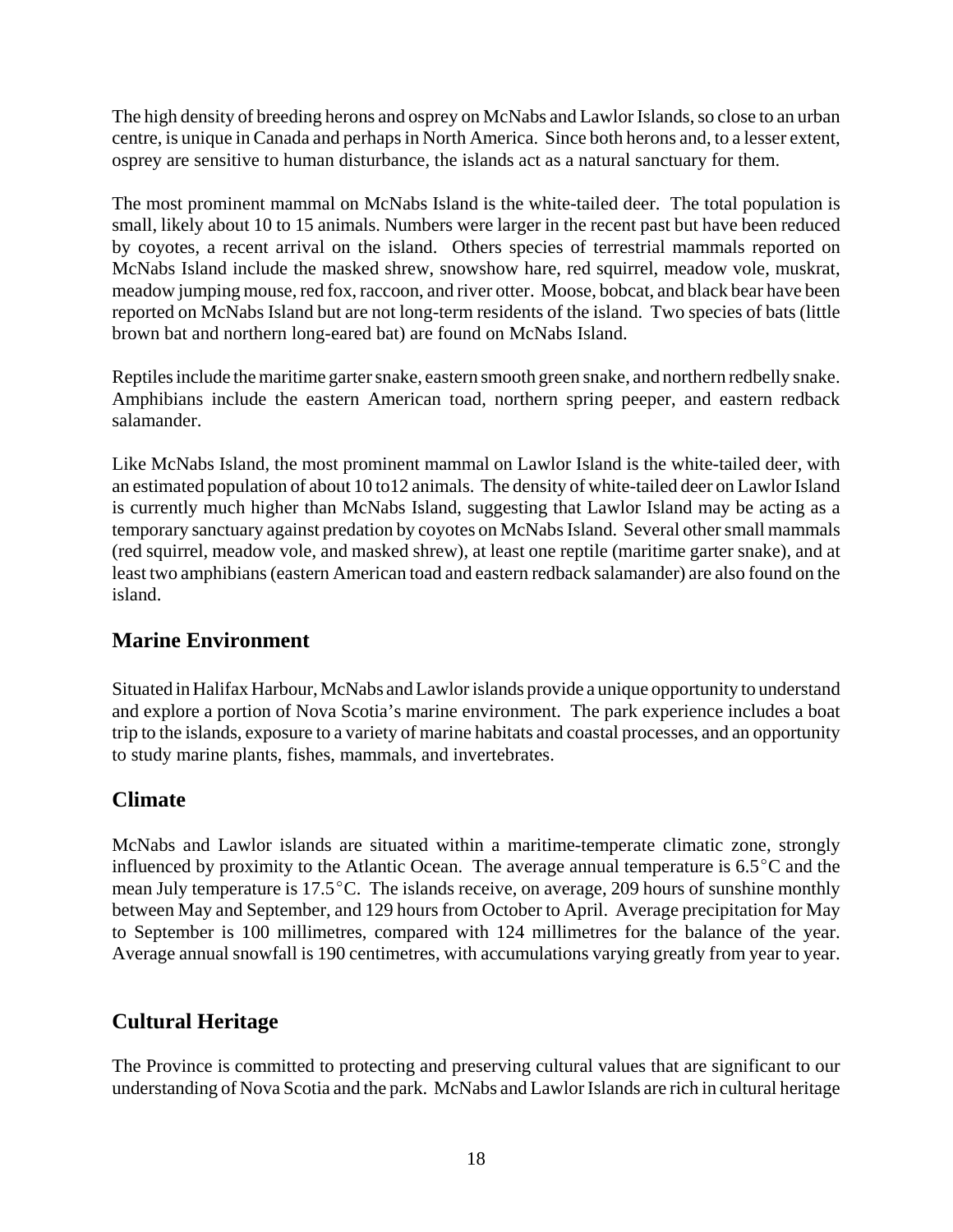values, which include archaeological sites and historic structures and features. They require protection for interpretive, educational, and research purposes.

Important cultural features that are still visible on McNabs Island include a Mi'kmaq shell midden, the foundations of several houses built by early settlers, a cemetery for some of the island's earliest residents, remains of a turn-of-the-century picnic ground and a soda pop factory, and remnants of a once-extensive Victorian garden. Numerous military fortifications can be found, including Fort McNab National Historic Site of Canada, Fort Ives, Fort Hugonin, and Strawberry Battery. Other features, such as the original McNab house, Sherbrooke Tower, the main burial site of cholera victims from the *SS England*, and the gibbets where the bodies of executed sailors were displayed, have long since disappeared from sight, but remain as archaeological features.

The most prominent cultural features visible on Lawlor Island are the ruins of the quarantine hospital, which helped protect Halifax and Dartmouth against outbreaks of potentially deadly disease from the mid-19th century to the early 20th century.

A wide variety of materials, including maps, military plans, paintings and sketches, photographs, written accounts, and artifacts, form part of collections maintained by agencies such as the Public Archives of Nova Scotia and Parks Canada, as well as a number of private collections. These materials provide invaluable information from which to interpret the historic significance of McNabs and Lawlor islands. The careful protection and controlled public use of these values is fundamental to the management of McNabs and Lawlor Islands as parkland.

## **Outdoor Recreation and Aesthetics**

For many years McNabs Island and, to a lesser extent, Lawlor Island have provided a welcome respite for Halifax-Dartmouth area residents and visitors who wanted to enjoy a quiet, natural area nearby. The islands' natural environments and existing system of old trails and numerous viewpoints have provided a welcome setting for a wide variety of outdoor pursuits, and their green, forest-covered slopes are an attractive visual contrast to the surrounding urban environment.

Historically, McNabs Island has played a major role in providing recreational opportunities for metro area residents. In the latter part of the  $19<sup>th</sup>$  century and early  $20<sup>th</sup>$  century, several pleasure grounds were located on the island. It was not uncommon for 4,000 to 6,000 people to attend some of the major outings on the island during this period. It was here that the Bill Lynch Midway Show, still one of the largest carnivals in Atlantic Canada, got its start.

In 1991 an estimated 30,000 to 35,000 people visited McNabs Island. By 2001, the number of visitors was approximately 15,000 to 20,000. The sharp decline is due in part to the demise of the McNabs Island Ferry Company, which, in addition to being one of the island's biggest promoters, operated both the largest passenger ferry service to the island between 1980 and 1992 and the McNabs Island Tea Garden. Visitation to Lawlor Island is minimal.

The outdoor recreational and aesthetic values of McNabs Island are provincially important and also contribute significantly in meeting demands for outdoor recreation in the Halifax-Dartmouth metropolitan area. As an island it represents a unique recreational and open space opportunity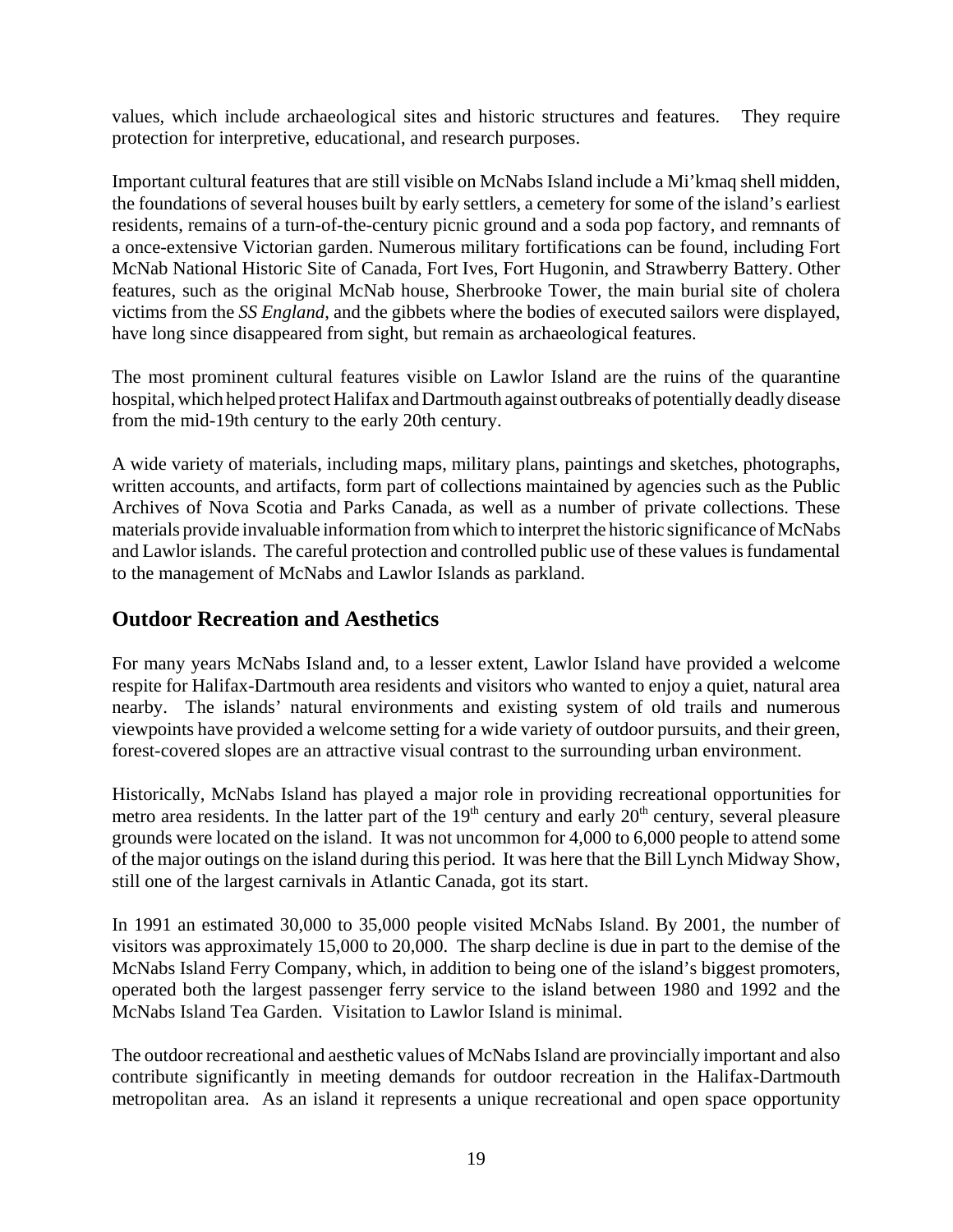within metropolitan Halifax-Dartmouth. Maugher Beach and Wreck Cove Beach on McNabs Island are focal points for intensive warm weather recreation activities such as sunbathing and picnicking. Completion of a proposed system of sewage treatment plants could significantly improve water quality in Halifax Harbour and result in increased demand for access to the harbour for aquatic activities.

Sailing and boating to McNabs and Lawlor Islands are already popular and are expected to increase as a wider range of recreation and services are offered on McNabs Island. Protection of the natural qualities of the islands, together with the provision of facilities, would enhance the quality of sailing and pleasure boating in the Halifax-Dartmouth metropolitan area.

The presence on Lawlor Island of large numbers of nesting blue heron and osprey which are sensitive to human disturbance, and the current lack of docking facilities and basic facilities and services, will mean that recreational use of Lawlor Island will not be encouraged.

## **Interpretive Opportunities**

McNabs and Lawlor Islands provide a wealth of opportunities to interpret their rich natural and cultural heritage values. A number of potential interpretive themes have been identified, including natural and cultural heritage, terrestrial habitats, forest succession, marsh ecology, introduced species, coastal processes, wildlife, and marine ecology. For many of the potential themes, extensive written and visual materials are available from a variety of sources.

Each of these themes, and others that may be identified, should be presented in a manner that reflects the park goals and objectives. Key messages should include heritage preservation and conservation, the park's significant natural heritage values and processes, its important historical features and events, and park management issues. Interpretation should be managed as an integral part of the park experience rather than as a distinct activity. In addition, interpretive programming should be coordinated with Parks Canada to avoid duplication and, where feasible and practical, to encourage co-operation.

For many park visitors, pamphlets and interpretive panels could be used to provide basic interpretive information. For others, particularly school groups, interpretive programs could be prepared to provide a more structured learning process both on and off the islands. An outdoor education facility could provide additional learning opportunities and teaching resources.

Much of the cultural heritage values of McNabs Island, including several military fortifications, former pleasure grounds, the Hugonin-Perrin estate, and sites of early settlers, are located on the island's western side and easily accessible from a network of trails. Opportunities to interpret terrestrial habitats and forest succession may be found at a number of locations around the island.

Salt marshes at Maugher Beach, Finlay Cove, and Wreck Cove provide opportunities to study and appreciate this habitat. The Hugonin-Perrin estate provides an excellent opportunity to study introduced species. The old English garden, for example, includes a number of exotic and nonindigenous plant species. The recent introduction of the brown spruce long-horn beetle to McNabs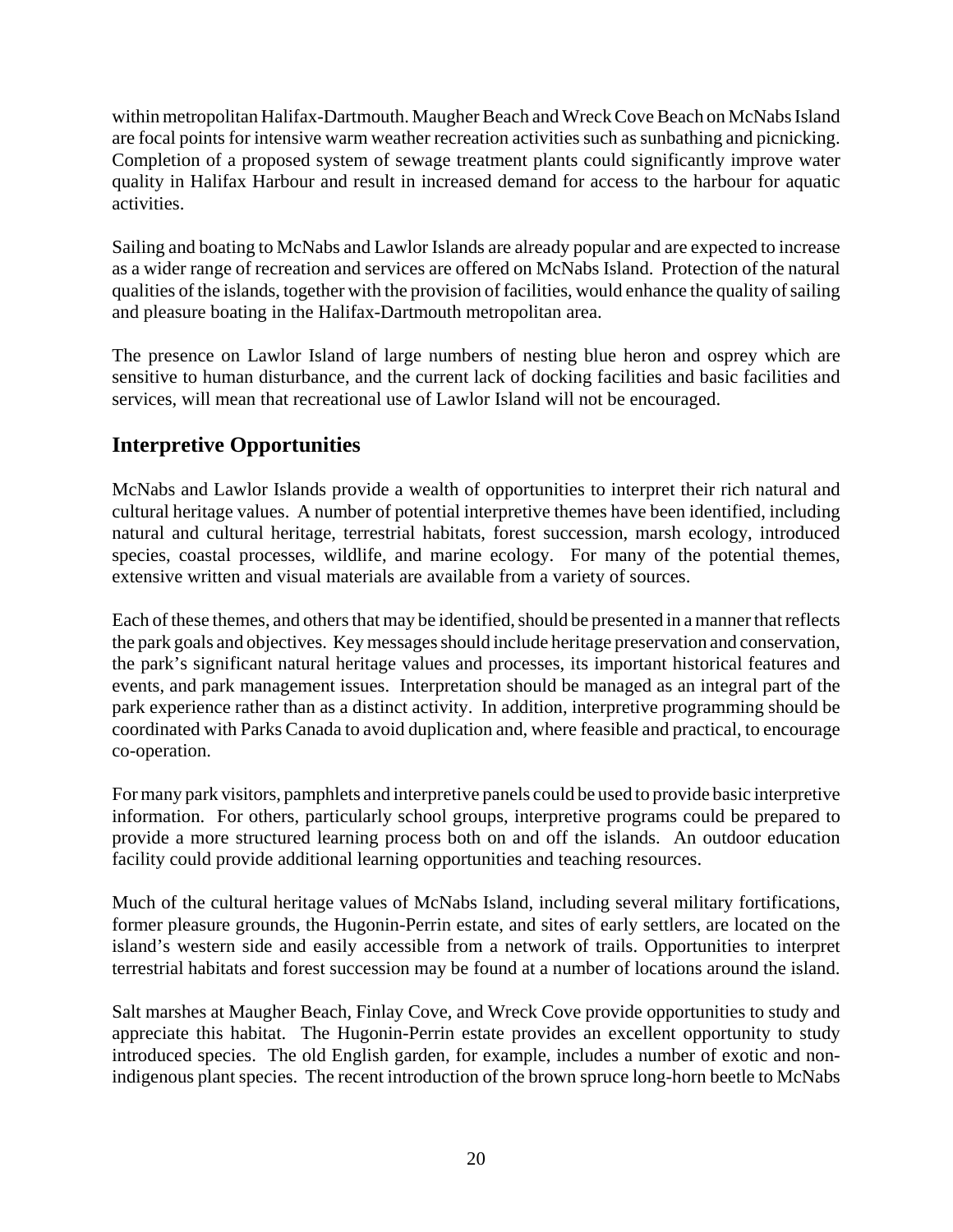and Lawlor islands, and its short- and long-term impact on forest ecosystems, would also be an excellent topic for interpretation.

There are a number of locations on McNabs Island where the full cycle of coastal processes erosion, transport, and deposition  $-$  can be interpreted. The southern part of the island, and the drumlin at Strawberry Battery in particular, is being extensively eroded. This material is being transported by wave action and water currents northward to Maugher Beach where first the cobble and then the finer materials are deposited. Along the extensive sand beach that has developed at Maugher Beach is a developing dune system.

The park's setting as islands in the midst of Halifax Harbour also provides opportunities to learn about a range of marine ecology subjects. Marine life and the effects of harbour pollution on aquatic and terrestrial habitats are examples of topics that could be incorporated into interpretive programming.

Due to the significant numbers of nesting great blue heron and osprey on Lawlor Island and their sensitivity to human disturbance, the lack of public docking and access points, and a desire to limit public use of the island, interpretation of the natural and cultural heritage values on Lawlor Island will not occur on the island itself. Instead, interpretive information will be provided on McNabs Island, at McCormacks Beach Provincial Park in Eastern Passage, and key mainland departure points for island ferries.

For a number of years the Friends of McNabs Island Society has played an important role in the provision of interpretation and information services on McNabs Island. Interpretive walks, brochures, the publication of Discover McNabs Island, and the preparation of a teacher's education kit have provided the principal interpretive opportunities on the island.

## **5.0 LEGISLATIVE AND POLICY FRAMEWORK**

This management plan is a long-range vision for McNabs and Lawlor Islands Provincial Park and as such defines the basic management philosophy that will guide decisions regarding the preservation, development, use, and management of the park. To that end, it establishes management objectives and the means and strategies that will be implemented to achieve them. The plan also outlines why certain visitor activities and park facilities and services are recommended, where they should occur, and how park values will be maintained or enhanced. In addition, the plan will help ensure that future park development and management will complement Parks Canada's objectives for Fort McNab National Historic Site of Canada. Opportunities for partnerships with other levels of government, organizations, or individuals are also identified.

The management plan is based on the Department's legislative mandate under the Provincial Parks Act, its Provincial Parks Policy, other Provincial and Departmental policies and guidelines, the Federal - Provincial Land Use Strategy for McNabs and Lawlor Islands, and municipal planning requirements, together with the park's heritage and outdoor recreation values. Other Provincial legislation may also apply. In addition, the need to complement Parks Canada's future plans for Fort McNab National Historic Site of Canada is recognized. The plan also includes actions required to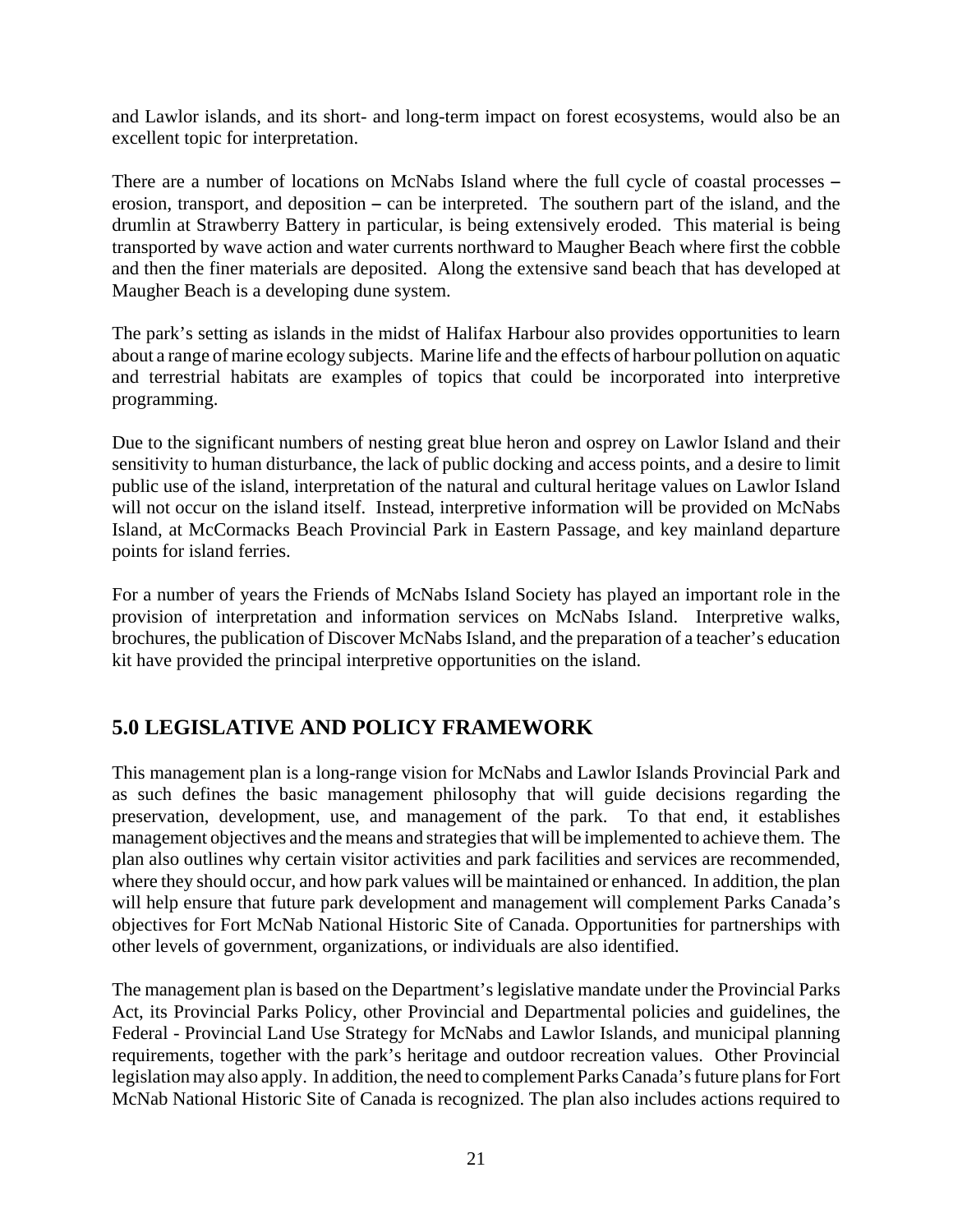ensure that protection of the islands' heritage values remains the overriding management focus. The term heritage values, as used throughout this document, encompasses both cultural heritage and natural environments.

## **Provincial Parks Act**

The Provincial Parks Act stipulates that "all provincial parks are dedicated in perpetuity for the benefit and enjoyment of present and future generations of Nova Scotians." To this end, the purpose of the Act is to preserve important elements of Nova Scotia's natural and cultural heritage; provide a range of opportunities for outdoor recreation and heritage appreciation; enable residents and outof-province visitors to discover, experience, and enjoy Nova Scotia's distinctive outdoor recreational and heritage values; and to assemble and maintain, within a system of provincial parks and park reserves, a land base adequate to meet present and future needs of Nova Scotians for the protection of heritage values and outdoor recreation opportunities.

The park management plan will achieve the objectives of the Provincial Parks Act through a number of initiatives. The plan will place an over-riding emphasis on the protection of the islands' significant natural and cultural heritage values. The plan also encourages the development of a range of outdoor recreational and nature-based educational opportunities that are compatible with protection objectives. Through partnerships with other government agencies and non-governmental organizations, the plan envisions McNabs Island as a regionally and provincially significant attraction for both local residents and out-of-province visitors. Formal designation of the islands under the Provincial Parks Act helps meet the present and future needs of Nova Scotians and visitors alike for heritage protection and outdoor recreation.

## **Provincial Parks Policy**

The Parks Policy (DNR, 1988) was adopted after extensive public consultation and provides guidelines and mechanisms that will ensure the continued maintenance, enhancement, and expansion of Nova Scotia's provincial parks system. It also ensures that important heritage sites, beaches, trails, and waterways will be recognized, preserved, and maintained.

The Policy provides for facilities and services that better meet the needs of park visitors, improved attractions for local residents and tourists, park opportunities and services that recognize the needs of senior citizens and the disabled, and the protection and interpretation of significant natural sites and heritage values.

This management plan complements the Park Policy by placing an emphasis on the protection of heritage features and values while providing for a range of compatible outdoor recreation and heritage appreciation opportunities. The plan proposes that limited facilities and services be provided on McNabs Island through partnerships with interested parties. These facilities and services will accommodate visitors' basic needs while providing opportunities for them to understand, appreciate, and enjoy the islands' heritage values.

## **Other Park Policies, Procedures and Guidelines**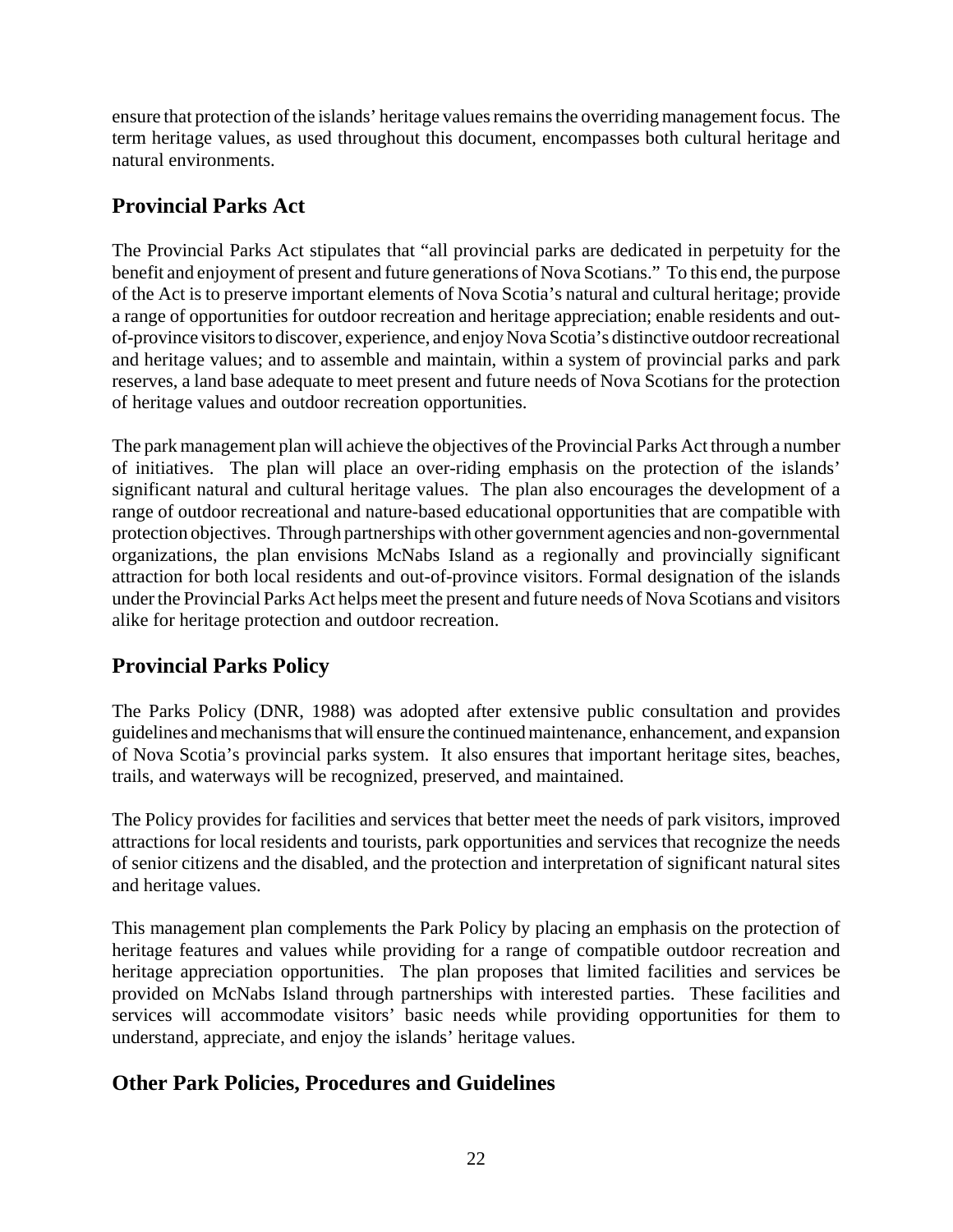In addition to the above-noted legislative and policy mandates, the Department of Natural Resources is also governed in its management of parks by a number of other policies, procedures and guidelines. These include park operational policies and vegetation management guidelines. All applicable policies, procedures and guidelines will be followed in the planning, development and operation of McNabs and Lawlor Islands Provincial Park.

## **Federal - Provincial Land Use Strategy**

A Land Use Strategy for McNabs and Lawlor Islands (Parks Canada and Nova Scotia Department of Natural Resources, 1998) was adopted by the federal and provincial governments following extensive public consultations. The Strategy provides future policy and planning direction with respect to the park, rather than land use allocations, which the name may suggest. In particular, the Strategy establishes several fundamental principles for the long-term management of McNabs and Lawlor islands as parkland:

- The Department of Natural Resources and Parks Canada are committed to the formal designation of McNabs and Lawlor islands as parkland and the management of the islands' heritage resources in a manner that will ensure their long-term ecological and commemorative value.
- Nova Scotia Crown lands on the islands will be managed for provincial park purposes.
- Parks Canada will retain ownership and management control of lands associated with Fort McNab National Historic Site of Canada.
- The Department of Natural Resources and Parks Canada will work co-operatively, and with other potential partners, in the planning, development, management, and administration of the islands.
- Acquisition of the balance of private lands on McNabs Island is a high priority.
- Extension of the provincial park boundary to include waters adjacent to the islands will be examined to determine its feasibility and implications. The purpose of any such boundary extension would be specifically to enable the regulation and control of recreational use in immediately adjacent waters.
- The primary management objectives for McNabs and Lawlor Islands Provincial Park will include protection and maintenance of the islands' heritage values, development of interpretive and outdoor education opportunities, provision of opportunities for compatible forms of outdoor recreation and nature tourism, and provision of basic visitor services.
- Lawlor Island will be afforded special protection status within the parks program as a sanctuary for wildlife such as heron and osprey.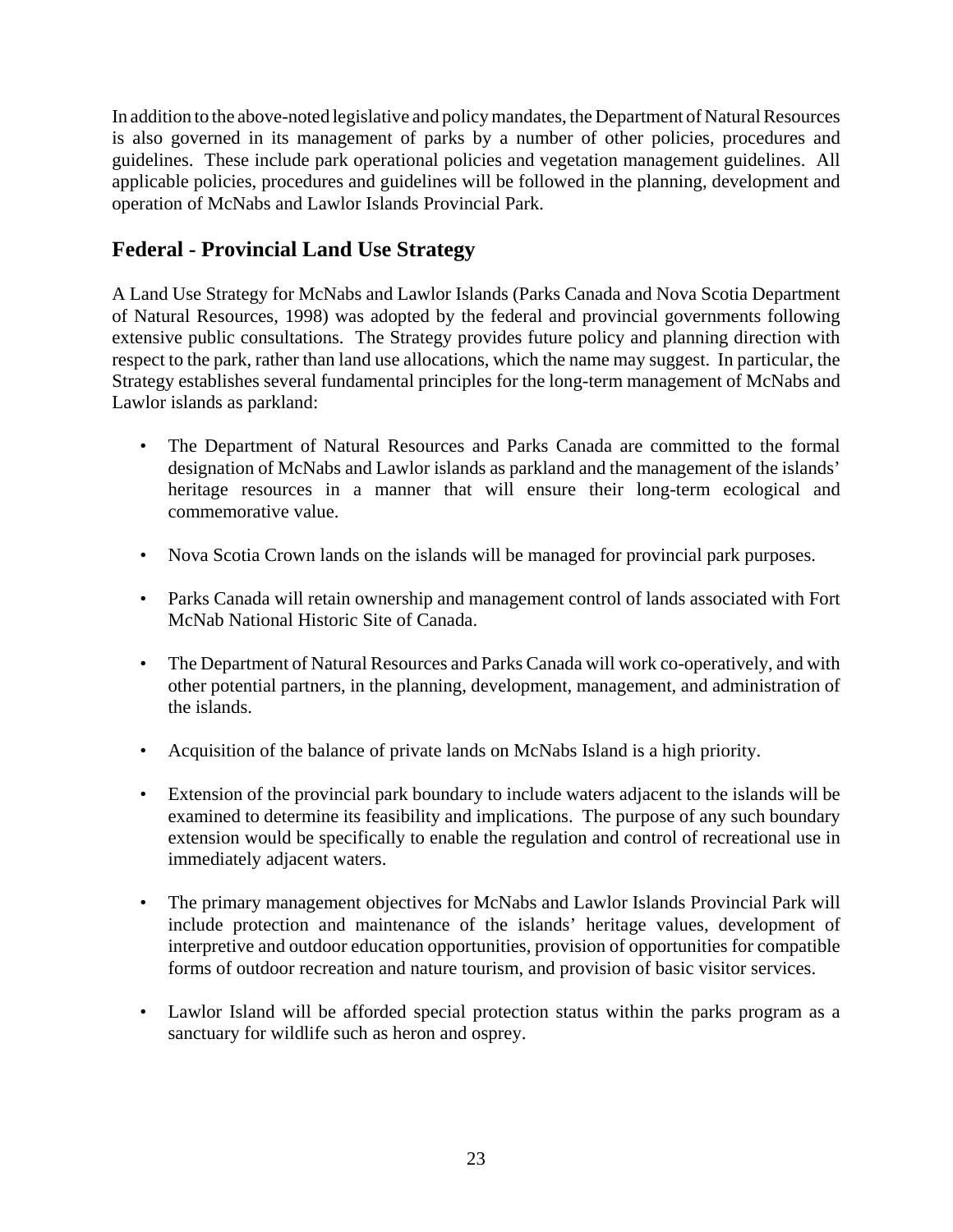- McNabs and Lawlor Islands Provincial Park will be classed as a Natural Environment Park, and its lands will be zoned to reflect an appropriate balance between the protection of heritage values and recreational development and use.
- While the Department of Natural Resources and Parks Canada will maintain a strong presence in the ongoing management and operation of their respective areas of responsibility, a range of partnership initiatives will be considered as long as they are consistent with the objectives of maintaining the islands' natural and cultural heritage values.
- Improved docking and mooring facilities on McNabs Island will be provided when there is a management regime in place and a commitment to provide adequate facilities and services for higher visitation levels.
- Appropriate facilities and services will be provided, with most concentrated in the west central portion of McNabs Island.
- The level of facilities and services depend on the availability of partners willing to participate in their planning, design, development, and operation.
- All proposals for partnership agreements will be evaluated to ensure consistency with the land use strategy.

This management plan has been developed consistent with these principles.

## **Municipal Land Use Policy and Zoning**

McNabs and Lawlor islands fall within the Eastern Passage/Cow Bay Plan Area of Halifax Regional Municipality. The Municipal Planning Strategy (MPS) for this area was adopted by the former Municipality of the County of Halifax in October 1992 and continues in force under the amalgamated region. Major amendments were made to the MPS in 1997and 1998, but these did not affect the two islands. The policies of the MPS are implemented through the Land Use By-law (LUB) for the Area.

Both islands fall under a Special Area Designation in the MPS, on the basis of their environmental and historical significance and the provision of a focus to local communities and areas beyond. Policy SA-2 of the MPS calls for a provincial park zone throughout the islands, supporting recreational and park uses.

In addition, Policy SA-4 of the MPS allows Halifax Regional Council to consider permitting commercial uses by development agreement on McNabs, Lawlor, and Devils islands, provided that these are intended primarily to serve park users, highlight the history and character of the park, and are not of themselves a primary attraction. The policy includes requirements to ensure sensitivity in exterior finish, style, signage, building size, refuse handling, and environmental disruption during and after construction. Because most of the property on McNabs Island belongs to the Province, which is not subject to municipal regulations, Policy SA-5 enjoins Council to request that the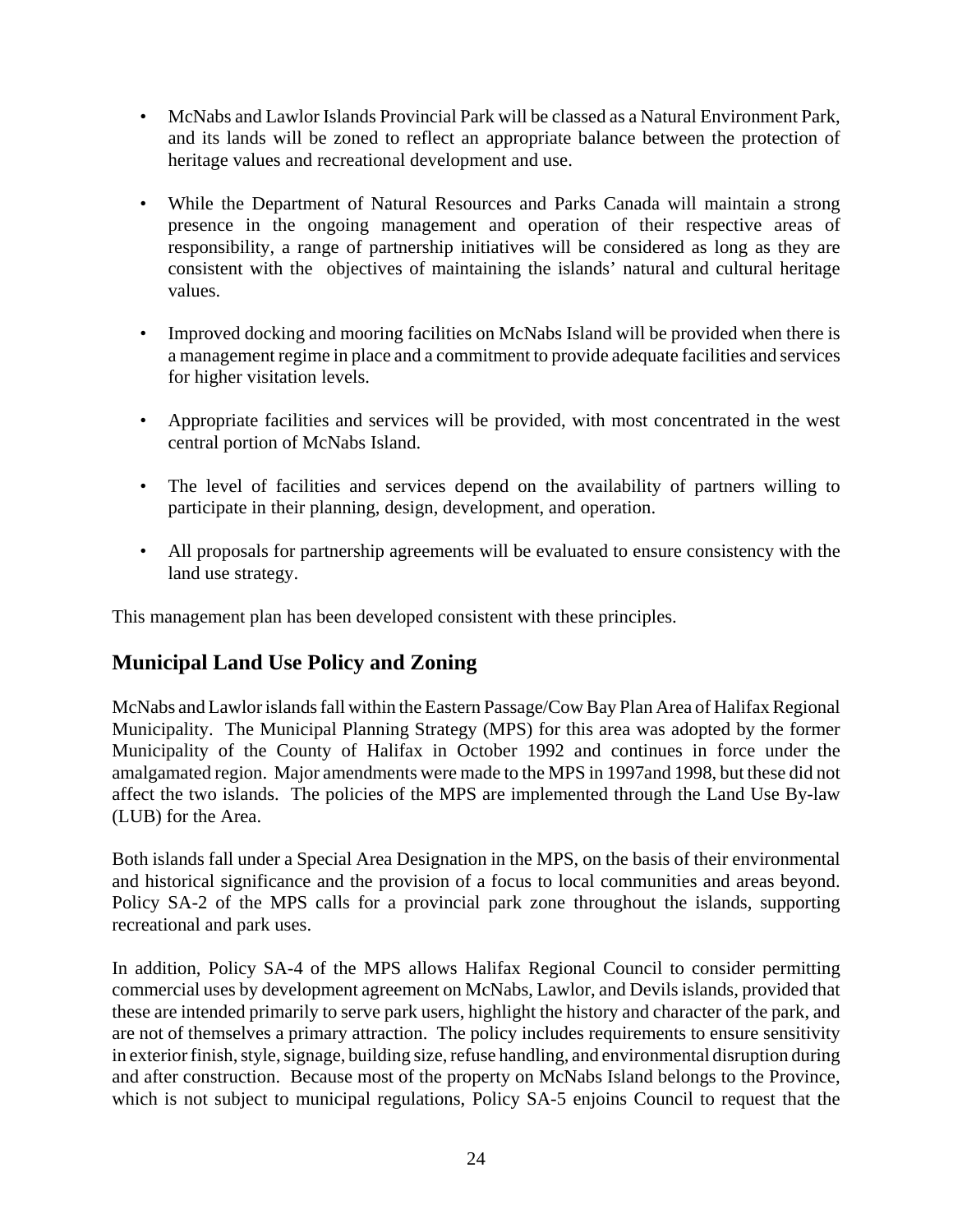development agreement provisions be written into any lease entered between the Province and a private business owner. In 1985, a development agreement was signed for the former Tea Room, and this agreement remains in effect.

Policy SA-3 is of particular interest, enjoining Council "to request that, in making decisions on the future development of McNabs Island as a provincial park, the provincial government have regard to the policies of this strategy relating to the development of the community of Eastern Passage and place an emphasis upon public consultation in consideration of any access which is to be provided to the park site. Further, Council shall encourage the provincial government to work toward a resolution of ownership, development and maintenance of the park, including provisions for municipal and regional representation in all matters."

The Land Use By-law zones both McNabs and Lawlor islands as P-3 (Regional Park), which limits development to recreation uses, conservation related uses, public and private parks and playgrounds, and existing dwellings. Siting requirements from the Community Facility Zone or Mobile Dwelling Zone are applied as appropriate to the use.

This management plan is consistent with the intent of the MPS and LUB.

## **Fort McNab National Historic Site of Canada**

Fort McNab National Historic Site of Canada is the responsibility of the federal government and will be managed by Parks Canada. The Historic Sites and Monument Board of Canada determined in 1965 that Fort McNab was of national historic significance. In 1996, Parks Canada completed a Commemorative Integrity Statement for Fort McNab National Historic Site of Canada. It stated that Fort McNab was of national historic significance "because of its role as part of the Halifax Defence System in protecting one of the principal naval stations of the British Empire and of Canada between the 1880s and 1940s; and for its examples of defence technology and ordnance." Based on direction provided in the 1965 recommendation of the Historic Sites and Monuments Board, this statement was intended to ensure the site's integrity "for the benefit, education and enjoyment of this and future generations in a manner that respects the significance and irreplaceable legacy represented by these places and their associated resources."

This management plan respects the intent of the Historic Sites and Monument Board's recommendations regarding Fort McNab National Historic Site of Canada. Management of McNabs and Lawlor Islands Provincial Park will be complementary to those objectives.

## **6.0 PARK MANAGEMENT PLAN**

The park management plan provides a framework for the conservation of broad park values, the protection and preservation of significant and sensitive heritage features, the development of appropriate recreational and outdoor educational facilities, the provision of visitor services programs, and the operation and maintenance of park facilities.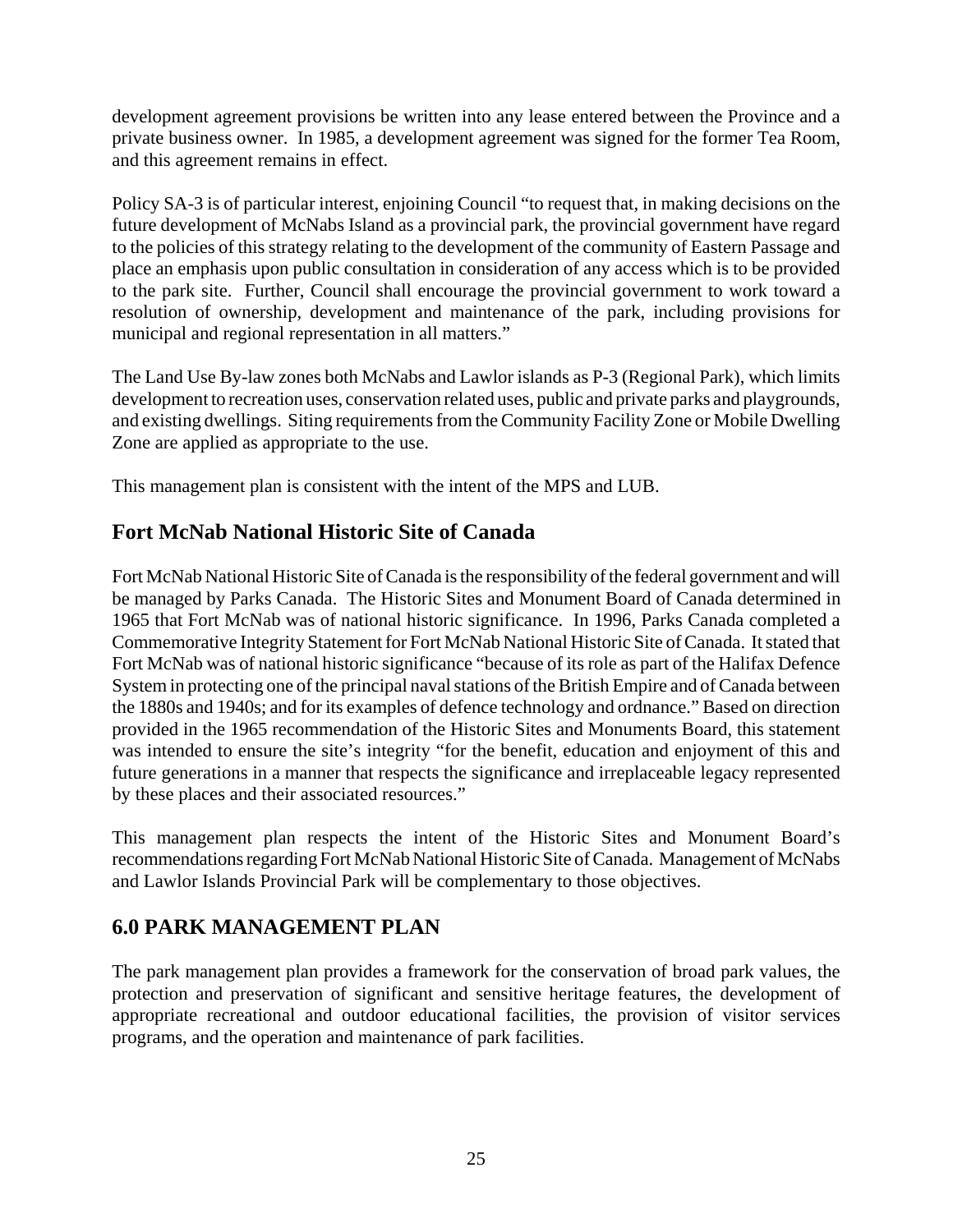Opportunities and issues addressed by the park management plan incorporate a review of background reports, field work, consultations with the McNabs and Lawlor Islands Provincial Park Advisory Committee, and comments received during several public information sessions.

## **Park Objectives**

The primary management objectives for McNabs and Lawlor Islands Provincial Park includes protecting the islands' natural and cultural heritage values, including natural processes, ecological functions and selected cultural sites; maintaining or restoring biodiversity; providing opportunities for compatible forms of outdoor recreation; developing interpretive and outdoor education opportunities; and providing sustainable nature tourism activities.

Management of McNabs and Lawlor Islands Provincial Park incorporates the following as principal objectives

#### **Protection**

*To protect significant natural and cultural elements and values of McNabs and Lawlor Islands Provincial Park.*

Park management will place particular emphasis on protecting both representative and rare ecosystems as well as cultural heritage values, wildlife habitat, and nesting areas that are significant in a local, regional, provincial, or national context. The Province will work closely with Parks Canada to ensure that the commemorative integrity of Fort McNab National Historic Site of Canada is protected.

#### **Outdoor Recreation**

*To provide a variety of high-quality passive outdoor recreation opportunities on McNabs Island, including hiking, beach activities, and camping.*

The park will be managed to provide for high-quality outdoor recreation activities such as hiking, viewing, nature appreciation, photography, kayaking and boating, restricted cycling, and limited camping, where those activities do not compromise the ecological integrity of the islands' natural values.

#### **Heritage Appreciation**

*To provide opportunities for exploration, education, and appreciation of the park's heritage values through interpretive, information, and education programs.*

Heritage appreciation programs will emphasize significant natural and cultural heritage features and themes relating to conservation, geology and landscape development, flora, fauna, marine ecology and human settlement and use. The Province will work closely with Parks Canada to coordinate outdoor education and interpretation efforts where practical and feasible.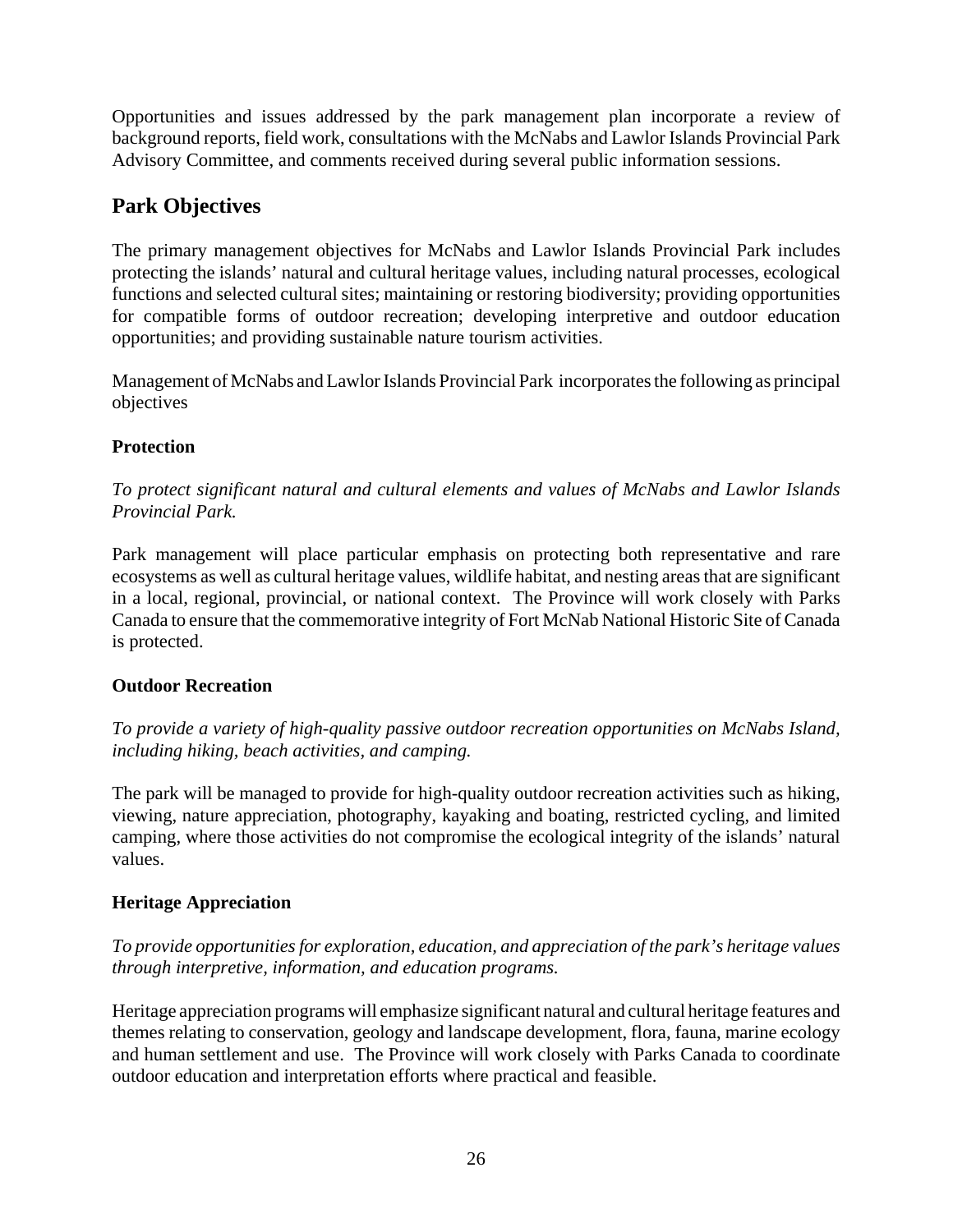#### **Tourism**

*To provide Nova Scotians and out-of-province visitors with opportunities to discover, experience, and enjoy McNabs and Lawlor Islands Provincial Park.*

The park will be managed to serve both destination and stop-over visitors and also to complement and enhance regional tourism infrastructure, opportunities, and strategies, in particular those that emphasize natural and cultural heritage themes. The Province will work closely with stakeholders to coordinate and package the appropriate marketing, presentation, and interpretation of McNabs and Lawlor Islands Provincial Park with similar efforts for Fort McNab and Georges Island National Historic Sites of Canada and other public and private tourism attractions.

#### **Facilities and Services**

*To ensure the provision of basic visitor services, including wharf access, orientation and information services, camping, picnicking, potable water, washrooms, and change rooms. Appropriate facilities and services will be provided primarily through partnerships involving interested parties where such development is compatible with the park management plan. The Department will also work with commercial ferry operators and appropriate regulatory agencies to ensure that public water transportation to McNabs Island is safe, dependable, and of high quality.*

Park management, including the provision of facilities and services, will utilize an ecologically sustainable design approach. This concept recognizes that nature must be preserved and perpetuated not only for the survival of the human community, but also because nature, in and of itself, has an inherent value which is worthy of protection.

As part of the Department of Natural Resources' commitment to maintaining ecological integrity, the planning, design, and construction of park infrastructure will incorporate sustainable development strategies and environmental protection measures. Key aspects of this ecologically sustainable design approach include limitations on new park development, a requirement that new infrastructure support park goals and objectives, re-use of existing structures wherever possible, adoption of sustainable technology, efficient use of resources, and the provision of learning examples of sustainable park development and operation. The provision of new facilities and services will be phased as demands increase and partnership agreements are established.

#### **Park Classification**

McNabs and Lawlor Islands Provincial Park, by virtue of its outstanding natural and cultural heritage values, will be managed as a "Natural Environment Park" as defined by the Provincial Parks Regulations. Natural Environment Parks incorporate representative natural landscapes with outstanding recreational opportunities. This classification emphasizes the protection and conservation of natural and cultural heritage features. Outdoor recreational use and infrastructure development will occur within the context of maintaining the natural character and quality of the environment.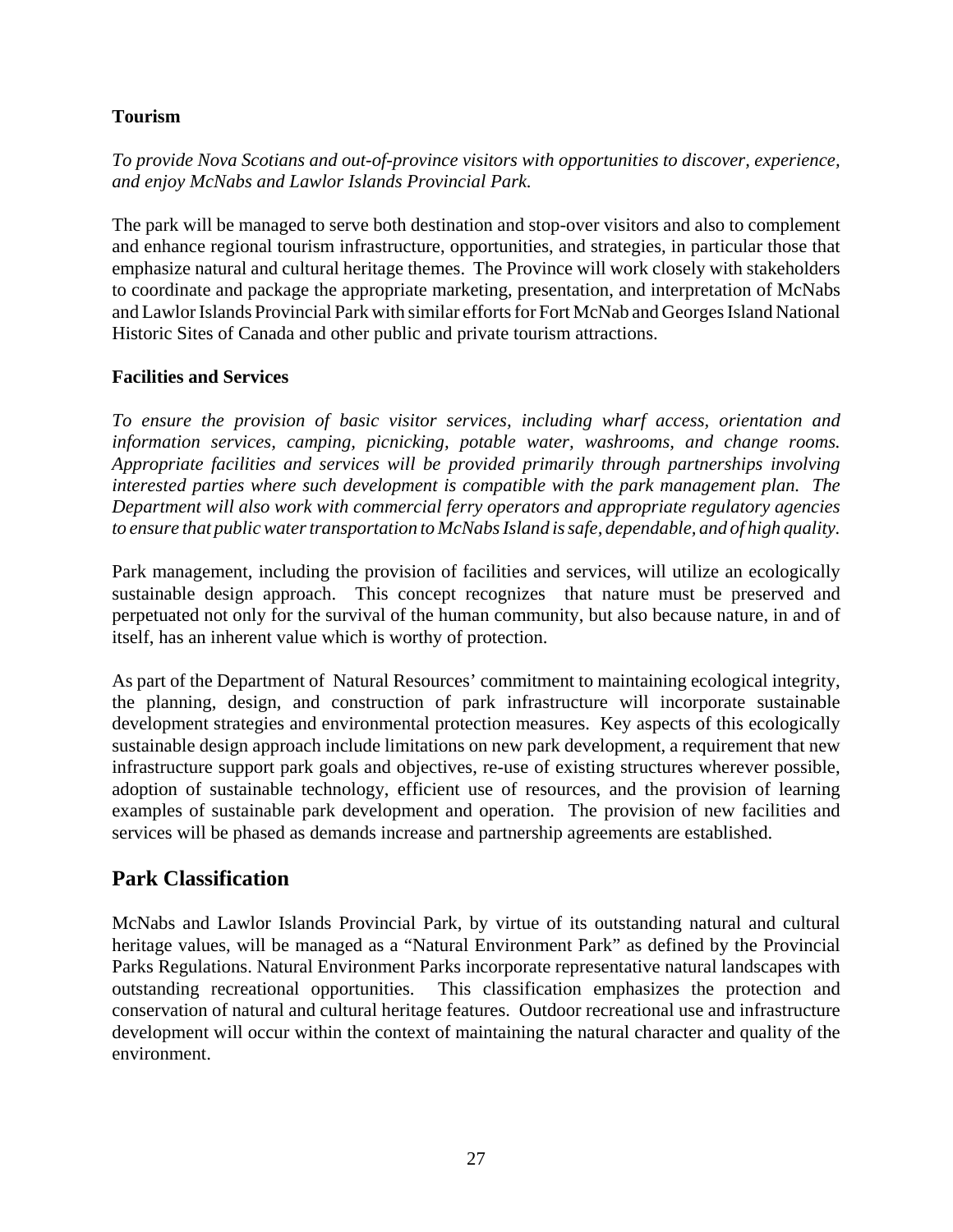The World Conservation Union (previously known as the International Union for the Conservation of Nature [IUCN]) has developed a six-part system for classifying parks and protected areas, and many countries, including Canada, have adopted this system. The Natural Environment classification assigned to McNabs and Lawlor Islands Provincial Park is consistent with the intent of Class II of the IUCN Protected Areas Management Categories. The Class II designation is used where the primary management intent for a park or protected area is to protect the ecological integrity of ecosystems.

## **Park Zoning**

Park zoning allocates park lands and waters on the basis of the importance attached to their protection as heritage resources and to their capability and suitability for recreational use and associated facility and service development. Zoning defines the degree of protection, conservation, and development that may occur within respective park areas. The Provincial Parks Regulations establishes three park zones: environmental protection, resource conservation, and recreational development. The first two are protection oriented, while the third allows for more intensive development and use.

Marine waters included within the park designation have not been zoned per se. Nonetheless, they will be managed in a manner consistent with park management objectives. Where possible, marine waters will also be managed consistent with the management of adjoining parkland.

#### **Environmental Protection Zones**

The environmental protection zone incorporates areas of the park that are highly sensitive or contain significant heritage values that require protection. Interpretive, educational, and scientific activities may be permitted if they do not compromise protection objectives. The development of facilities is not normally permitted, and new trail construction is considered only in exceptional circumstances.

All of Lawlor Island and approximately two-thirds of McNabs Island are designated as Environmental Protection Zones on the basis of the sensitivity of these areas to human disturbance (Figure 3).

Lawlor Island

Lawlor Island is significant for its concentration of nesting osprey and great blue heron. In 1996, at least 14 active great blue heron nests and 10 active osprey nests were found on the island, one of the highest concentrations in an urban setting in North America. Another 84 bird species were reported from Lawlor Island and surrounding waters. In addition, the island supports a small but healthy deer population. The osprey and great blue heron are sensitive to human disturbance, particularly during nesting periods. In light of the need to protect these important natural heritage values, and in consideration of the current lack of facilities and services on the island and correspondingly low visitation levels, Lawlor Island is zoned Environmental Protection.

Eastern McNabs Island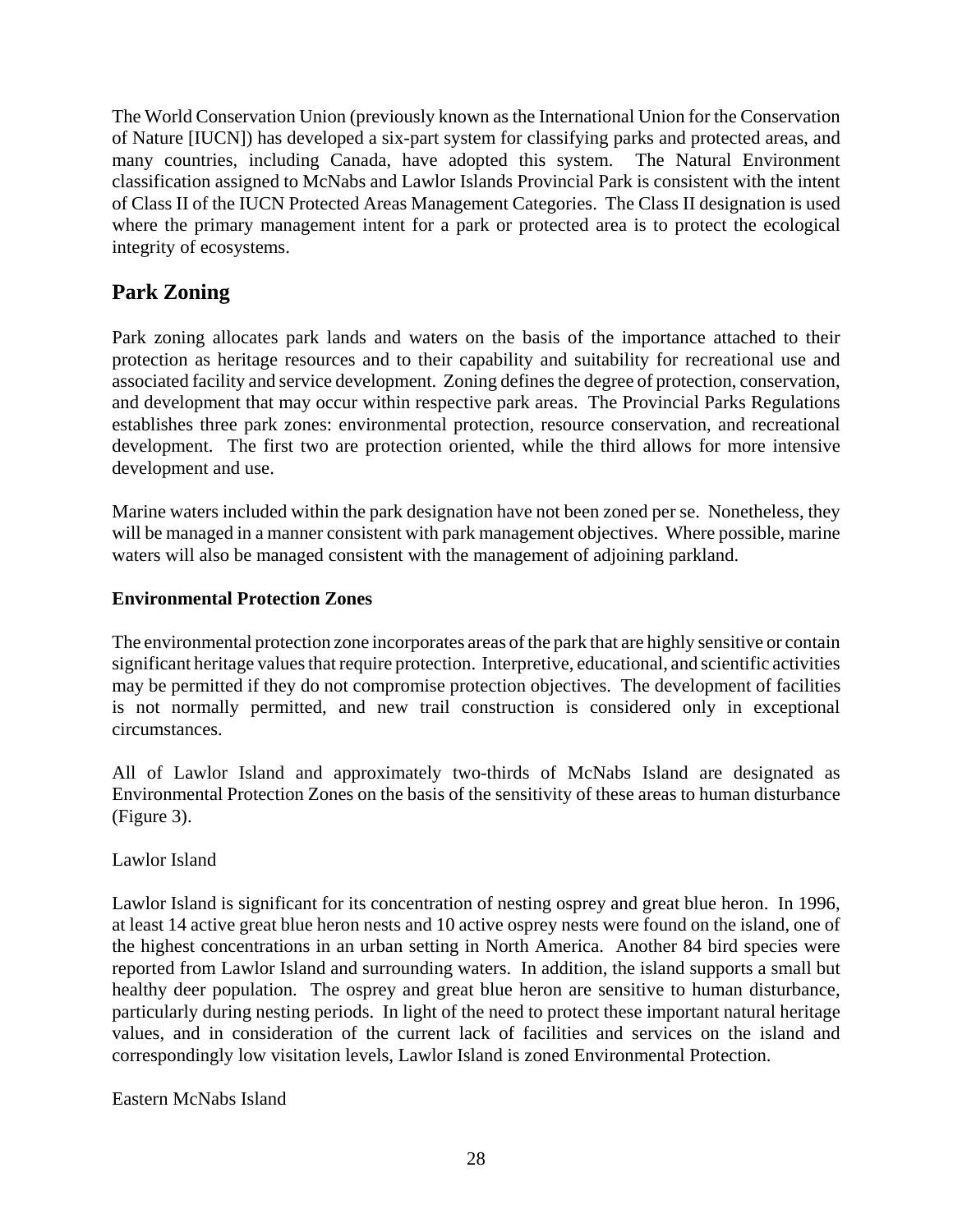The eastern portion of McNabs Island, extending from Wreck Cove to Indian Point and around to Ives Cove, contains one of the largest, relatively undisturbed regions within the park. This area includes mature and climax forests (sugar maple, yellow birch, beech, and red spruce), several drumlins, osprey nesting sites, the best examples of salt marsh and tidal mud flats within the park, and a Mi'kmaq shell midden. The northeastern end of McNabs Island also contains numerous archaeological sites pertaining to early island settlers, as well as several trails. To protect these significant natural and cultural values from conflicting uses, this portion of McNabs Island is zoned Environmental Protection.

A large portion of the forest cover in this area was extensively damaged by Hurricane Juan. The large numbers of damaged spruce trees, in combination with the known presence of the brown spruce long-horn beetle, have raised concerns about the potential for a significant increase in the beetle population over the next few years. The Department of Natural Resources is currently working with the Canadian Food Inspection Agency to develop a strategy to address this potentially serious problem.

#### McNabs Pond and Dune System

McNabs Pond is one of the richest wildlife habitats on McNabs Island and also provides important wildlife viewing and outdoor education opportunities. Although once more a brackish pond due to the breaching of Maugher Beach by Hurricane Juan, it is believed that McNabs Pond will continue to provide important wildlife habitat. The sand dunes and associated vegetation adjacent to Maugher Beach depict evolving coastal processes and are sensitive to disturbance. For these reasons, this area is zoned Environmental Protection.

#### South End of McNabs Island

The south end of McNabs Island is the most remote part of the island in terms of public accessibility and is therefore less prone to human disturbance. Until recently, there was a fairly significant concentration of nesting great blue heron in this area. Osprey still nest in this vicinity. It appears that most heron and osprey have relocated to Lawlor Island, however, perhaps due to human disturbance. This area also includes a small salt marsh adjacent to Big Thrumcap, a former piping plover nesting area, a series of brackish ponds, and examples of active coastal erosion and deposition. To protect these important natural heritage values, and to maintain areas of the island in a natural condition, this portion of McNabs Island is zoned Environmental Protection.

#### **Resource Conservation Zones**

The resource conservation zone includes those areas of the park containing significant natural, cultural, and recreational features and landscapes that require a high standard of conservation. This zone also permits activities and land uses that do not conflict with or compromise the inherent natural character and aesthetic qualities of park values. These areas include a number of trails, scenic viewpoints, beaches, fortifications and numerous archaeological sites. Approximately onequarter of McNabs Island is zoned Resource Conservation.

The resource conservation zone also incorporates and protects scattered sites with unusual flora as well as culturally significant sites and features that do not warrant specific designation within an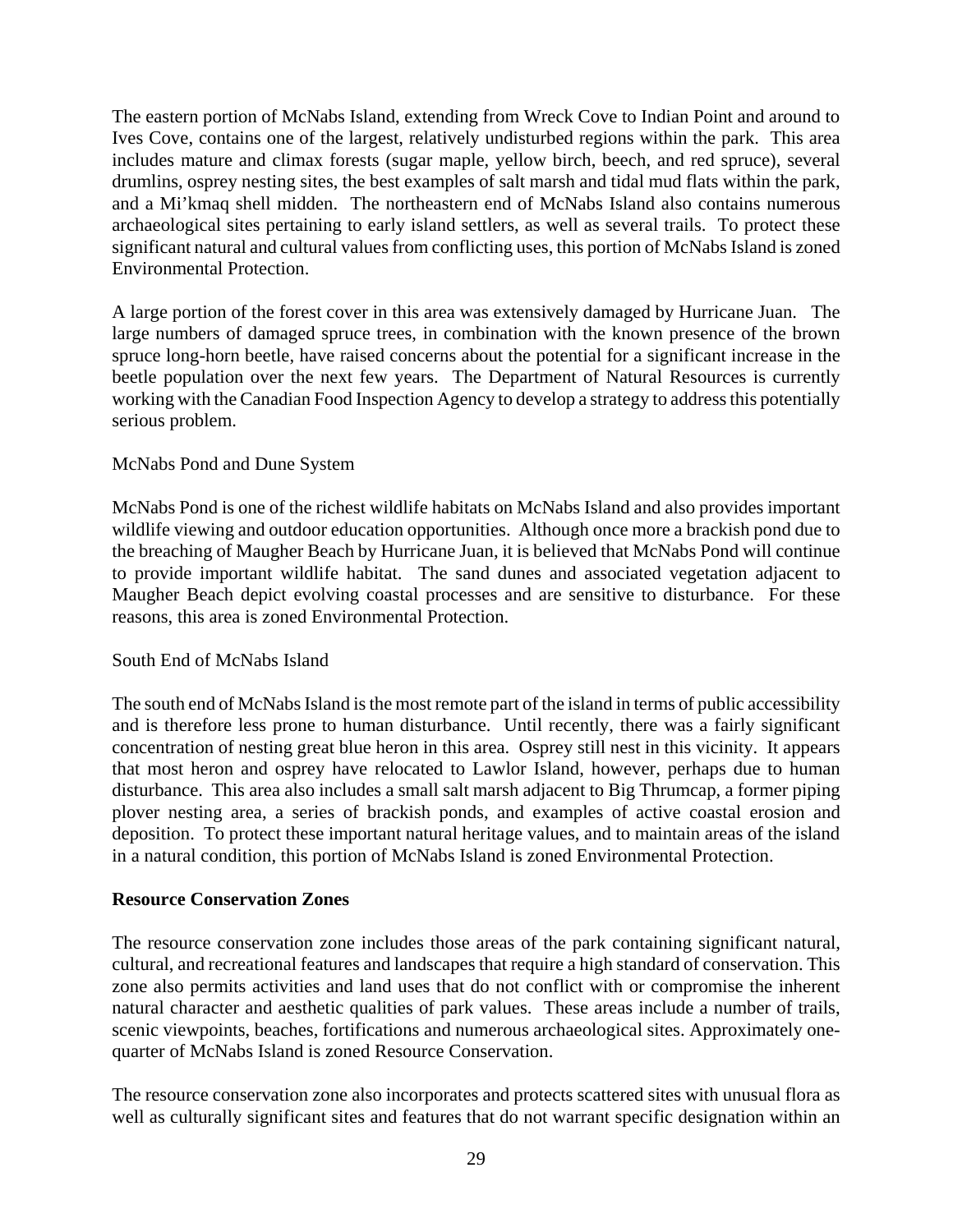environmental protection zone. Planning for any activities or land uses within the resource conservation zone must consider the full range of protection options as the priority.

Northwest End McNabs Island

The northwest end of McNabs Island includes a variety of natural and cultural heritage features. Public use and enjoyment of this area of the island must occur within the context of an over-riding emphasis on protection. Fort Ives, which the Province has committed to protect and maintain, will become a major attraction. The Tea House, the former Finlay property which was last occupied by the Farrant family, the site of the former Detention Barracks (on top of the drumlin immediately east of Garrison Pier), and the former Hugonin-Perrin estate, the latter with its wealth of introduced flora, are located in this zone. Fort Hugonin, should it be acquired by the Province, will also become a significant attraction.

#### Maugher Beach, and Strawberry Battery

Maugher Beach is one of the most popular day-use areas on McNabs Island. The beach, and its proximity to Garrison Pier, makes this area a natural attraction for island visitors. Although water quality in McNabs Cove generally meets guidelines for water-contact activities, ongoing public concerns about the quality of water in Halifax Harbour serve to limit public use of the beach to landbased activities. Sewage treatment projects proposed for Halifax Harbour may result in a much cleaner harbour and increased participation in water-contact activities on McNabs Island. The inland portion of the beach is bordered by a sensitive dune system zoned Environmental Protection. The western tip of Maugher Beach, which includes the lighthouse and popular viewing area overlooking the entrance to Halifax Harbour, is owned by the federal government.

Strawberry Battery is situated on the western face of an eroding drumlin overlooking Halifax Harbour. The back side of the drumlin overlooks McNabs Pond. This eroding drumlin offers one of the best opportunities within the park to understand drumlin structure and coastal processes. Strawberry Battery is surrounded on almost all sides by water, so access is difficult. The site also presents a number of public safety concerns that must be addressed.

#### Lands Near Fort McNab National Historic Site of Canada

Lands surrounding Fort McNab National Historic Site of Canada have been included in the resource conservation zone. These lands include Wreck Cove Beach, a popular recreational beach, and frontage on McNabs Pond.

#### **Recreational Development Zones**

A recreational development zone includes an area of a park that is capable of supporting the development of facilities and services associated with outdoor recreation activities and more intensive visitor use. This zone is used to focus park facilities and services, as well as public use, within the most appropriate park areas without compromising protection-oriented values of the park.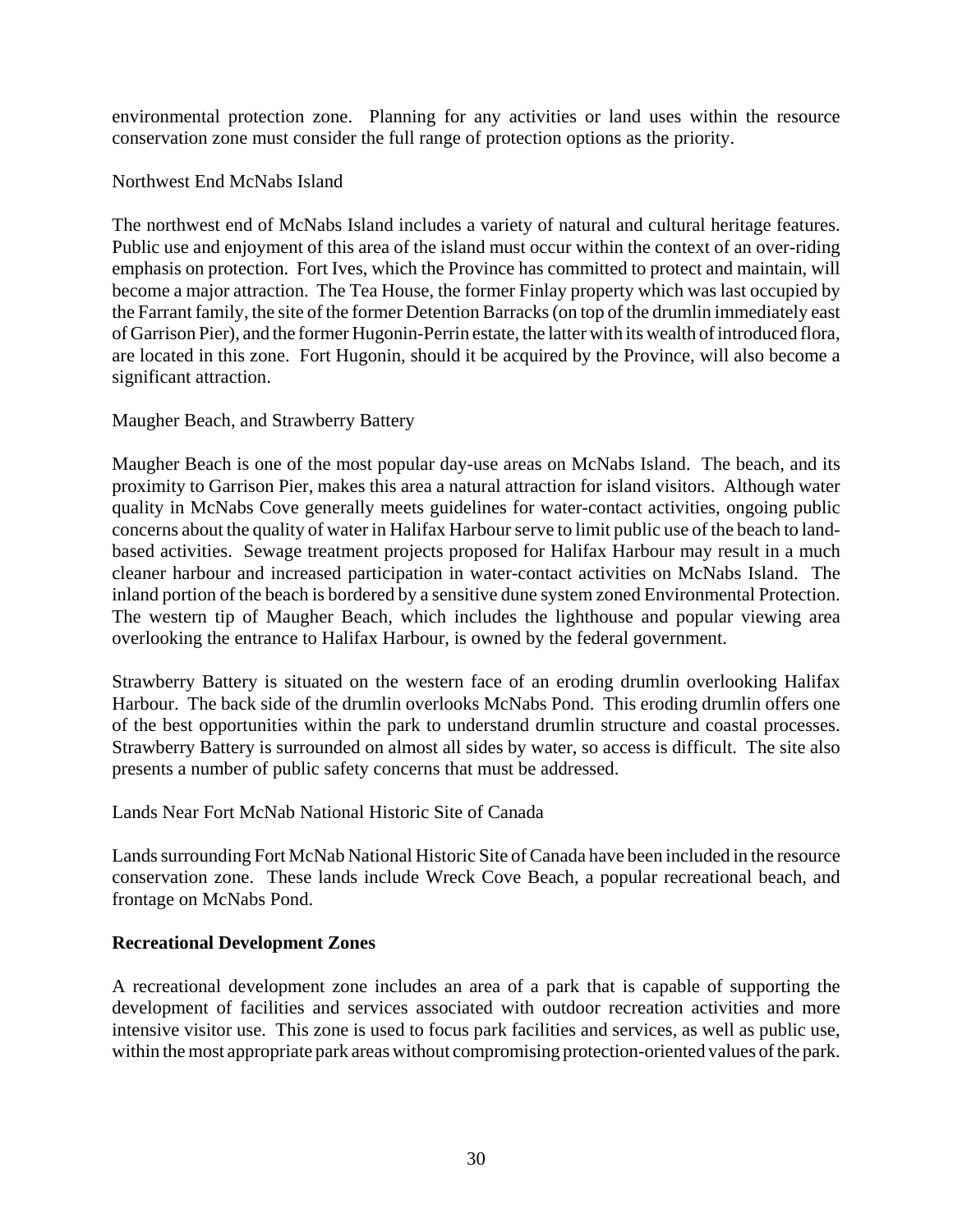Three areas of McNabs Island are zoned Recreation Development. Proposed uses within the recreation development zone are generally limited in scope and include access points, day-use areas with associated facilities and services, an outdoor education centre, and group camping.

To make the best use of existing facilities on the island, and to ensure that any new development does not compromise the island's heritage values, the following special guidelines are established for this zone:

- Wherever practical and feasible, and in keeping with park objectives, new park developments will use current facilities and structures and existing disturbed areas.
- Park development will be limited to facilities and services which meet the basic needs of park visitors (e.g. access, first aid, shelter, emergency phone, potable water, toilets, orientation information), and complement and enhance park objectives (outdoor education centre, interpretive signage, limited camping). These facilities and services will be designed to minimize environmental, aesthetic, and visual impacts.
- New park development will be subject to detailed site plans, consider impacts on natural and cultural values, incorporate appropriate buffer zones, and will complement and enhance park objectives.

#### Ives Cove

The Ives Cove recreation development zone contains a concentration of existing facilities, including the Conrad house, Matthew Lynch house, and Jack Lynch house, associated open spaces, and the Department of Natural Resources service wharf. Subject to partnership agreements, it is anticipated that future development in this area will focus on existing facilities and associated areas and that the primary uses will include outdoor education, picnicking, and park administration. The zone also extends southward along the west side of Military Road where a small camping area is proposed.

#### McNabs Cove

The McNabs Cove recreation development zone includes Garrison Pier and lands adjacent to Garrision Road, including the former Detention Barracks site. It is anticipated that this will be one of the most heavily used areas on McNabs Island, given that it includes one of the main public access point to the island and one of the most popular day-use areas. In addition to Garrison Pier, other facilities and services proposed for this zone include an orientation/information kiosk, change rooms, and visitor services centre. To minimize the impact a visitor service centre may have on the island, the centre will be located on the former oil storage tank site which is well buffered from adjoining uses.

#### Range Pier

The area around Range Pier, including Wreck Cove Beach, is popular for a variety of day-use activities and also serves as one of the main access points to McNabs Island. This zone is intended to include a new docking facility, an orientation / information kiosk, change rooms, and toilets.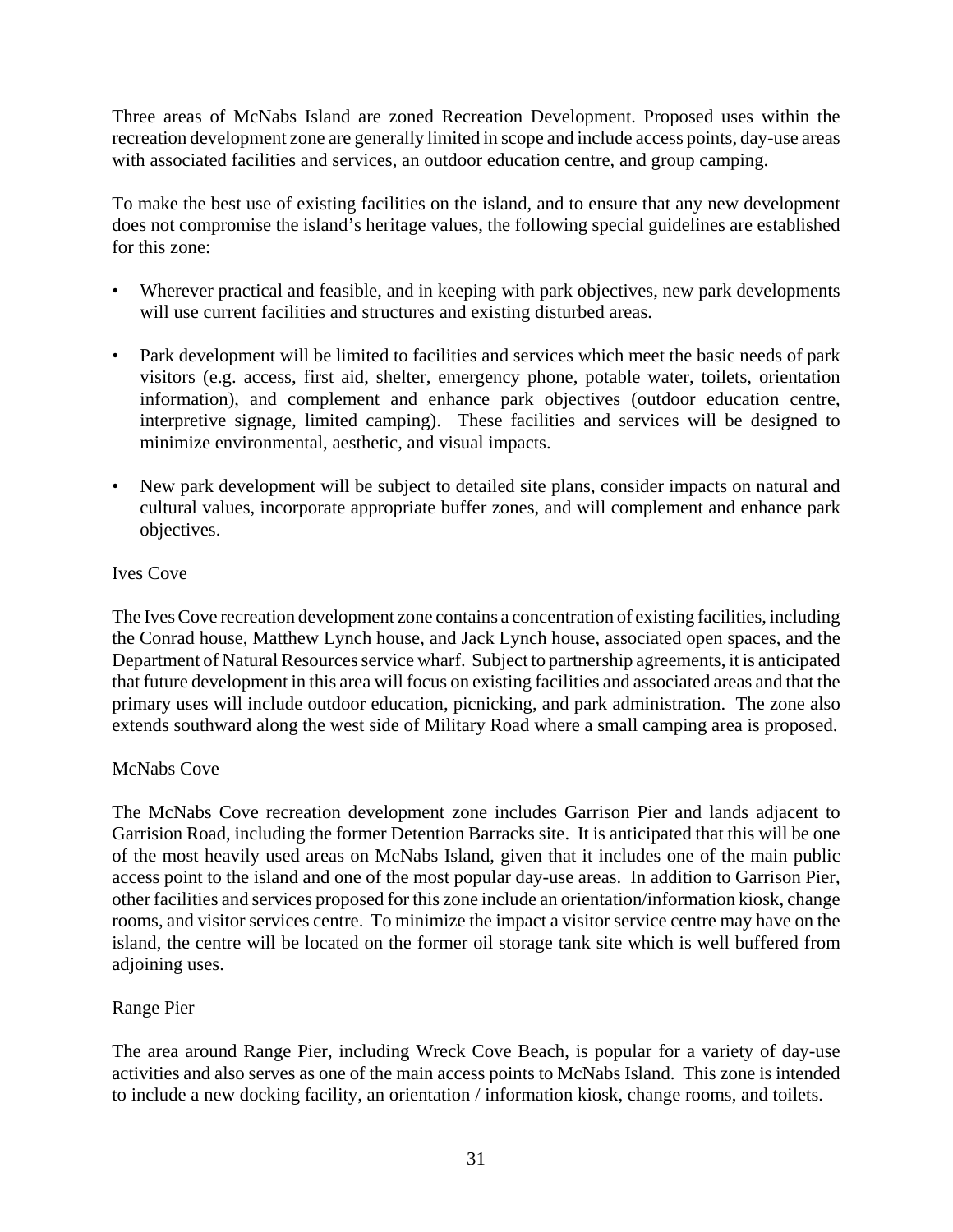## **Managing for Ecological Integrity**

McNabs and Lawlor Islands will be managed as a natural environment park, so protection of the ecological integrity of the islands is of paramount concern. Coastal geomorphic processes, such as erosion and sediment deposition, are integral to the ecological integrity of the islands, as are biologic processes, such as ecological succession. These evolutionary natural processes underlie the biological diversity that is valued by visitors. Biodiversity is also the fundamental indicator of ecological health. Retaining the ecological integrity of both terrestrial and aquatic ecosystems will be considered in park management decision making.

Ecological integrity must be maintained to ensure the sustainability of both the natural environment and the human uses of the park. In doing so, values such as water quality and the beauty of the landscape will also be preserved. The scientifically based monitoring needed to retain ecological integrity will also provide research opportunities that will enhance the educational and interpretive values of the islands.

Monitoring the impact of visitor use will enable management decisions that permit visitor enjoyment of McNabs Island while maintaining ecological integrity. As part of its efforts to manage visitor use, the Department will determine visitor carrying capacity and the park carrying capacity and manage the park appropriately.

A key tool in maintaining or restoring the park's ecological integrity is ecologically sustainable design. The sustainable design approach adopted by this management plan is integral to the park management philosophy. Its goals are to provide a basis for achieving sustainability in facility planning and design, emphasize the importance of biodiversity, and encourage responsible decisions. Sustainable design principles will be incorporated within the following key areas: interpretation, management of natural and cultural values, site design, building design, energy management, water supply, waste prevention, and facility maintenance and operations.

#### **Park Development**

Park development will provide the facilities and infrastructure necessary to protect the park's values and features, while ensuring public safety and appreciation and enjoyment of the park. Subject to the primacy placed on the protection of park values, and as budgets allow, the Department of Natural Resources and its partners will provide a range of facilities and services on McNabs Island that will foster use and enjoyment of the island in an environmentally sensitive manner (Figure 4). Any infrastructure development must support park goals and objectives. Wherever feasible and practical, all new infrastructure will be guided by a "sustainable design" philosophy. No park facilities or services are proposed for Lawlor Island.

The Department will either prepare, solicit, and/or evaluate development proposals that are consistent with the intent of the management plan. In addition, the Department will monitor visitor use of McNabs and Lawlor islands to determine its impact on ecological and cultural heritage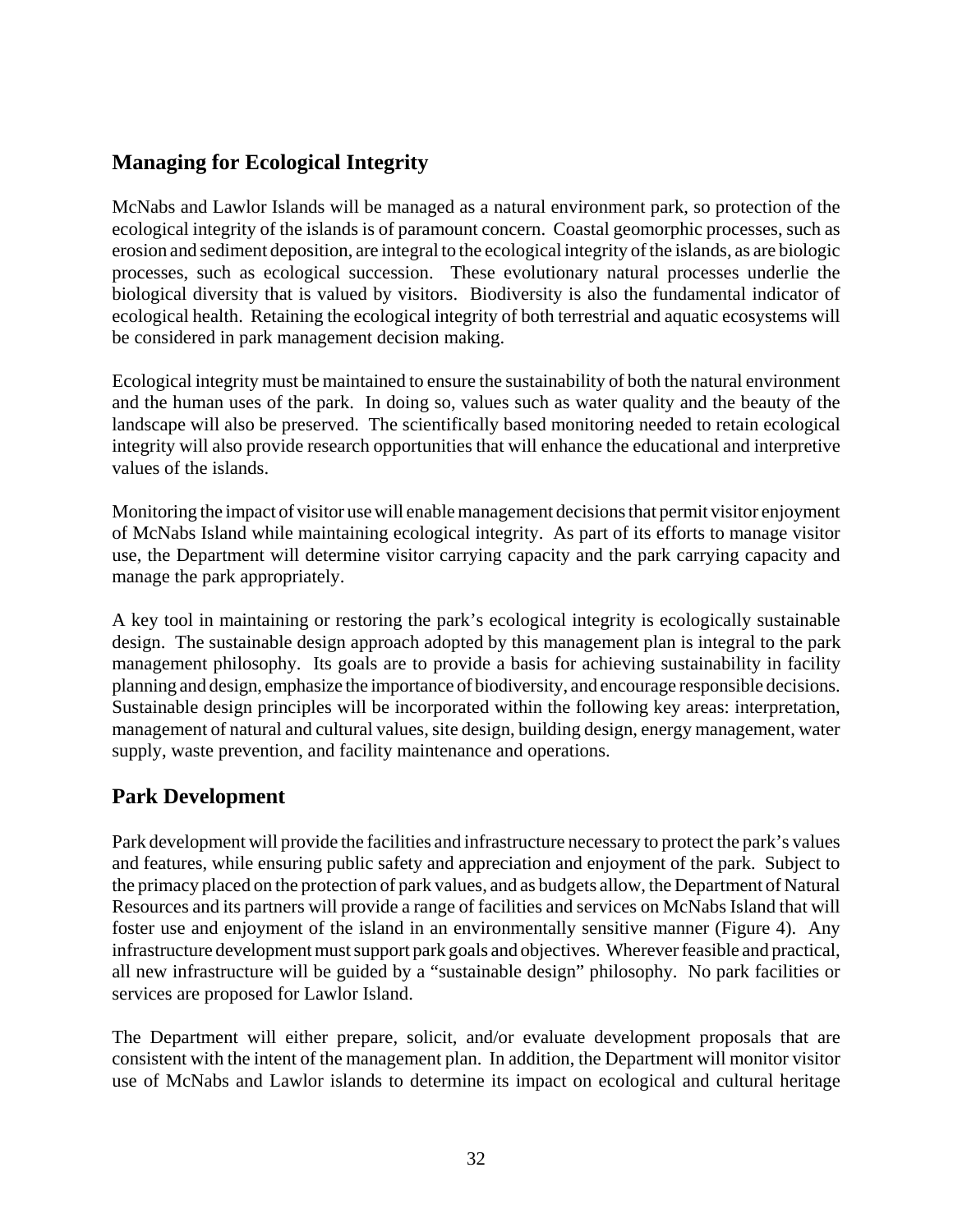values. Proposed projects may be canceled or modified, and visitor uses restricted or prohibited, where it is determined that the impacts are inconsistent with the intent of the park management plan.

This plan includes provision for the following facilities and services on McNabs Island: public access, a visitor service centre, orientation and interpretation information, washrooms and change rooms, food services, picnic facilities, an outdoor education centre, a network of trails for hiking, viewing and interpretation, and group and individual camping facilities. Most facilities and services will be concentrated in the west central portion of the island, close to one of the main public access points at Garrison Pier and adjacent to Garrison Road. Other development nodes are Ives Cove and Range Pier.

Consistent with the sustainable design philosophy, the plan attempts to minimize new development by using existing facilities or areas which have already been disturbed, wherever possible. Proposed new facilities will be located to minimize their impact on the island's natural and cultural heritage values. In addition, new facilities will be designed and sited to maintain the island's natural landscape and to minimize impacts on viewscapes of the islands from surrounding mainland and marine locations. Furthermore, consistent with the philosophy of sustainable design, new facility development will not only minimize environmental impacts, it will also strive to minimize the importation of goods and energy as well as the generation of waste. Implementation of park development projects, as outlined in this plan, will depend largely on the willingness and ability of partners to participate directly with responsible government agencies in the planning, design, development, and operation of park facilities and services.

The primary focus of park development is to provide facilities and services that support day-use activities - hiking, walking, picnicking, beach activities, and heritage appreciation. The provision of limited camping opportunities is also intended.

Wherever possible, development within the park will be consistent with provisions of Halifax Regional Municipality's Municipal Planning Strategy and Land Use By-law. The park management plan supports the intent of the MPS in terms of mitigating environmental and aesthetic impacts of park development, limiting commercial development and, where appropriate, using development agreement provisions in any lease agreement that would facilitate the provision of facilities within the park. The plan also recognizes the long-standing association that residents of Eastern Passage have with the islands.

#### **Public Access**

Given the park's setting as two islands in Halifax Harbour, public access will be provided primarily by ferry and water taxi service. The Department will encourage the provision of these service from Halifax, Dartmouth, and Eastern Passage. To ensure safe access to McNabs Island, all public docking facilities on the island will be managed as part of the park, and ferry access will be subject to park policies and regulations. Traditional access to McNabs Island in private vessels will be permitted, subject to park management objectives concerning the protection of park values and features.

Due to the strong emphasis placed on the conservation and protection of park values on Lawlor Island, public access to the island will not be provided. Visitation to the island will be restricted to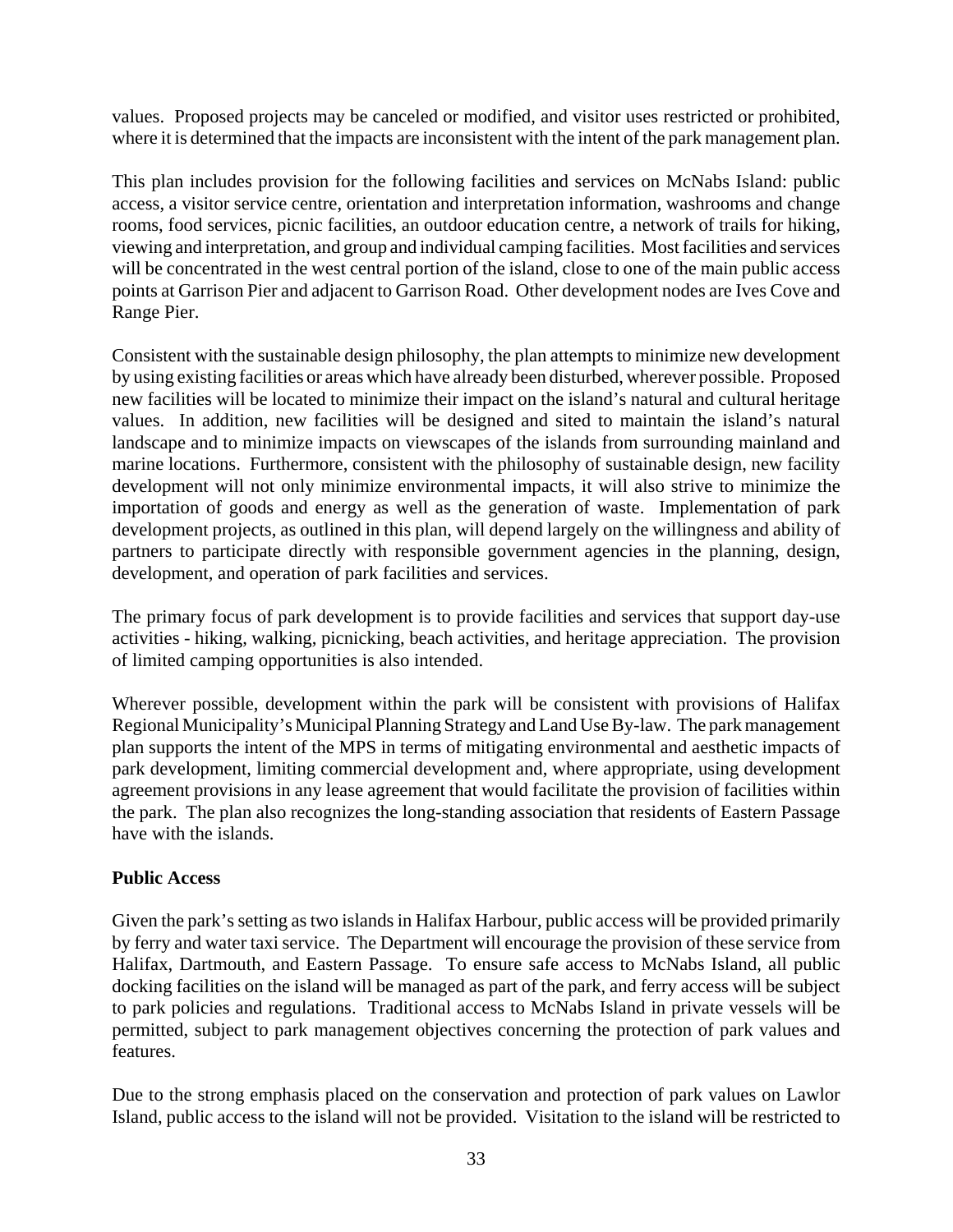scientific and other purposes that enhance management of the island through greater understanding of, and appreciation for, the island's natural and cultural heritage values.

Currently two main public access points are used on McNabs Island: Garrison Pier situated in McNabs Cove on the island's western shore and Range Pier at Wreck Cove on the island's eastern shore. In addition, the Department maintains a small, shallow-water service wharf at Ives Cove. This plan recognizes the need to further explore the development of a public access point at Ives Point. Wreck Cove and, to a lesser extent, Timmonds Cove, are also popular moorage locations for boaters.

Major repairs to Garrison Pier were completed in 2002, and further improvements are planned. Replacement of Range Pier, the main access point from Eastern Passage, has been identified as a priority. Responsibility for improved docking and moorage facilities will be shared among key island stakeholders and partners.

This plan proposes that passenger ferry service to McNabs Island be left to the private sector as is currently the practice. Notwithstanding, however, the option to utilize Metro Transit ferry service will be used if feasible. No exclusivity or monopoly in the provision of this service is contemplated. Certain provisions will govern the implementation and delivery of this service:

- All commercial ferry operators will require a permit from the Department of Natural Resources to land or pick up passengers on McNabs Island.
- Commercial ferry services may land and pick up visitors only at locations within McNabs and Lawlor Islands Provincial Park that are approved by the Department.

The Department of Natural Resources will consult with commercial ferry operators on the development and implementation of a park fee collection system. Monies raised through this fee will be used for park improvements.

Based on a Parks Canada review on the provision of public access to Georges Island National Historic Site of Canada, this plan may be amended to improve public access should opportunities arise to partner with Parks Canada or others in the delivery of public access to both Georges Island National Historic Site of Canada and McNabs and Lawlor Islands Provincial Park.

#### **Accessibility**

The needs of the physically challenged will be considered in any decisions affecting public access to McNabs and Lawlor Islands Provincial Park. Where practical and feasible, Provincial accessibility standards applicable to Natural Environment Parks will be met. On the island, rest spots will be located on main trails. If feasible, some form of transportation may be provided for the physically-challenged.

#### Garrison Pier

Given its relatively good condition, ability to accommodate larger passenger boats, geographically central location, and proximity to most island facilities, Garrison Pier is the primary public access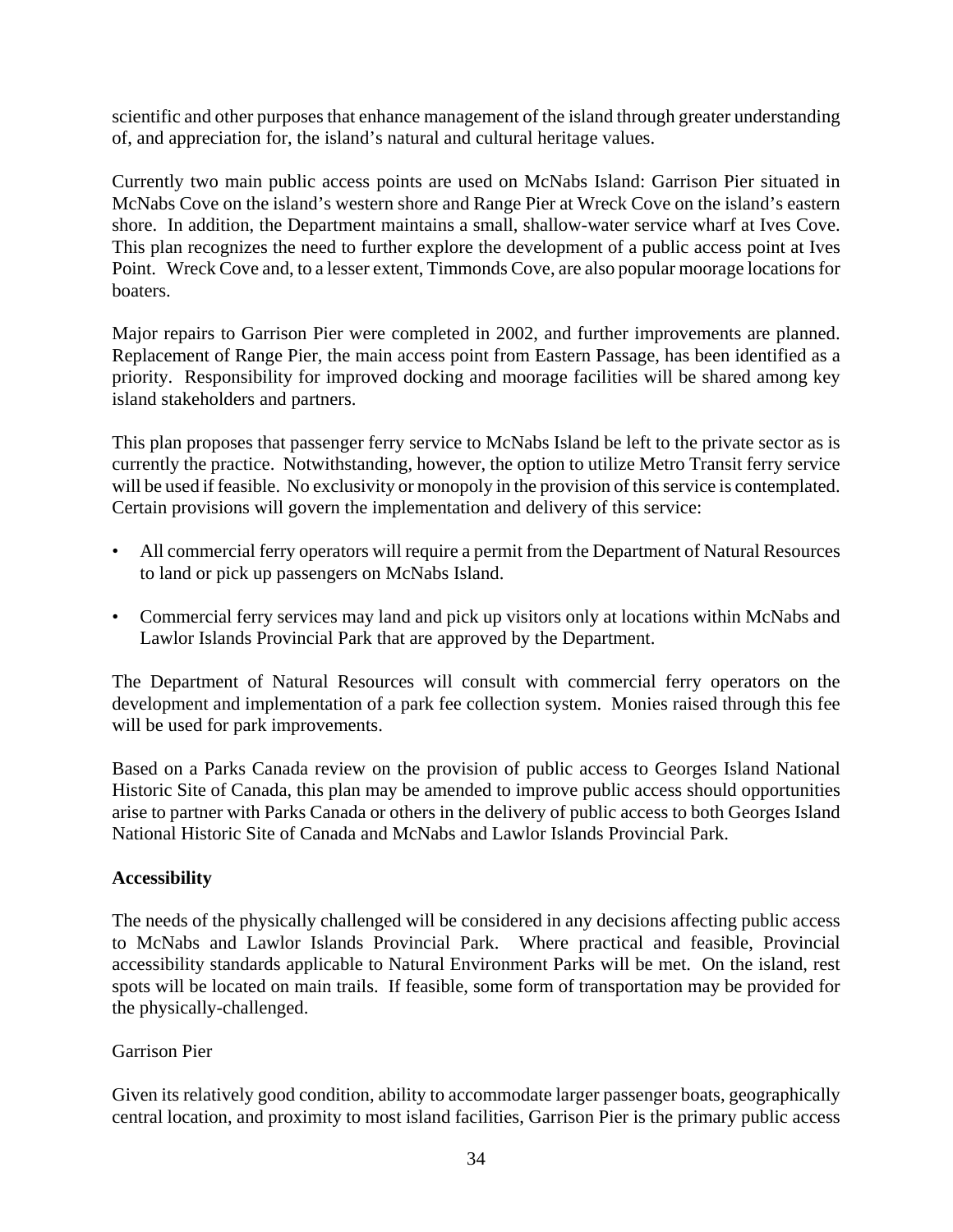point to McNabs Island for commercial ferry operators from the Halifax side of the harbour. Such service ideally would be offered from downtown Halifax, Dartmouth, and Eastern Passage. The Department, with financial assistance from Parks Canada and others, completed repairs to the pier in 2002. Due to the height of the pier, and the difficulties encountered by passengers off-loading from smaller craft, installation of a floating dock and ramp is a priority. The Department intends to install both a floating dock and ramp by 2006. To prevent congestion, docking of boats at the pier will be permitted only for periods of short duration, sufficient to allow passengers to be dropped off or picked up.

#### Range Pier

Although the public continues to use Range Pier, the structure is in such poor condition that repairs are no longer feasible or practical. Due to its hazardous condition, public use of Range Pier is prohibited. As this is an important access point to McNabs Island, particularly for residents of Eastern Passage and surrounding areas, the replacement of this facility is a priority. Replacement of Range Pier will depend in large measure on funding from stakeholders and partners.

A new pier at Wreck Cove would cater primarily to small commercial craft and private vessels. The option of renting overnight docking space at the new pier should be examined to determine public demand and financial feasibility.

#### Ives Cove Pier

Use of the Natural Resources' wharf at Ives Cove will continue to be restricted to Department of Natural Resources and other authorized vessels.

#### Ives Point

Ives Point is well-suited as a potential access point to McNabs Island. The remains of a wharf dating to the mid-1800s are still evident on the east side of Ives Point. Being the closest point to Halifax and Dartmouth, this was at one time the main entry to McNabs Island. The option of constructing a new wharf at this location should be explored, particularly at such time that passenger ferries (e.g. Metro Transit ferries) may be used, possibly in conjunction with a ferry service involving both McNabs and Georges islands, for which Garrison Pier or the new pier contemplated for Wreck Cove are not suitable.

#### Mooring Sites

Wreck Cove and other sites along the coast of McNabs Island, have long been popular locations for overnight moorage. As McNabs and Lawlor Islands Provincial Park is developed, demand for additional moorage sites is anticipated. As an interim measure, the Department of Natural Resources will initiate discussions with Fisheries and Oceans Canada and other responsible agencies to develop a co-operative arrangement that would ensure that marine waters surrounding the park are managed in a manner consistent with park objectives.

During the initial phases of park development, and until jurisdictional issues are resolved, no mooring buoys will be installed or authorized by the Department of Natural Resources.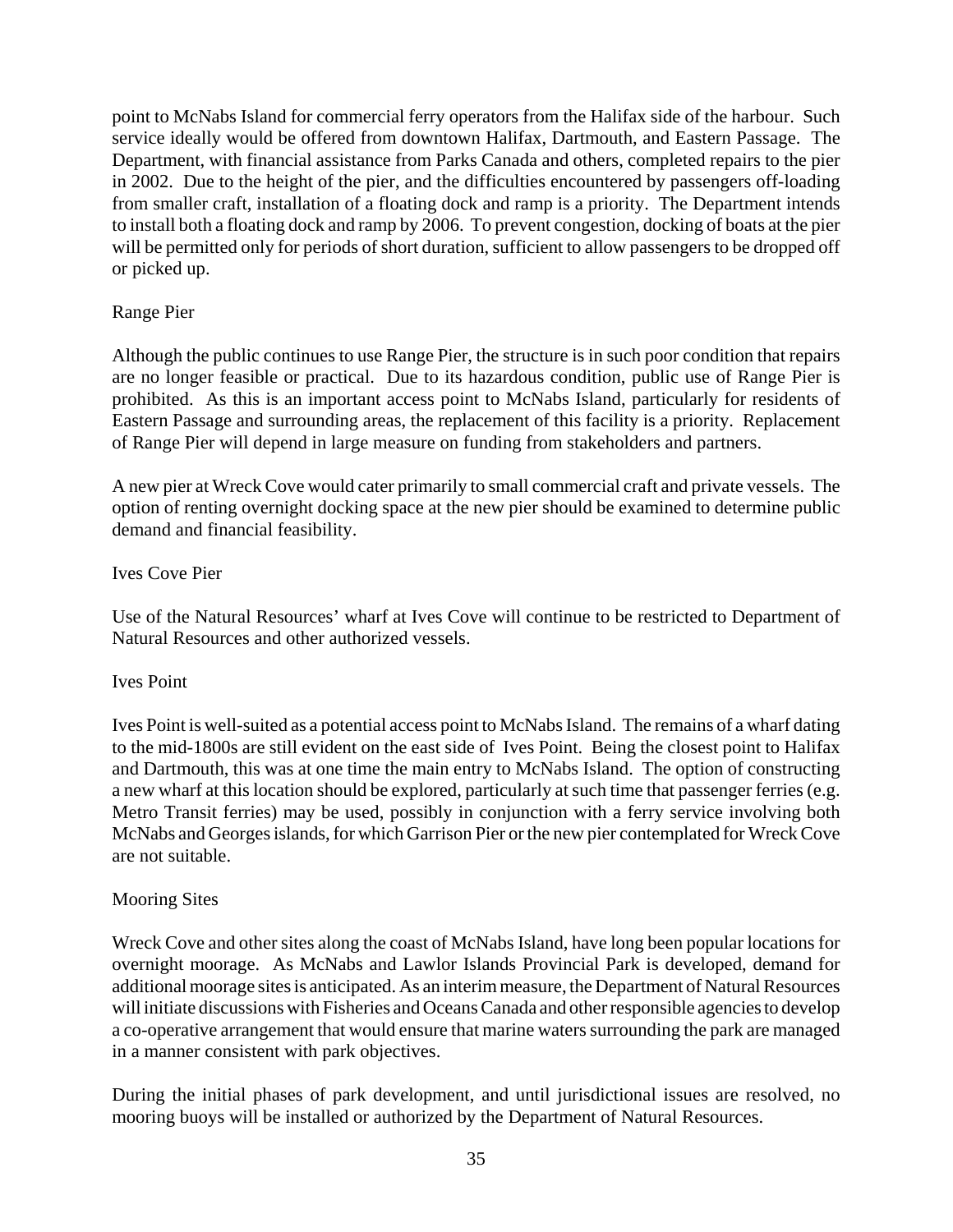#### **Travel on the Islands**

McNabs Island is approximately 5 kilometres long and has a maximum width of 1.5 kilometres. Much of the harbour (western) side of the island is accessible over a network of trails. Garrison Road, the main travelway on the island, extends from Ives Point at the north tip of the island, to Fort McNab and Wreck Cove towards the southern end. Many of the island's principal sites are accessed by Garrison Road, including Fort Ives, Hugonin Battery, the former Hugonin-Perrin estate, Garrison Pier, Maugher Beach, Fort McNab, and Wreck Cove. The Old Military Road, a branch of Garrison Road, passes by the Conrad and Lynch houses at the northern end of the island. Maugher Beach lighthouse is accessible via the Lighthouse Road.

The primary means of travel on the islands will be by foot. Bicycles will be permitted on McNabs Island for general recreational purposes when an adequate management regime is in place. It is intended that bicycles will be restricted to designated trails (Old Military, Garrison, and Lighthouse roads).

Motorized vehicles, other than wheelchairs and emergency and maintenance vehicles, will be prohibited from the islands.

The existing network of trails on McNabs Island is felt to be generally adequate in terms of providing access to the island's many attractions. It is proposed that a significant portion of the island remain relatively inaccessible due to the absence of formal trails. This plan does not support the construction of new trails at this time. Public access will not be provided to Lawlor Island, and public use will be discouraged.

Extensive blow-downs caused by Hurricane Juan resulted in significant damage to the island's trail system. These trails will be re-opened as soon as possible.

#### **Visitor Services**

Based on usage of McNabs Island over the past two decades, it is anticipated that most island visitors will visit on a day-use basis. These visitors use the park for a variety of activities, including hiking, exploring the island's rich natural and cultural features, and beach activities.

The main day-use area will be located close to Garrison Pier, the major day-use area associated with Maugher Beach, and adjacent to Garrison Road. This site provides one of the best locations for such development due to its location, previous development history, and established buffers. A visitor services centre, providing information, washrooms and change rooms, food services, and the main interpretive facility, is proposed for this site.

Another day-use area will be located at the north end of the island near Ives Cove and will include Fort Ives, the Conrad house, Matthew and Jack Lynch homes, and the small campground.

Although only limited facilities and services are proposed in association with Wreck Cove, it is noted that this area is also popular, particularly with people from the Eastern Passage area. As there are environmentally sensitive areas adjacent to both Maugher Beach and Wreck Cove, advisory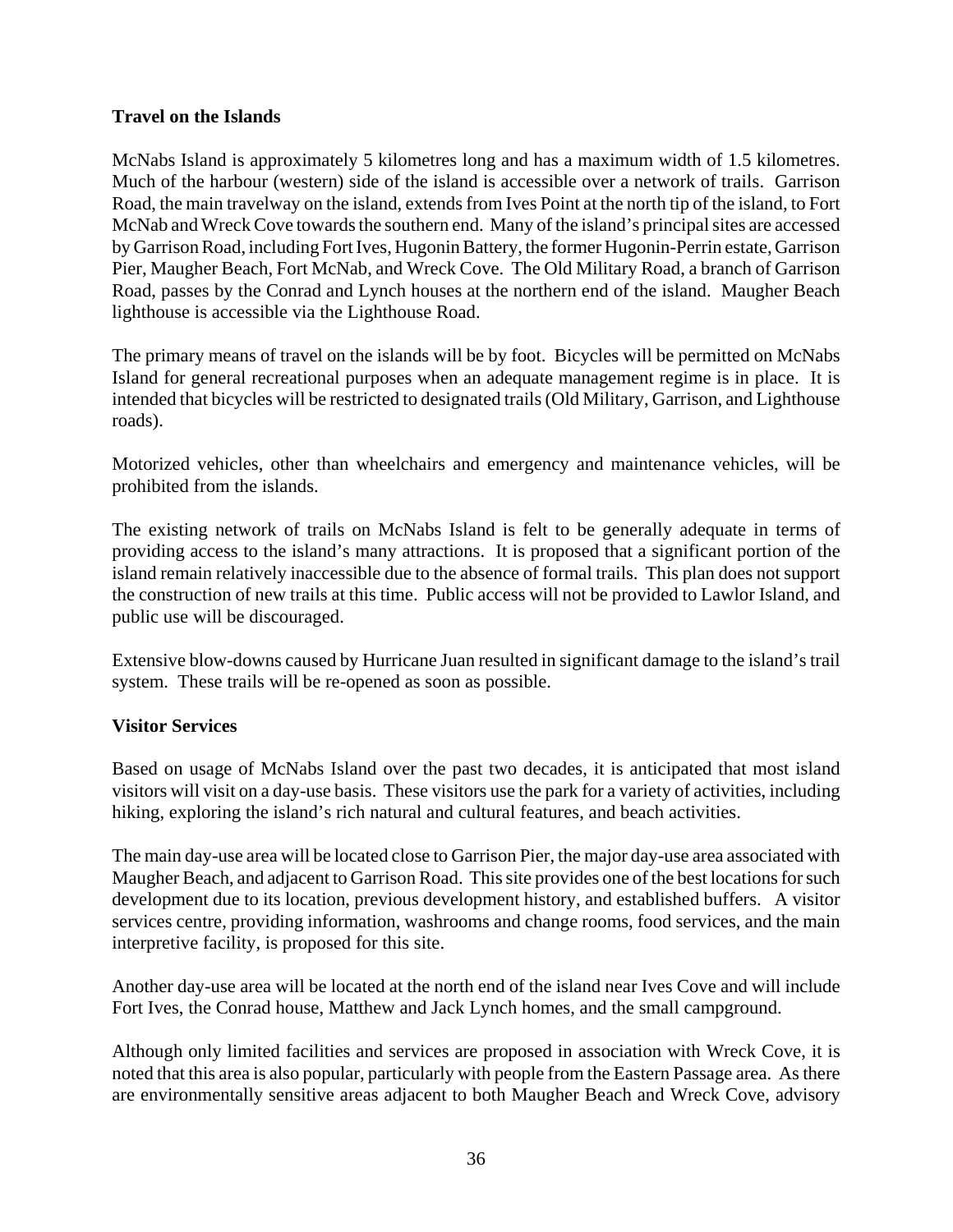signs will be posted and other management techniques, such as boardwalks, implemented to protect the ecological integrity of the dunes and salt marshes.

Currently only limited facilities and services are offered on McNabs Island. Some of these have been provided through agreement with the Friends of McNabs Island Society and include maintenance of pit toilets, garbage collection, trails, and several public interpretive programs. No facilities or services are currently offered on Lawlor Island, and none is proposed for the foreseeable future.

The Department will endeavor to provide potable water at a limited number of locations on McNabs Island (Ives Cove and Maugher Beach Recreation Areas) for the benefit of park visitors. Provision of potable water will occur only where the Department is confident that there is a safe and reliable source of water and that public health concerns are addressed.

The development of park facilities and services on McNabs Island, whether undertaken directly by the Department of Natural Resources or through partnership agreements with the private and/or notfor-profit sector, must be consistent with this management plan and applicable federal, provincial and municipal regulations.

#### Maugher Beach Recreation Area

The Maugher Beach day-use area overlooks McNabs Cove and, with its sand beach and view of Halifax Harbour, reinforces the park's island setting. This area includes Garrison Pier, a main island access point; Maugher Beach, and a high quality sand beach and popular island destination. Garrison Road, the main travel route on the island, passes through this area.

An information/orientation kiosk is proposed just off the landward end of Garrison Pier. This structure will provide island visitors with information on island attractions, location of facilities and services, and park management messages, including the mandate of McNabs and Lawlor Islands Provincial Park. The kiosk will also serve to shelter departing visitors waiting for the ferry.

A park visitor service building is proposed at the site of the former oil storage tanks on the east side of Garrison Road near Maugher Beach. This facility will be constructed in a manner compatible with the architectural styles of existing residential buildings on the island and will be designed and sited to minimize impacts on the natural appearance of the island's landscape. Earthen berms previously constructed for the oil storage tanks will provide a visual buffer for the visitor centre. The visitor services building will provide visitor information, interpretive messages, washrooms, change rooms, and food services. A small picnic area will be established in association with the facility.

Access to Maugher Beach will be located near the north end of the beach in order to protect the dune system from visitor impacts. As the beach is not intended to provide intensive water-based recreational use, no lifeguard service will be provided. However, if the quality of harbour waters improves following completion of the proposed regional wastewater treatment system, a lifeguard service may be provided as the need demands.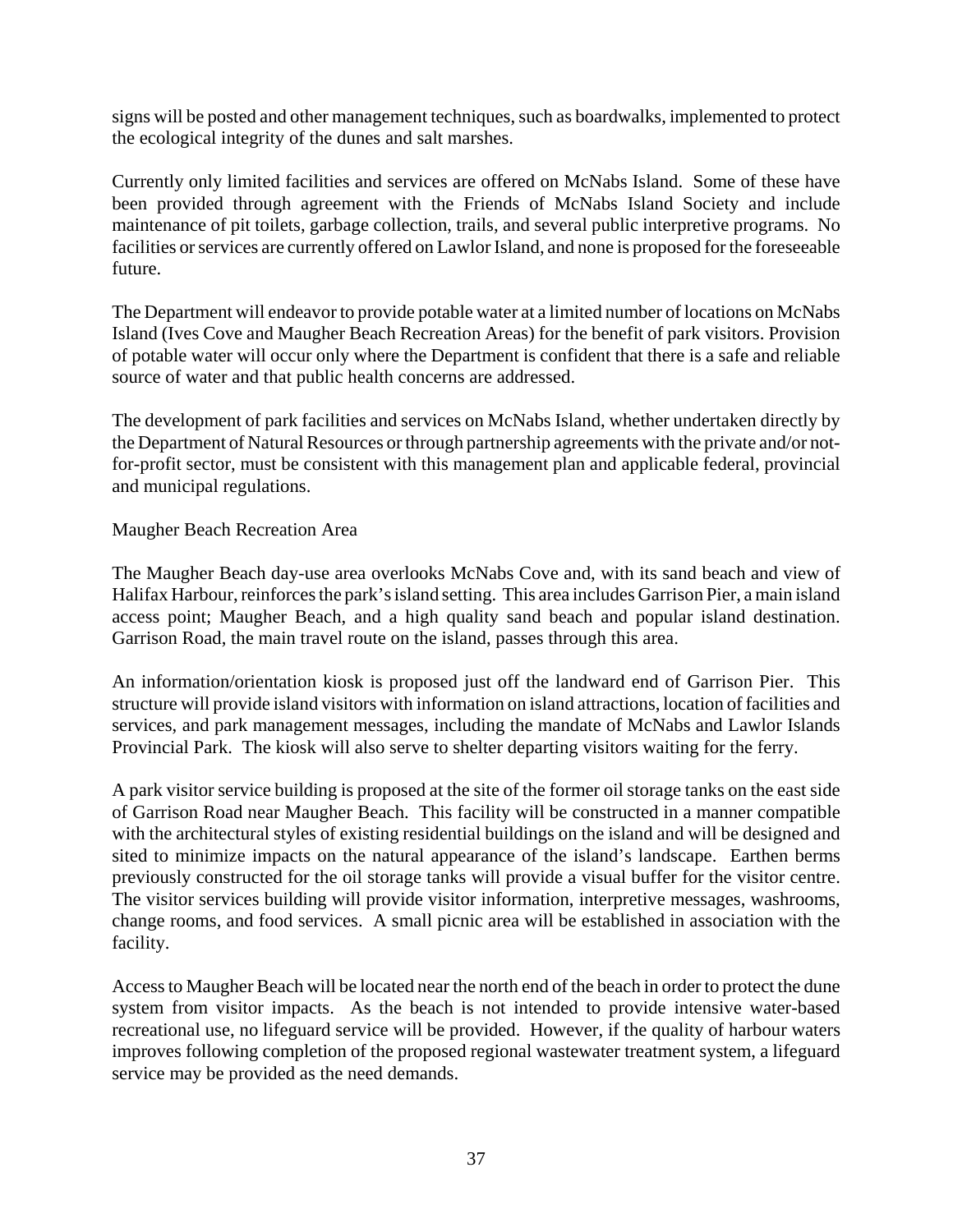In the short term, the World War II-era concrete building at the north end of Maugher Beach will be secured to prevent public access. Over the longer term, a determination will be made as to whether the building should remain and, if so, what function it should have.

The Department will encourage the Coast Guard to restore access to the Maugher Beach lighthouse.

Ives Cove Recreation Area

Located in the Ives Cove area of McNabs Island are Fort Ives, the Conrad house, the Matthew and Jack Lynch homes, and the Department's service wharf. Consistent with the terms under which the Province accepted ownership of Fort Ives from the federal government, the commemorative integrity of this fortification and other associated buildings will be maintained. Interpretive panels will be installed to describe the site's significant interpretive themes. View planes from the fort may be partially opened through selective removal of vegetation, but will not be restored to a condition that existed during the period when Fort Ives was an active military post.

A small picnic area will be established at the north end of McNabs Island and will include potable water, toilets, and limited garbage facilities.

Subject to the establishment of a suitable partnership arrangement, it is proposed that the Conrad and Matthew Lynch homes be used as an outdoor education centre. In conjunction with this role, part of one or both homes may also be used to provide accommodations for small groups. Significant improvements to both buildings are required to meet building and fire codes. The exterior architectural styles of both buildings will be preserved, and, if practical and feasible, the former stone fireplace on the Lynch House will be restored. A detailed assessment will be undertaken in the short-term to determine the current conditions of the Conrad, Matthew Lynch, and Jack Lynch homes and necessary maintenance implemented as soon as possible.

A small camping area serving primarily group campers will be provided on the west side of the Old Military Road, south of the Jack Lynch home.

Wreck Cove Recreation Area

Wreck Cove, with its high-quality sand beach, sheltered cove, and proximity to the mainland has long been a popular destination for private boaters and other island visitors. A number of private mooring sites in Wreck Cove provide anchorage to small craft. In earlier times, Range Pier also served as a convenient docking site. The pier is now in poor condition and is no longer safe to use. In the short term, toilets, change rooms, an information kiosk, and orientation signage will be provided adjacent to Wreck Cove Beach. The need to replace Range Pier with a safe and reliable docking facility is an immediate priority.

It is anticipated that completion of a new docking facility at Wreck Cove will result in increased usage. While it is the intent of this plan to maintain the cove's natural character by providing only basic facilities and services, additional limited development may be considered to accommodate this increased usage.

#### **Camping**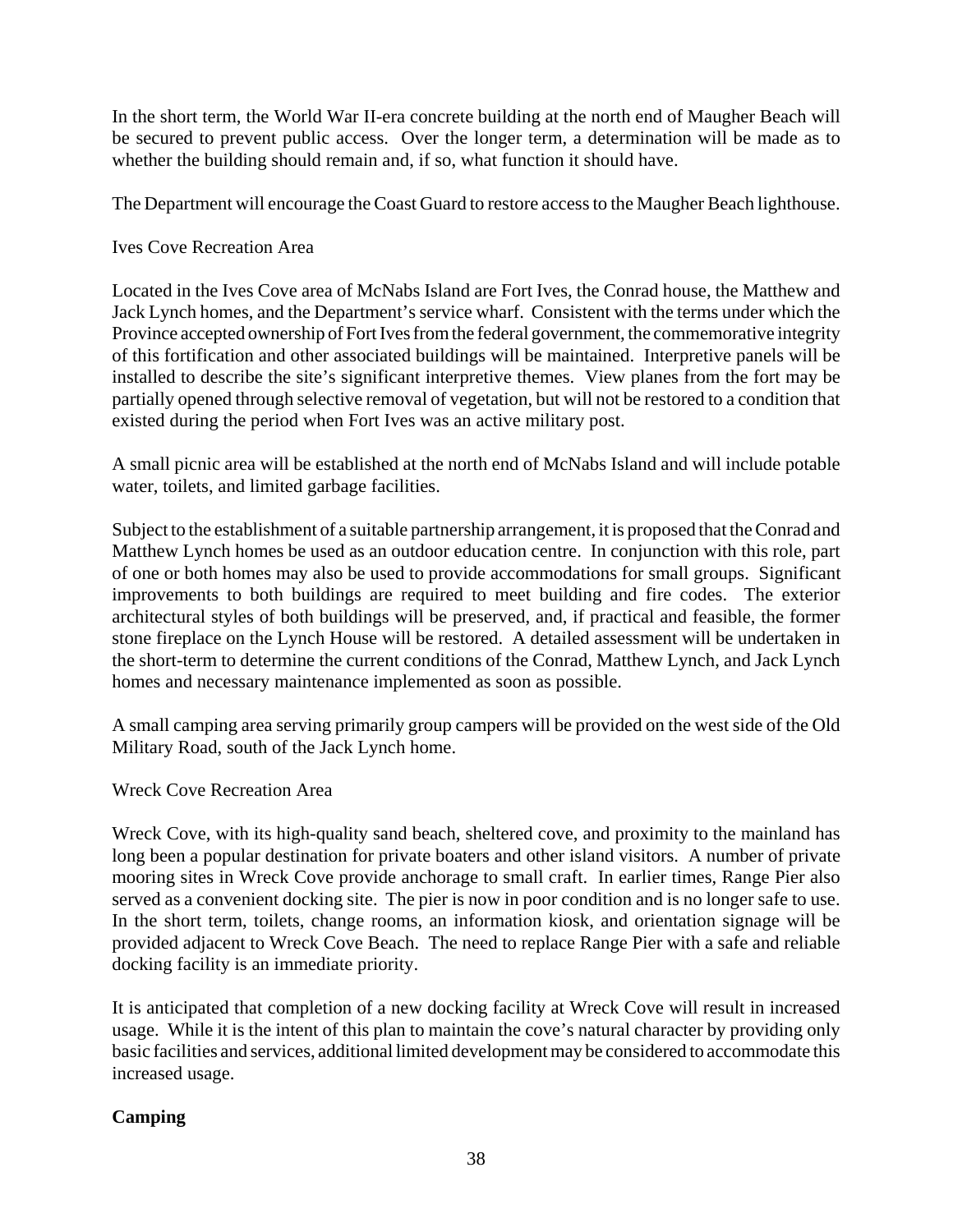There has been a long history of camping on McNabs Island, by both individuals and organized groups. This use generally occurs at a number of traditional sites scattered throughout the island. To minimize potential environmental impacts of unregulated camping and to provide campers with basic facilities and services, the provision of camping opportunities will be pro-actively managed.

While McNabs Island will be primarily a day-use park, a limited number of formal campsites will be established off the Old Military Road. All camping will require advanced reservation and must occur only at designated campsites. Unregulated camping will not be permitted. Organized group camping, as defined by provincial parks policy, will have preference over individual camping. The provision of camping opportunities will be managed to respond to social and environmental impacts. The Department, in consultation with the Park Advisory Committee, will determine camping sites, rates of usage, and monitor the environmental impacts of camping. Based on the results of the monitoring program, camping will be managed so as to maintain ecological integrity. The Department will promote a low-impact, "pack it in; pack it out" philosophy to help minimize the impact of camping on the island's ecological values. Open campfires will not be permitted.

Until formal camping areas are established, the public will be permitted to use existing sites if deemed suitable by DNR staff. These sites will be designated as soon as possible to prevent this activity from occurring in sensitive areas. No reservations will be required in the interim period.

Before a decision is made with respect to the provision of camping at one or more of the following sites, further study and evaluation is required to more precisely determine their suitability.

#### Military Road Campground

A small campground is proposed just west of the Old Military Road. This site will include an area to accommodate the needs of organized groups and a separate area for individual campers. The campground will offer an open or semi-open area, potable water, a cooking shelter, pit toilets, and recycling and garbage facilities.

#### Special Events Camping

In exceptional circumstances the Department may consider permitting organized groups to camp at Fort Ives or below the Tea House. Such use would normally be permitted only if it could not be accommodated in the proposed Old Military Road campground, where it would not unduly interfere with the enjoyment and use of the island by other park visitors, or to minimize environmental impacts which may result from the use of other island locations.

#### **Information and Promotion**

An information and promotion program will be developed to attract and orient visitors to the park, its facilities, programs, and regulations, as well as to associated regional attractions. A major focus of this program will be the proximity of McNabs and Lawlor Islands Provincial Park to the Halifax metropolitan area and the many opportunities it offers for outdoor education, nature appreciation, and outdoor recreation.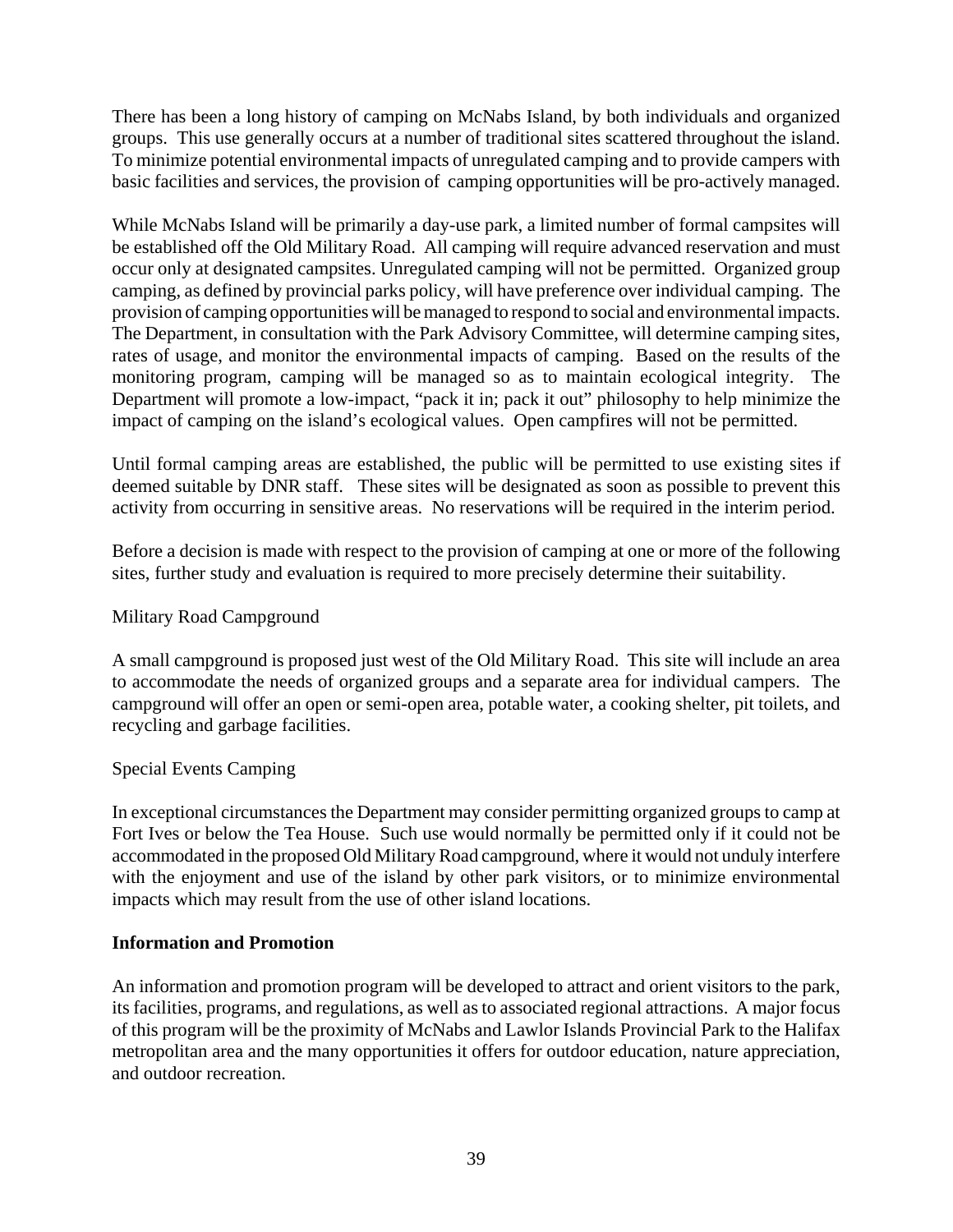The information program will be provided by the Department of Natural Resources, preferably in partnership with other agencies and stakeholders (e.g. FOMIS), and will initially consist of a park brochure, interpretive and orientation signage, and general tourism literature. Information currently available includes the Discover McNabs Island guidebook (FOMIS, 1995) and a park brochure (FOMIS, 2000). Efforts will be made to link McNabs and Lawlor Islands Provincial Park with local and regional marketing efforts promoting the many complementary attractions (e.g., Halifax and Dartmouth waterfronts, several local National Historic Sites of Canada, Pier 21, Halifax Harbour, Fisherman's Cove, Purcells Cove, etc.).

Marketing and communication plans will be prepared to direct the information and promotion program.

Park promotion will be done with due consideration for the need to protect the park's heritage values and to sustain a quality visitor experience. The park will not be promoted to the extent that its capacity to handle visitors in an ecologically sustainable manner is exceeded.

#### **Interpretation and Outdoor Education**

Three broad interpretive themes have been identified for McNabs and Lawlor Islands Provincial Park, which, in turn, include a number of sub-themes that warrant special emphasis:

#### *Natural History*

- landscape development through glaciation and coastal processes
- terrestrial habitats, including the island setting, humans as an agent of change, and introduced species
- island fauna, with a focus on birds
- marine ecology
- ecological processes (including responses to human disturbance)

#### *Cultural Heritage*

- use of the islands by First Nations peoples
- settlement and use by European peoples as conveyed through the McNab family and their tenants
- the prominent role played by McNabs Island in the defence of Halifax Harbour
- the use of Lawlor Island as a medical and quarantine station
- the historic role of McNabs Island as a recreation destination for metro residents

#### *Parks and Protected Areas*

• McNabs and Lawlor Islands as part of an evolving network of parks and protected areas that conserve important elements of Nova Scotia's natural and cultural heritage

These themes help highlight the important role that the islands' evolving landscape, defined in the broadest terms to include physical, social, political, historical, and military elements, has played in the lives of Nova Scotians. The themes, and their many components, also celebrate the islands'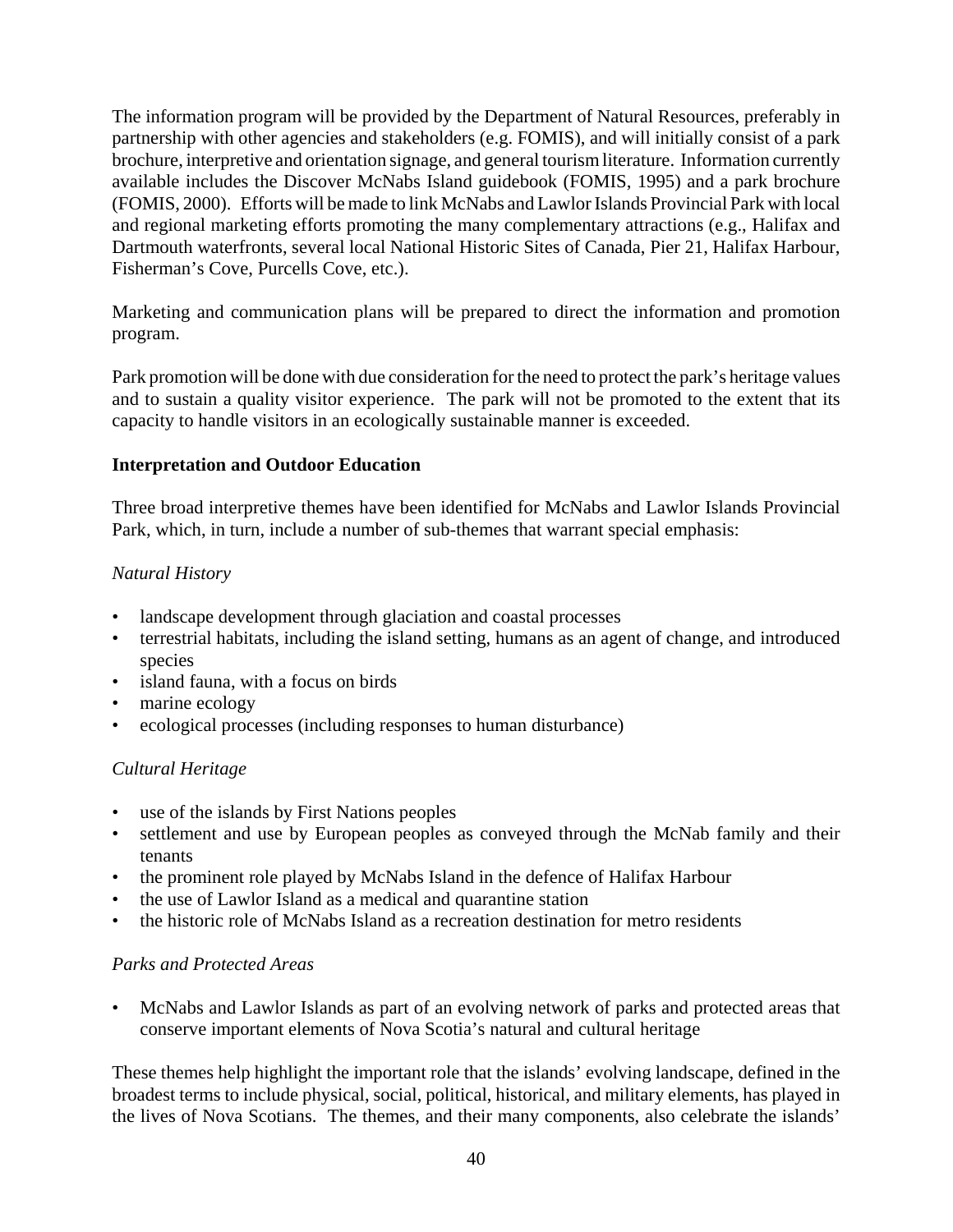underlying characteristic as relatively natural areas that provide opportunities for interpretation and outdoor education programs and opportunities for outdoor recreation.

The presentation of interpretive themes enhances the understanding, appreciation, and enjoyment of heritage features, values, and processes. In addition, it also helps foster environmental stewardship. Interpretation motivates learning and nurtures support for the integrity of parks and protected places. It also influences behaviour and is a useful tool for explaining and gaining compliance with park regulations, policies, and management actions. By providing an awareness of the environment, values are taught that are necessary for the protection of the environment. The incorporation of the sustainable design philosophy will also seek to affect not only immediate behaviours but also the long-term beliefs and attitudes of visitors.

An interpretive program focusing on self-directed opportunities will be developed to facilitate visitor understanding, appreciation, and exploration of the park and to support park management practices. The interpretive program will utilize brochures, on-site interpretive panels, interpretive panels at the visitor service centre, publications, self-guided trails, and special-event programming, such as tours sponsored by the Friends of McNabs Island Society or offered through the Department's Parks are for People program. Interpretation of Lawlor Island will occur off site at locations on McNabs Island and McCormack Beach Provincial Park in Eastern Passage. Interpretation of the park's heritage values will also be provided at key points along the harbour waterfront.

In addition, the interpretive program will encourage and develop co-operative interpretation and outdoor education programs with schools, universities, and other organizations such as youth groups, naturalist groups, and historical societies. The interpretive program will feature several levels of field interpretation, as well as the facilities and resources of the proposed visitor services centre at Maugher Beach and the proposed outdoor educational centre at the Conrad and Matthew Lynch homes.

First-level field interpretation will be achieved with interpretive panels at selected sites, while brochures and related publications will provide higher level, self-guiding field interpretation. The proposed outdoor educational centre will provide educational programming to a range of user groups.

Sites chosen for environmental education and nature tourism programs will be selected only after it is determined that limited visitation can occur without disturbing the site's heritage values. These sites will be monitored to determine the impact of visitation levels and to identify appropriate mitigative measures if impacts become undesirable.

## **Special Management Strategies**

Special management strategies are required to address specific issues as outlined below. While this plan endeavors to protect both natural and cultural heritage values, it is recognized that in some instances the protection of natural values, for example, may take precedence over the protection of cultural values and vice versa. These special management strategies therefore set out those heritage values which have a higher priority for protection.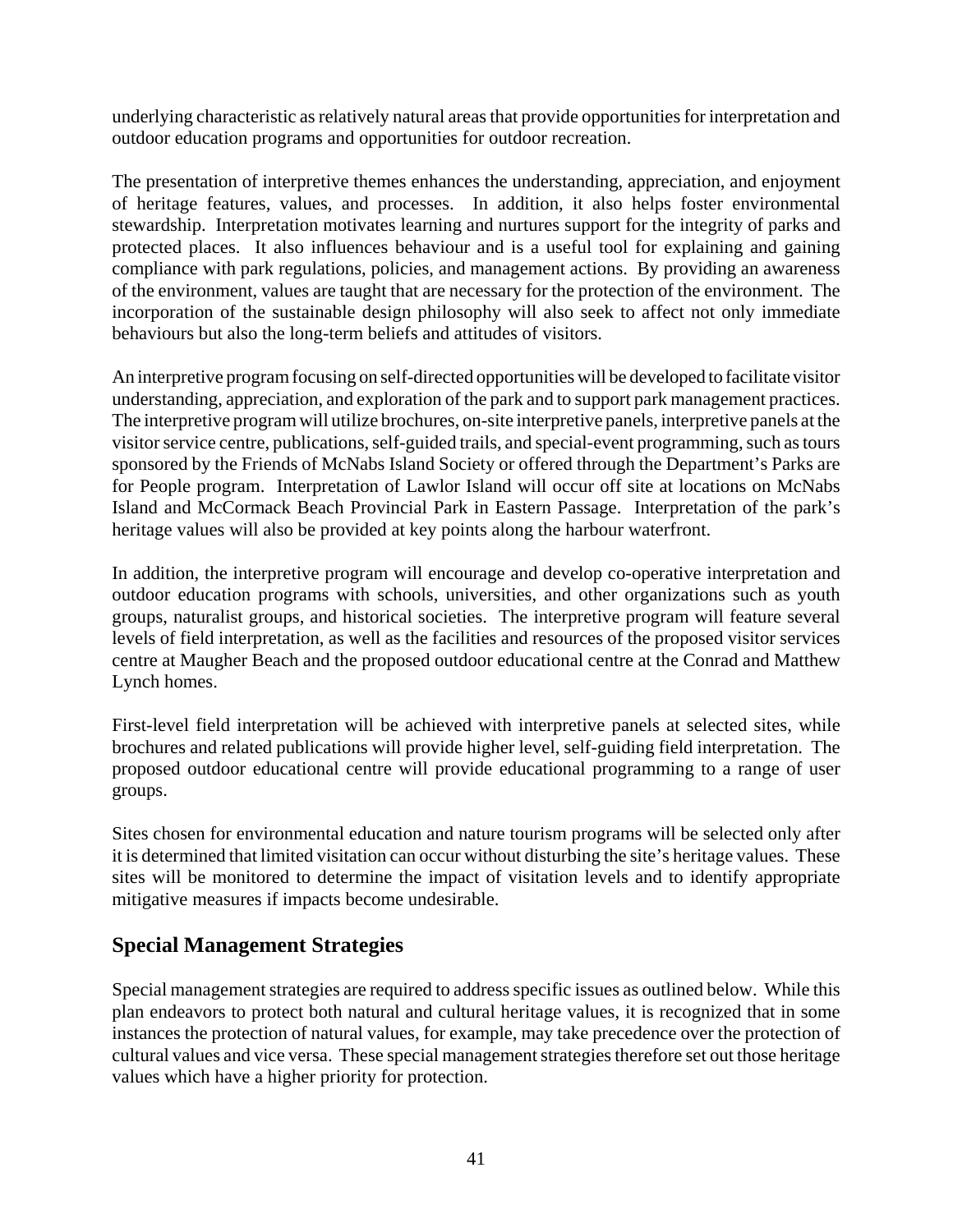In general, the protection of cultural values associated with Fort Ives, the Conrad and Lynch homes, the Hugonin - Perrin estate, Fort Hugonin, the remains of buildings associated with the Finlay Farm, the shell midden, and other priority cultural sites which may yet be identified would have precedence over the protection of natural values. Natural values, on the other hand, would generally have priority over the remainder of the island.

#### **Cultural Heritage**

Long before European contact, aboriginal peoples used the park for hunting and fishing and as a seasonal home. European settlement of McNabs Island dates from at least the  $17<sup>th</sup>$  century. This legacy of human use includes a range of known and potential cultural sites and features scattered throughout the islands, which should be protected from inappropriate park development and use.

Heritage resource management efforts will focus primarily on the maintenance of Fort Ives and the Conrad, Matthew Lynch, and Jack Lynch homes. While limited management intervention may occur at additional sites as described below, the majority of heritage sites will not be actively managed except for public safety reasons. Regardless of the degree of active management, all heritage sites will be protected by the Provincial Parks Act and provisions of this management plan.

#### Archaeological Features

The Department of Natural Resources will undertake to secure funding for a comprehensive archaeological survey of the islands in order to identify, and establish the significance of, archaeological sites and their associated management requirements. Before any park facilities or services are built, an archaeological survey will be undertaken to determine if the proposed development will affect the islands' archaeological features.

The integrity of the shell midden site will be protected. Access will be restricted to authorized research efforts only.

Archaeological sites may have been disturbed as a result of trees uprooting during Hurricane Juan. As a consequence, the need to undertake an archaeological survey of the islands will be pursued in the short-term.

#### Fort Ives

Built in 1874, Fort Ives is the oldest of the four remaining fortifications on McNabs Island. The site consists of the fortifications, several period buildings, and two 10 inch (254 mm) rifle muzzle loading (RML) guns dating from the fort's earliest years. The RML guns, sitting on their original carriages, are unique within the former British Empire. These emplacements, with their shields, ordnance, mountings, and supporting buildings, are also a unique feature within the Halifax Defence Complex. In 1996, as a condition of transfer to the Province, Parks Canada undertook extensive stabilization of Fort Ives.

In acquiring ownership of Fort Ives from the federal government, the Province has committed to maintain the site's commemorative integrity. Parks Canada has agreed to provide professional and technical assistance. To that end, the Department of Natural Resources will work closely with Parks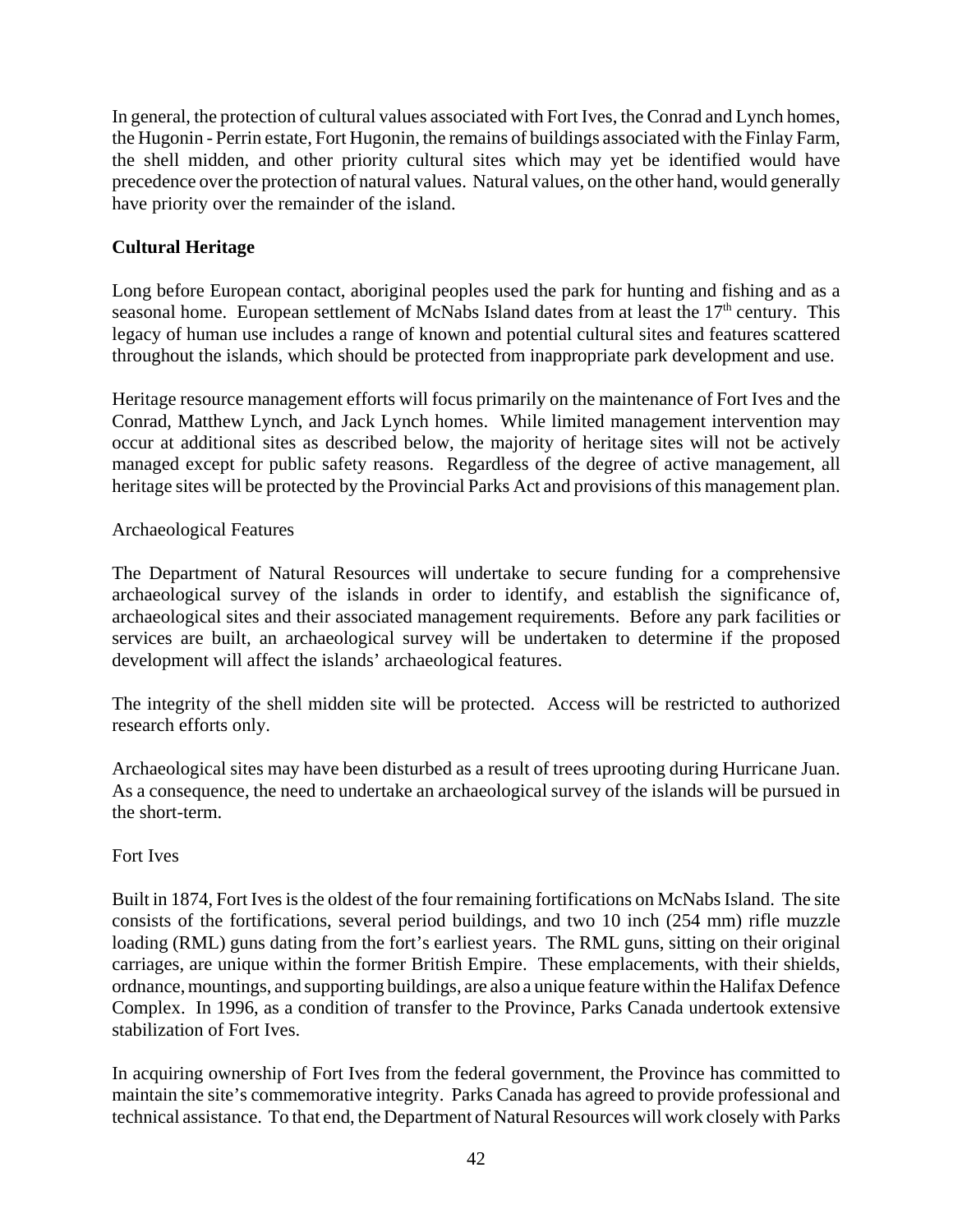Canada staff to identify commemorative values associated with Fort Ives and the most appropriate means to ensure their protection. As part of that effort, Natural Resources will undertake regular inspections of the fort. In addition, the commemorative value and condition of the searchlights and casements at Ives Shore Battery will be determined.

Public access and use of Fort Ives will be encouraged, and interpretive messages will be presented to foster a greater understanding of, and appreciation for, the role of Fort Ives as a military fortification within a broader system of fortifications protecting Halifax Harbour. Buildings within Fort Ives will remain secured until their future role in commemorating the site's historical importance is determined.

The Department of Natural Resources will pursue designation of this site as a Provincial Heritage Property under the Heritage Properties Act.

#### Conrad and Matthew Lynch Homes

The Conrad and Matthew Lynch homes have the potential to provide opportunities for visitor services. These homes were acquired by the Province from the Conrad estate in the late 1980s. Built about 1905 by A. J. Davis, and later owned by Ralph and Gladys (Lynch) Conrad, the Conrad house is a large three-storey residence with first- and second-floor balconies on the north and east sides. The two-storey Lynch home was built in 1931 by Matthew Lynch, a former lighthouse keeper on the island. In the absence of a clearly defined role for the Conrad and Matthew Lynch homes, only limited public use has been made of these properties since their acquisition by the Province.

This plan envisages that over the long term the architectural integrity of the Conrad and Matthew Lynch homes will be preserved, and they will be used in a manner compatible with their historic character. One option is to develop the homes into an outdoor education centre, with one or both buildings possibly providing limited accommodations. An assessment will be undertaken to determine the structural integrity of these homes, particularly with respect to their possible use for outdoor education and accommodation purposes.

Interim public use of the Conrad and Lynch homes will not be promoted. However, some limited use may be approved for small groups engaged in activities that are consistent with park objectives. The Department will pursue designation of both homes as either provincial or municipal heritage properties.

#### Jack Lynch Home

The Jack Lynch home was built in the 1940s and acquired by the Province in 1974. Since the mid-1980s it has been used as a residence by the Department's full-time caretaker on the island. The Jack Lynch home will continue to be used as the caretaker's residence and, for the foreseeable future, as the park office. An assessment will be undertaken to determine the structural integrity of this house.

#### Hugonin-Perrin Estate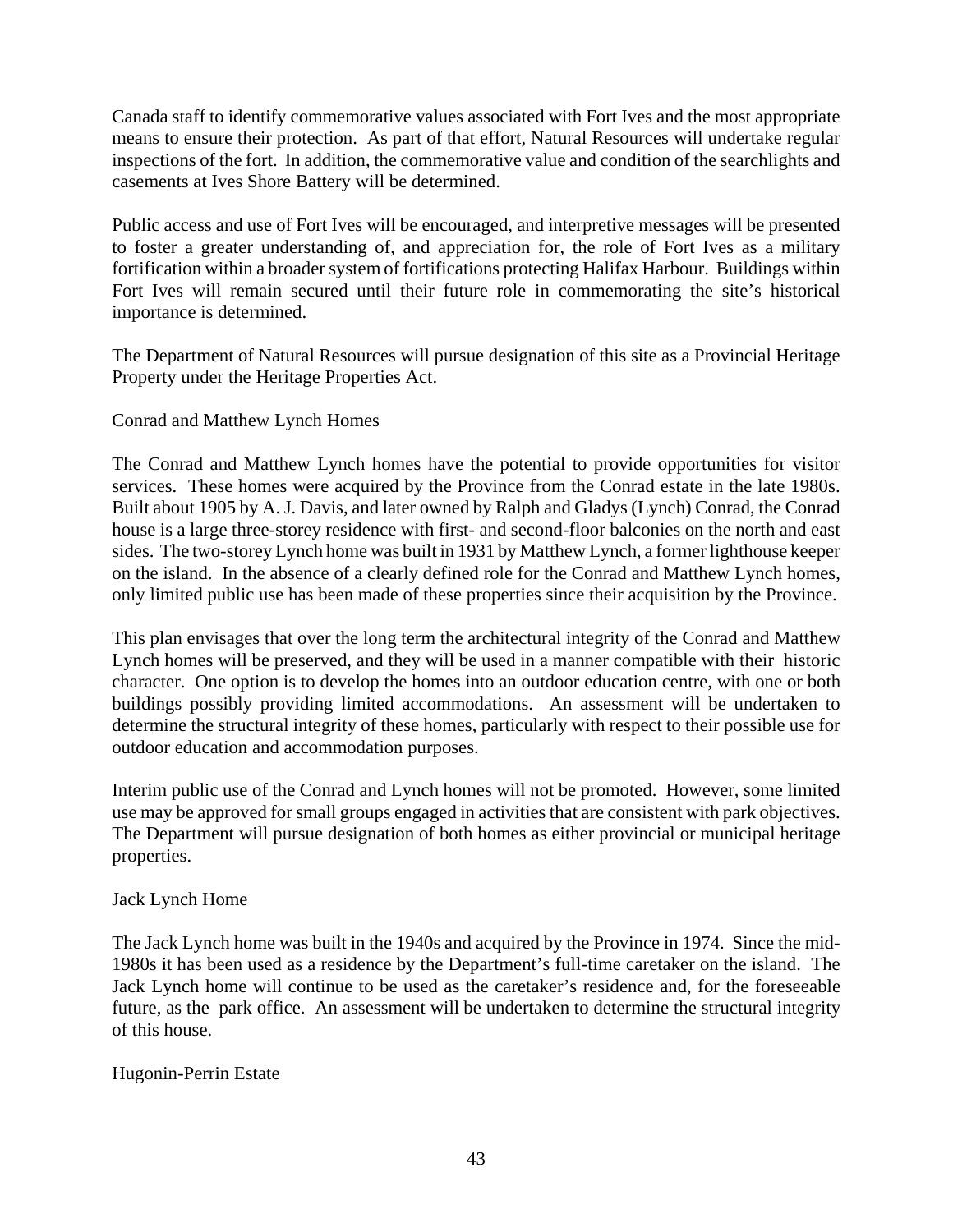Located off Garrison Road, immediately northeast of Garrison Pier, the Hugonin-Perrin estate dates from the 1850s. This site includes the foundation of the former Hugonin-Perrin home, remnants of a once extensive English garden, open spaces used for a variety of activities over the years, and the former Tea House built in 1985.

Remnants of the English garden include hedges of common barberry and English hawthorn; a variety of introduced tree species, including Scotch elm, linden, horse chestnut, hemlock, white pine, black locust, lilac, Japanese maple, and copper beech; and numerous introduced herbaceous plants. Four large basswood remain along the lower edge of an open field behind the main house foundation. From what was once a continuous row of trees along this same field, two more limes and three horse chestnuts also remain. Although overgrown, the terraced lawn in front of the foundation is clearly visible.

A site management plan will be prepared to determine the location and extent of plants, both native and introduced, that once formed part of the landscaped element of the Hugonin-Perrin estate. This plan will consider the limited restoration and stabilization of the Victorian gardens and historic elements of the Hugonin-Perrin estate. This may include planting replacements along rows of trees and hedges, clearing the terraces, and exposing the foundation of the Hugonin-Perrin home.

Existing open spaces associated with the estate will be maintained. Future uses of this area will include interpretation, outdoor education and picnicking. The Tea House building will be maintained over the long term, and efforts will be undertaken to identify a potential future use.

#### Hugonin Hill

Hugonin Hill, located immediately behind the Tea House, is one of the highest points on McNabs Island and for many years was used for grazing livestock. When cleared, the hill also provided excellent views northward to Halifax and Dartmouth and toward Halifax Harbour. The field is being gradually invaded by white spruce and other species, with much of the open space and scenic vistas lost.

A portion of the historic open space and view planes on Hugonin Hill will be restored. The Department will prepare a vegetation management plan to identify these open spaces and view planes and determine to what extent they will be restored. Based on that plan, trees will be removed to preserve selected views of Halifax-Dartmouth and Halifax Harbour. A site management plan will also facilitate restoration of a portion of Hugonin Hill with tolerant hardwood trees (sugar maple, yellow birch, beech), which once would have dominated this site.

Construction of a viewing platform near the top of Hugonin Hill may be considered if it is determined such a structure would not interfere with the area's visual aesthetics.

Strawberry Battery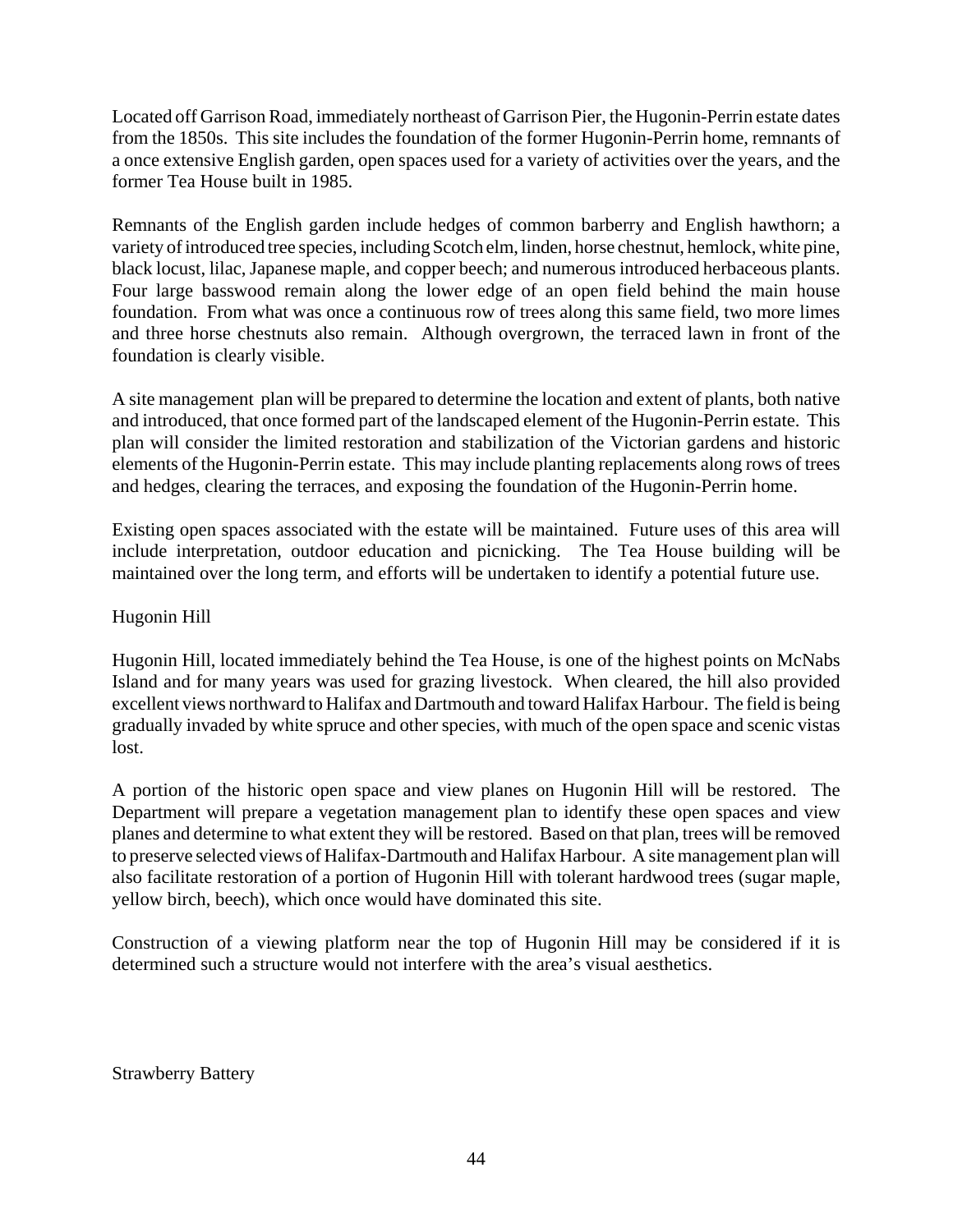Strawberry Battery, built during World War II to replace Fort Hugonin, included two quick-firing guns and several searchlights to guard the submarine net protecting Halifax Harbour. The battery was decommissioned in 1956, and the armaments and searchlights were removed. Presently, access to the site is difficult. Interim management will discourage visitation to the site.

In the short term, Strawberry Battery will be assessed from a public safety perspective, and necessary measures will be taken to address significant safety concerns. The physical condition of the fortification will also be assessed to determine whether the site contains sufficient commemorative value to warrant stabilization and/or restoration and future presentation to park visitors.

#### Rifle Range

The rifle range was built in 1879 and originally consisted of two 730 metre military rifle ranges at the southern end of McNabs Island. The remains of one of these is still visible, with its rifle butts and target mechanisms still in place. Further study is required to determine the commemorative value of these butts and mechanisms. In the interim, public visitation will be discouraged and safety concerns addressed. Vegetation will be allowed to regenerate naturally over the length of the range.

#### Finlay Farm

The Finlay farm is located on the Timmonds Cove Trail, immediately north of the Hugonin-Perrin estate. The site includes the ruins of the Finlay house and the foundations of several other buildings, including the Pure McNab soda pop factory. This area was cleared for farming in the early 1800s and now consists of old pasture regenerating to an early successional forest.

The Finlay house, constructed about 1875, has completely fallen down and presents a safety hazard as part of it lies on the Timmonds Cove Trail. The remains will be removed, and its foundation, and those of nearby buildings, will be interpreted as part of island's cultural heritage. A majority of the old fields will be allowed to revert to forest and will be used to interpret forest succession. A portion of the old fields immediately surrounding the former Finlay farm buildings will be kept opened.

#### Range Pier

Due to its deteriorated condition, Range Pier presents a number of public safety concerns. In the short term, signs will be posted on the pier to warn visitors and prohibit public use. Replacement of Range Pier with a suitable landing and/or mooring dock for small craft is a priority. Potential partnerships and funding sources will be pursued to enable construction of a new facility at this location.

#### Fort Hugonin

Built in 1899-1900, Fort Hugonin consists of four quick-firing gun emplacements, subterranean magazines, crew shelters, and several associated buildings. In 1940, the fort was taken out of active service, and the guns were transferred to Strawberry Battery. Until 1992, one of the buildings was still in use by the Department of National Defence as a listening post to monitor ship traffic in the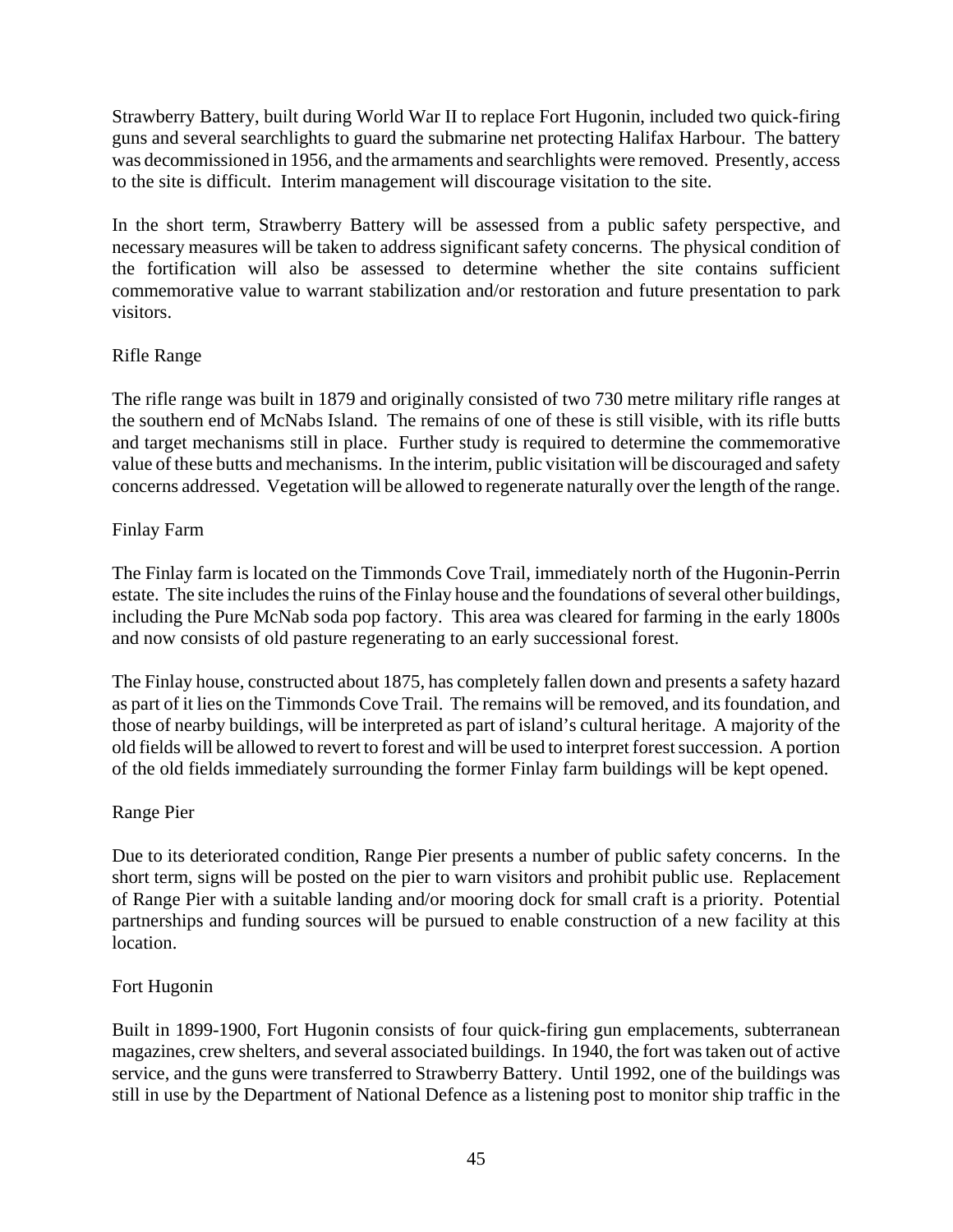harbour. The building is in poor condition and presents many safety concerns. The site has been declared surplus to the needs of the federal government.

While the Province has expressed some interest in acquiring this property, as of 2005 it is still administered by the federal government. To that end, the Department of Natural Resources does not currently have a mandate to manage the property. The Department will explore options for acquiring the site on terms that are mutually agreeable to the federal and provincial governments. If it is acquired by the Province, Fort Hugonin will be stabilized and interpreted.

Quarantine Hospital, Lawlor Island

Following the threat of cholera in 1866, the Government of Nova Scotia acquired the use of Lawlor Island as a quarantine station. With the threat of another cholera epidemic in 1871, three quarantine hospitals capable of accommodating at least 500 people were constructed on the island. In 1899, over 2,000 Doukhobor immigrants from Russia were quarantined there.

Except during the Second World War, the quarantine station was used sparingly in the  $20<sup>th</sup>$  century. Today only scattered foundations and a small cemetery remain.

Interim management of the quarantine station will include undertaking an inventory of historical remnants associated with the station. Access to the site, like access to all of Lawlor Island, will not be encouraged. Further study will be required to determine the long-term management strategy for the quarantine station.

Open Field, Lawlor Island

A portion of the open field on the east side of Lawlor Island, immediately opposite MacCormacks Beach Provincial Park, will be managed for wildlife viewing opportunities.

Other Cultural Heritage Sites

With over 1,600 years of documented human habitation and use, McNabs and Lawlor islands contain numerous heritage sites. The primary focus of heritage management efforts will be on Fort Ives, the Conrad and Lynch homes, the shell midden, and other priority sites that may be identified. Heritage sites beyond those referred to in the previous section will be assessed and protected from inappropriate development and use under the Provincial Parks Act and provisions of this management plan. Natural processes will be permitted to reclaim these sites, and no stabilization or other restorative work will be undertaken except for public safety reasons.

#### **Natural Heritage**

Despite a long history of human development and use, and their proximity to the Halifax-Dartmouth metropolitan area, McNabs and Lawlor islands still contain extensive natural areas, which support a variety of natural heritage values. The intent of this plan is to maintain and, where possible, restore these values, which include flora, fauna, and marine environments, as well as the ecological processes they support. As part of that effort, inventories of flora and fauna will be updated as necessary to enhance our knowledge of the islands' natural heritage values.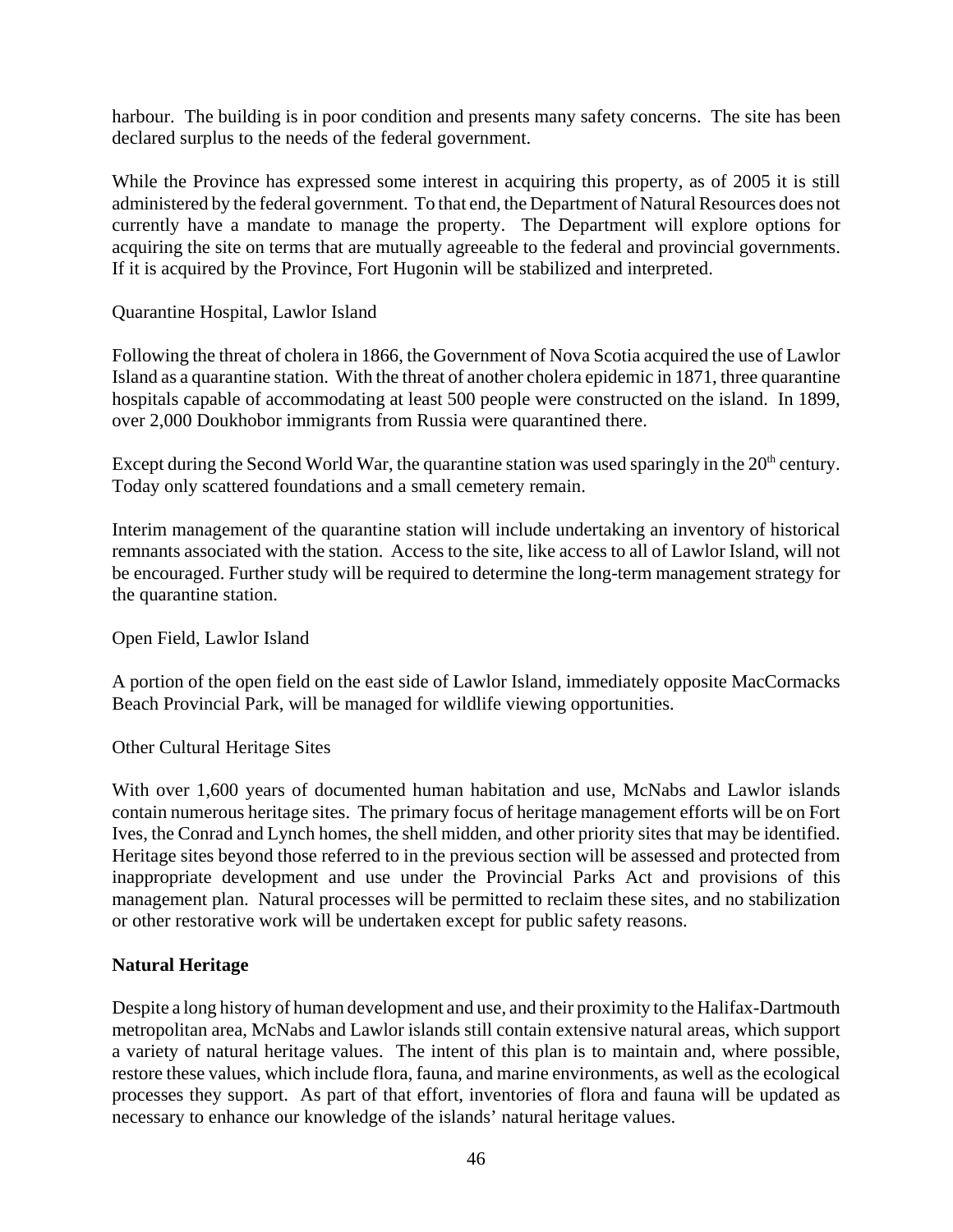#### Fauna

Given the importance of McNabs and Lawlor Islands Provincial Park for both migratory and breeding birds, as well as for other wildlife species, the integrity of the park's existing natural habitats will be maintained or, where possible, restored.

The status of nesting osprey and great blue heron on McNabs and Lawlor islands will be monitored by the Department. Public access to Lawlor Island, where the osprey and heron are most heavily concentrated, will be discouraged.

McNabs Island provides suitable habitat for the endangered piping plover, which was reported on the island in 1991. The Department will monitor the islands to determine if nesting is occurring, and conservation measures will be put in place as needed.

In keeping with the designation of McNabs and Lawlor Island as a provincial park, hunting and trapping are prohibited.

Flora

The Department of Natural Resources, Parks and Recreation Division, has recently developed draft guidelines for the management of vegetation in provincial parks (DNR, 2003). The intent of these guidelines is to provide clear direction on vegetation management objectives and options within provincial parks, park reserves, beaches, and trails. These guidelines will be applied to McNabs and Lawlor Islands Provincial Park.

The guidelines provide the following general direction to park managers:

- Vegetation management must be consistent with park goals and objectives.
- Within the environmental protection and resource conservation zones, a non-intervention approach will be adopted so that evolutionary natural processes will be maintained. Within trail corridors, vegetation will be managed for access and safety.
- Within the recreation development zone, vegetation management that is consistent with park goals and objectives may be undertaken to allow for the development of park facilities and services, associated open space areas, and public safety. If required, new plantings of trees and shrubs will use only native species.
- Non-native insect and disease infestations, and invasive non-native vegetation, may require proactive intervention. Any intervention will be directed as narrowly as possible to the specific problem and implemented only after appropriate consultation. Intervention will be consistent with the vegetation management guidelines, this plan's "sustainable design" philosophy, and applicable federal, provincial, and municipal regulations.
- Infestations of native insects will usually be allowed to progress undisturbed in the park, except as described below.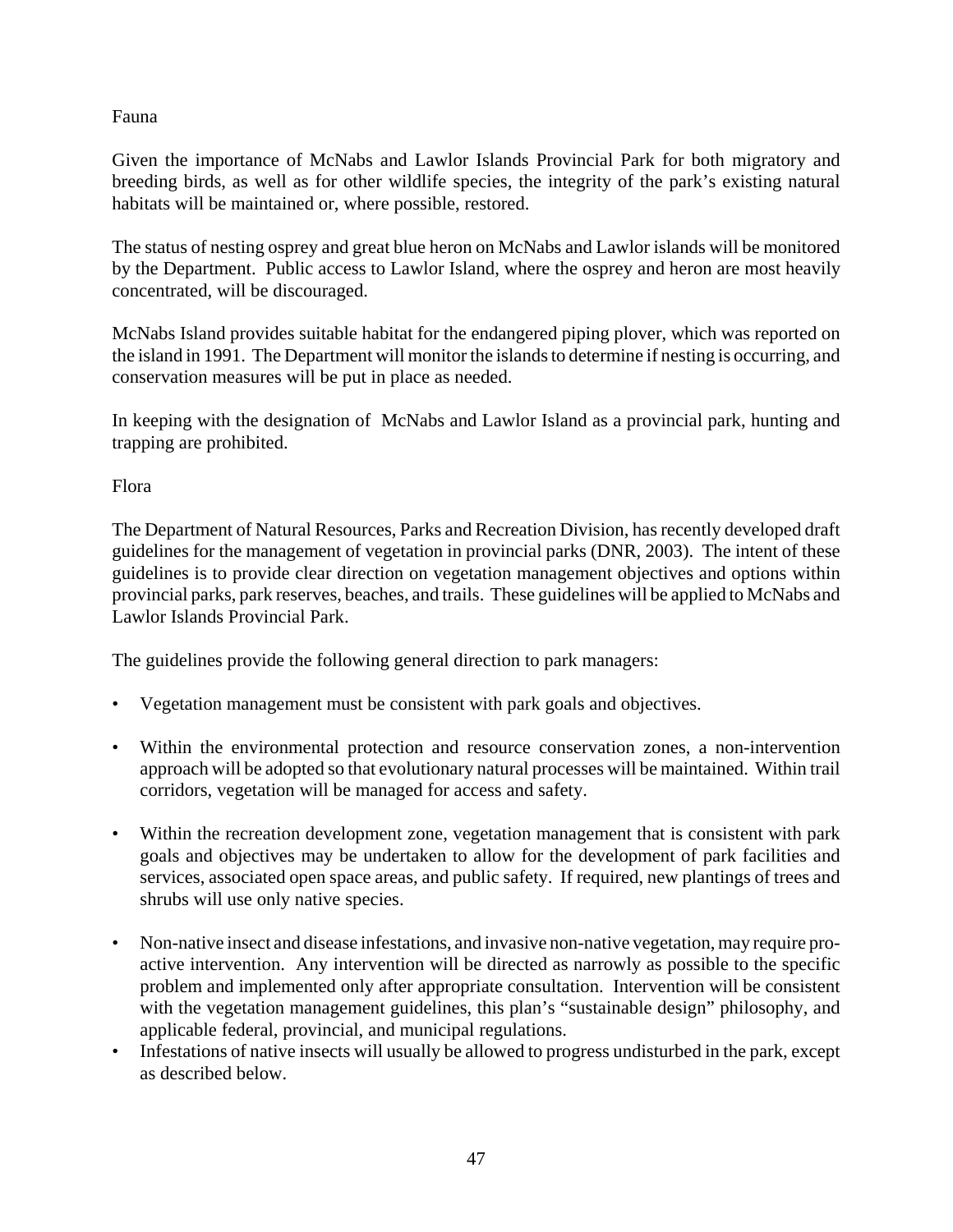In addition, a monitoring program will be established to assess the impacts of park development and use on the islands' vegetation.

It is difficult to develop and implement guidelines that consider all circumstances. To that end, the following allowances have been made for McNabs and Lawlor Islands Provincial Park:

- The approach to vegetation management must recognize that both islands contain native and introduced vegetation. The intent of this plan is to encourage restoration of native vegetation. Exception will be made for certain managed cultural sites such as Fort Ives, the Conrad and Lynch properties, and the Hugonin-Perrin estate. The management of exotic or invasive species is addressed in further detail in the following section.
- Selective management of trees on the north- and west-facing slopes of Hugonin Hill (resource conservation zone) will be initiated to maintain limited viewscapes of Halifax-Dartmouth and Halifax Harbour.
- Tolerant hardwood trees (sugar maple, yellow birch, beech) will be re-established on a portion of Hugonin Hill.
- Selective thinning and pruning of trees and vegetation on the north- and west-facing slopes of Fort Ives (resource conservation zone) may be undertaken to provide limited viewscapes of Halifax - Dartmouth and Halifax Harbour.
- Selective thinning of trees will occur in a portion of the open field on the east side of Lawlor Island and tolerant hardwoods planted for the purpose of wildlife viewing
- Existing exotic vegetation associated with the former Hugonin-Perrin estate (resource conservation zone) will be maintained. New plantings of exotic vegetation will require a site management plan that considers, among other issues, the potential for escape and invasion.

A vegetation management plan will be completed in advance for deviations from these vegetation guidelines.

#### Hurricane Juan

Hurricane Juan caused extensive damage to the forest cover of McNabs and Lawlor islands. The large number of damaged and downed trees are of two primary ecological concerns

- the potential habitat they may provide for the brown spruce long-horn beetle, an exotic pest discovered on the islands in 2000
- the increased risk of a severe fire.

Since its discovery in Nova Scotia, the brown spruce long-horn beetle has been the subject of an intensive eradication program led by the Canadian Food Inspection Agency (CFIA). With the potential for greater brown spruce long-horn beetle reproduction rates due to the islands' extensively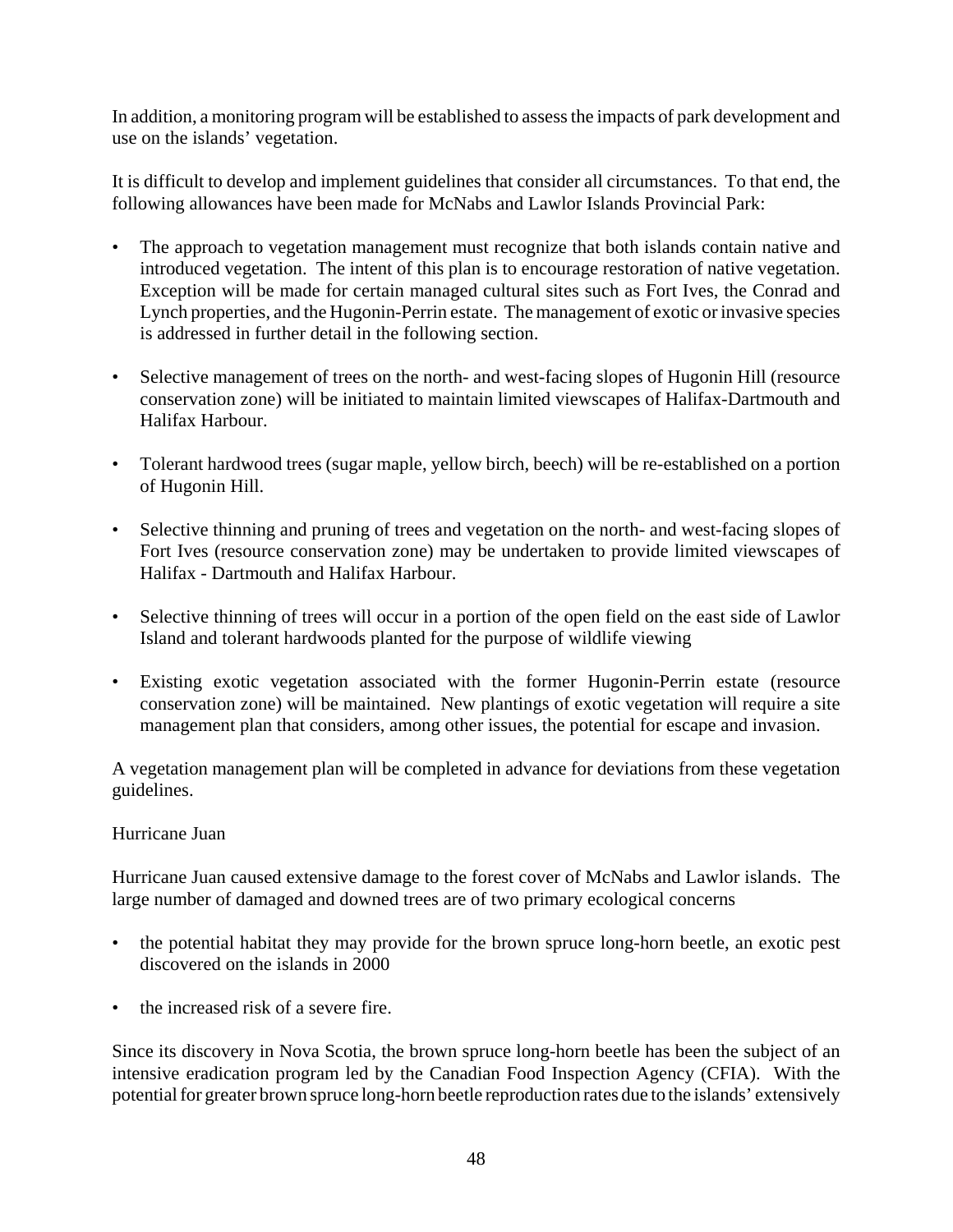damaged forest cover, the implementation of radical measures may be required to control this pest.

The CFIA has jurisdiction over the control of the brown spruce long-horn beetle. The Department of Natural Resources will continue to work with the CFIA to develop and implement an appropriate management response. At the time of writing this plan there appears to be a strong possibility that CFIA will require a management response of a magnitude that would normally be considered inconsistent with the objectives of a natural environment park (i.e. removal of all damaged spruce from the most severely-damaged areas of McNabs Island). If this level of intervention is required, the Department will make every effort to minimize the long-term impacts such activity would have on the islands' ecological and aesthetic values and the opportunities for outdoor recreation, naturebased education, and tourism which they support.

The increased risk of fire which the extensively damaged forest presents is dealt with in the section entitled "Fire Suppression."

#### Exotic or Invasive Species

Exotic or invasive species include both non-native flora and fauna. Some exotic and most invasive species are of concern because of their potentially significant negative impacts on native species. Active management of exotic or invasive species may therefore be required to conserve native populations.

Examples of exotic or invasive species include the brown spruce long-horn beetle and Japanese knotweed.

The brown spruce long-horn beetle can be destructive to spruce trees and, if left uncontrolled, could cause significant damage to the islands' softwood forests. An eradication program managed by the Canadian Food Inspection Agency and the Department of Natural Resources is being developed as a result of Hurricane Juan.

Japanese knotweed was originally brought to McNabs and Lawlor islands by early settlers. Several large patches are now found on McNabs Island, including one on the Timmonds Cove Trail near the Finlay house and another along Garrison Road, between Wambolt Trail and Fort McNab. If left undisturbed, these patches will continue to expand at the expense of native vegetation and may also interfere with trails and interpretive signage. As a result, vegetation management will encourage the removal of Japanese knotweed.

#### Marine Environment

Situated near the mouth of Halifax Harbour, McNabs and Lawlor islands are greatly influenced by the surrounding coastal marine environment. These waters have important environmental, outdoor recreational, aesthetic, and educational values, which contribute to the visitor experience. Of particular significance are several sites within the islands' inter-tidal zone. These include the algaecovered bedrock outcrop near Maugher Beach and salt marshes at Thrumcap, Wreck Cove and Finlay Cove. The Department of Natural Resources will work with responsible agencies and other stakeholders to ensure that management of adjacent waters is consistent with park objectives.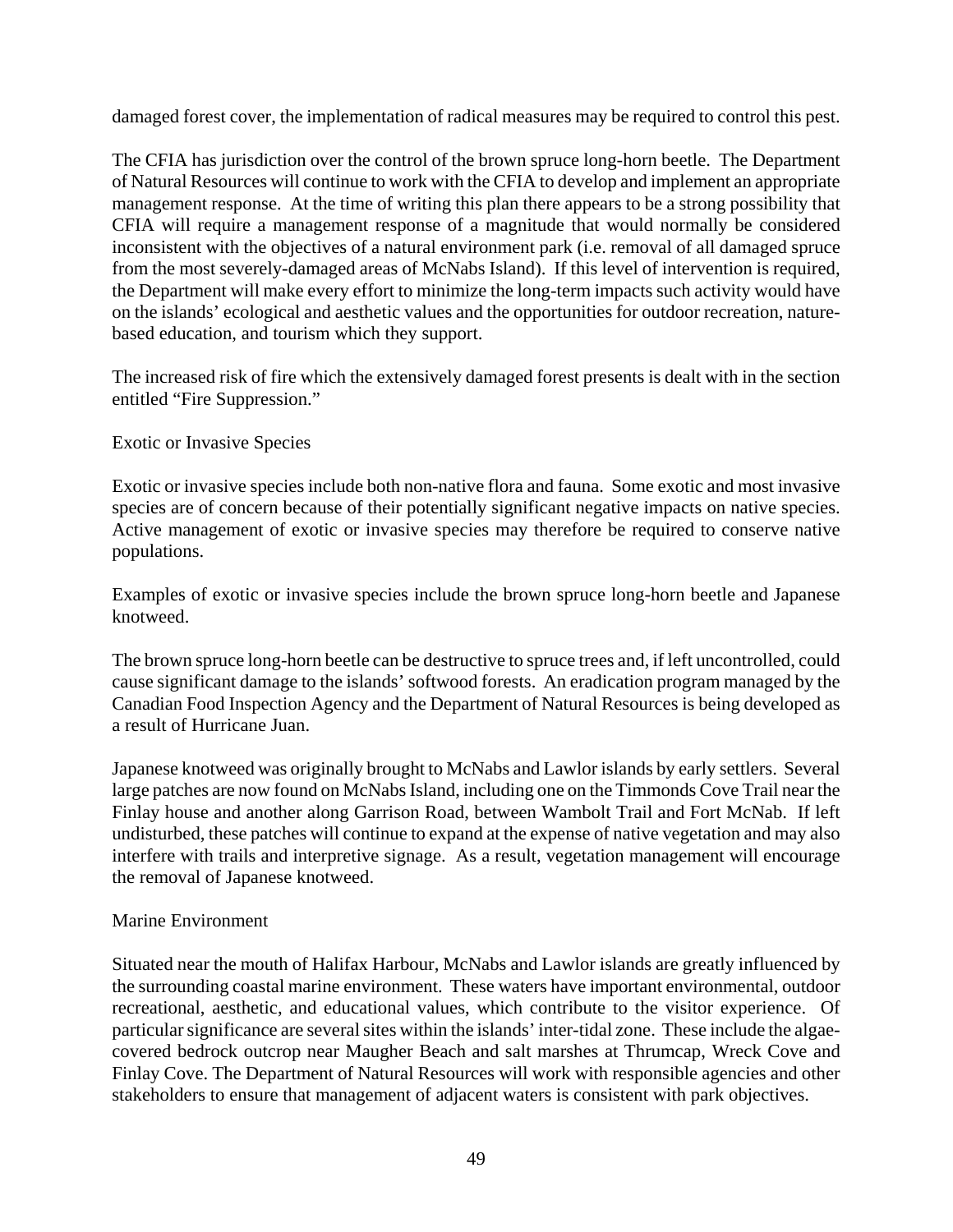#### **Managing Visitor Impacts**

McNabs and Lawlor Islands Provincial Park is located in the midst of Atlantic Canada's largest metropolitan area. The future development and management of the islands as a provincial park will result in increased visitation, which will, in turn, place greater pressures on the islands' heritage and park infrastructure. In addition, there is potential for conflicts among island visitors. These may include conflicts between various user groups (e.g. walkers versus bikers) or those seeking different experiences (e.g. solitude and a quiet escape versus a social experience involving a large group of people).

Through legislation, regulations, policy, and provisions of this management plan, the Department of Natural Resources will manage visitor use at McNabs and Lawlor Islands Provincial Park to ensure protection of the islands' heritage values and to enhance visitor experiences. Classification of the islands as a natural environment park clearly establishes that park management priorities will emphasize the protection of natural and cultural heritage. Establishment of a park zoning regime which designates approximately 90 per cent of the park in either environmental protection or resource conservation zones, is another indication of the Department's commitment to manage visitor use, minimizing impacts on the park.

The Department will undertake a number of other measures to minimize visitor impacts. Baseline data on visitor impacts will be collected and evaluated to establish island carrying capacities and develop visitor-management strategies. Management objectives will be established for specific areas of the park that will describe as precisely as possible the experiences to be offered visitors and the appropriate ecological and social conditions to accompany each experience. The impact of visitors on the social, physical, and ecological well-being of the park will be monitored and appropriate management techniques implemented to resolve undesirable consequences.

The Department of Natural Resources, in consultation with the park advisory committee, will identify monitoring priorities. These priorities may include salt marshes, sand dunes, climax forest stands, other sensitive ecosystems, selected fauna, and sensitive cultural sites. One of the primary reasons for choosing these monitoring priorities is to identify changes and determine if any specific change is part of a natural process or driven by undesirable impacts of visitor use.

As part of ongoing efforts to manage visitor impacts, the Department will provide information to visitors through park literature, interpretive signage, and park programs on management objectives and appropriate (and inappropriate) activities and behaviours. The Department, in conjunction with other agencies, partners, and stakeholders, will also enforce applicable legislation, regulations, policies, and guidelines to ensure that heritage values are protected and to prevent the occurrence of undesirable activities and user conflicts.

#### Waste Management

As part of the sustainable design approach, the Department of Natural Resources is committed to minimizing the impact of waste on the park environment. The Department recognizes that McNabs and Lawlor Islands Provincial Park is negatively affected by waste generated by park visitors as well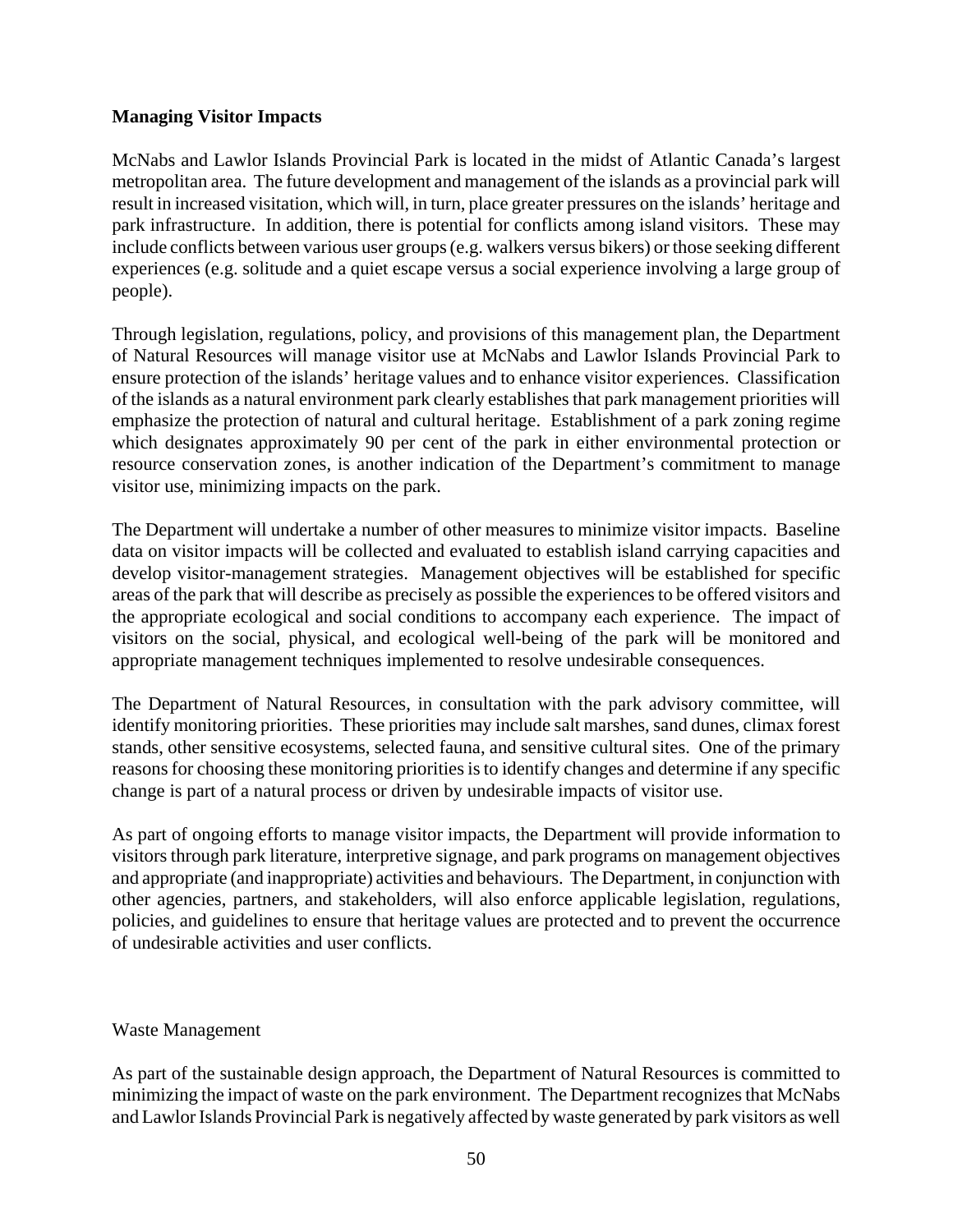as waste generated beyond its boundaries. Therefore, to be successful a waste management approach must address both sources of waste.

A solid waste management strategy will be developed by the Department of Natural Resources which includes a variety of techniques to reduce and/or eliminate waste. The strategy will include educational programs for park staff and operators, as well as park visitors. With respect to the latter, the Department will promote the concept of "pack it in, pack it out" to minimize the accumulation of waste in the park. The principles of the strategy will be the embodiment of the phrase "reduce, re-use, recycle." This approach recognizes that the best way to reduce waste is to avoid materials that become waste problems and to use materials that can either be re-used or recycled.

Where possible, the Department will participate in waste reduction, composting, and recycling programs implemented by Halifax Regional Municipality. The Department will also work to heighten public awareness of the negative impacts that waste generated outside of the park (e.g. domestic sewage, litter that washes ashore) can have on park values and visitor experiences.

Included in the waste management strategy will be policies on water conservation and waste water treatment.

#### **Park Operations**

Primary responsibility for the operational aspects of McNabs and Lawlor Islands Provincial Park will rest with the Department of Natural Resources' Regional Services Branch, Waverley office. This responsibility may vary, depending on the terms and conditions of any agreements entered into between the Department and its partners.

#### Park Season

The public will be invited to use McNabs and Lawlor Islands Provincial Park year-round, although facilities and services will normally be provided only during the park operating season as determined annually by DNR.

#### Staffing

Implementation of the management plan will require departmental staff resources for both operational and ongoing planning requirements. The extent of these resources will depend on future agreements between the Department and its partners. At a minimum, the present full-time caretaker as well as additional enforcement personnel will be required. The potential for additional staffing resources from partnerships and volunteers will be explored.

It is critical that staffing levels are sufficient to ensure long-term protection of the islands.

#### **Park Boundary**

McNabs and Lawlor Islands Provincial Park is 604 hectares in size. The park boundary encompasses all provincial Crown land on McNabs and Lawlor islands, consisting of 344 hectares on McNabs and 58 hectares Lawlors. In addition, 202 hectares of coastal waters, primarily in McNabs and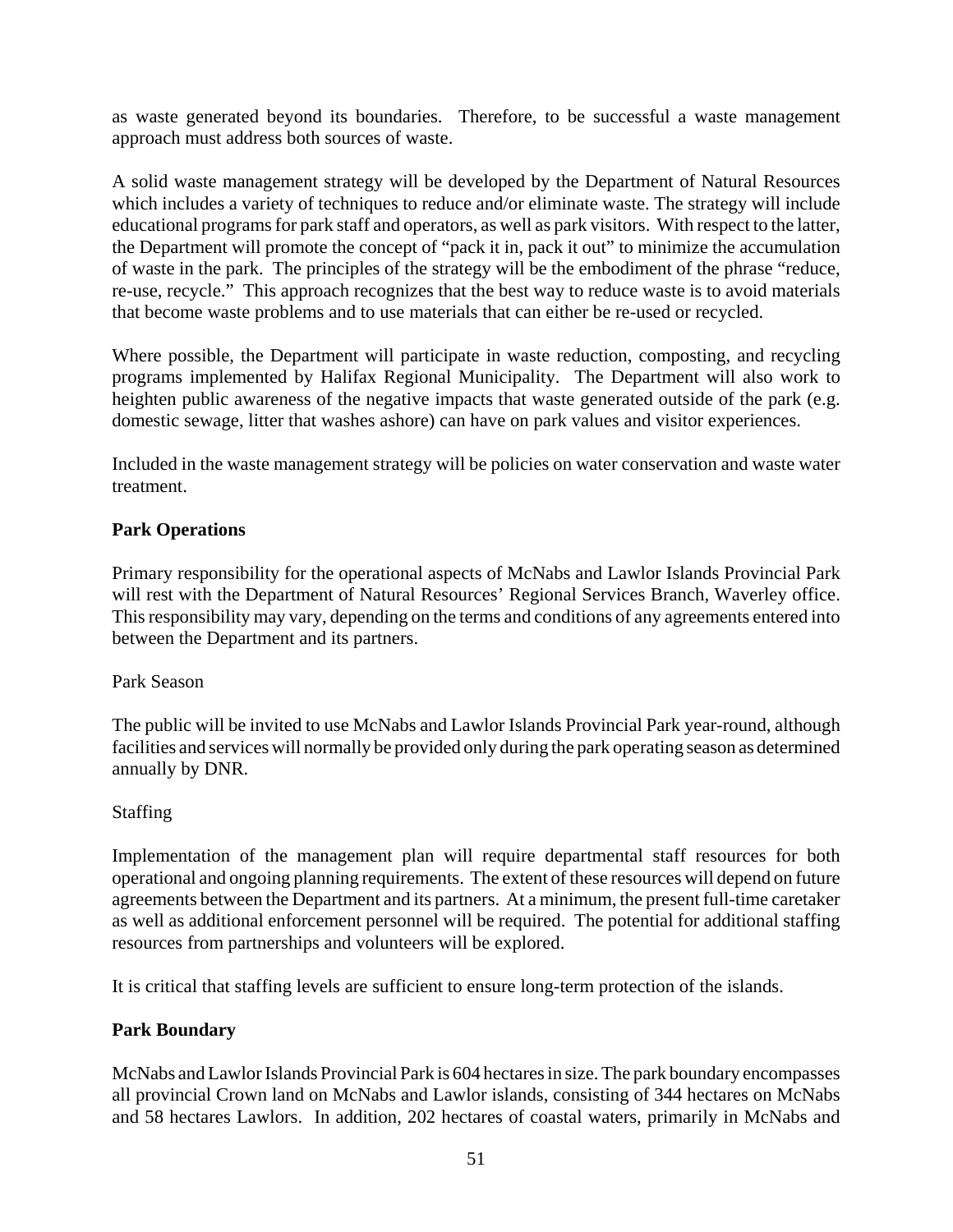Wreck coves, have been designated as part of the park. An additional 28 hectares on McNabs Island and 0.29 hectares on Lawlor Island are not included within the park designation. The majority of these lands are owned by the federal government and include Fort McNab National Historic Site of Canada (14 hectares), Hugonin Battery (8 hectares), and the Maugher Beach lighthouse (2 hectares). Three hectares of private land also remain on McNabs Island. Expansion of the park boundary, through the acquisition of additional lands, is proposed over the long term to enhance management of the park.

#### Park Boundary Offshore

Jurisdiction for the waters surrounding McNabs and Lawlor Islands currently rests with the federal government through Fisheries and Oceans Canada. The Halifax Port Authority also has some responsibility for waters surrounding the northern portion of McNabs Island.

As islands in the midst of Atlantic Canada's largest metropolitan areas, and one of Eastern Canada's busiest seaports, activities in the waters immediately surrounding the islands may affect the Province's ability to protect the park and ensure high-quality park visitor experiences. To facilitate park protection, while ensuring that island visitors enjoy a quality park experience, it would be desirable to extend the park boundary offshore beyond the ordinary low water mark around both islands. This would provide protection for the park's marine heritage.

The Department of Natural Resources will work with the federal government and the port authority to investigate the extension of park boundaries beyond ordinary low water mark around both islands, excluding the passage between Lawlor Island and McCormacks Beach Provincial Park. As an interim measure, the Department will work to have its concerns addressed through the existing regulatory powers of Fisheries and Oceans and/or the Halifax Port Authority.

#### Land Acquisition

Several small privately-owned properties remain on McNabs Island. In addition, the Fort Hugonin property has been declared surplus by the Department of National Defence, and other federal properties may also become surplus. The federal government owns the eastern-most tip of Lawlor Island and maintains a navigational aid there.

To ensure that the park's vision and objectives are not compromised by the management of adjacent private lands, the Province should acquire the remaining private properties on McNabs Island as soon as possible. Public ownership of these properties would enhance the Department's ability to protect park values and to provide for effective park development and management options. In addition, subject to suitable terms and conditions, provincial acquisition of the Fort Hugonin site is recommended. The acquisition of other federal properties on McNabs Island should also be explored.

In the interim, or where acquisition may not be possible, the Department will explore options for entering into formal agreements with adjacent landowners, as provided in the Provincial Parks Act, to ensure that adjoining private properties are managed in a manner that is compatible with park management objectives and values.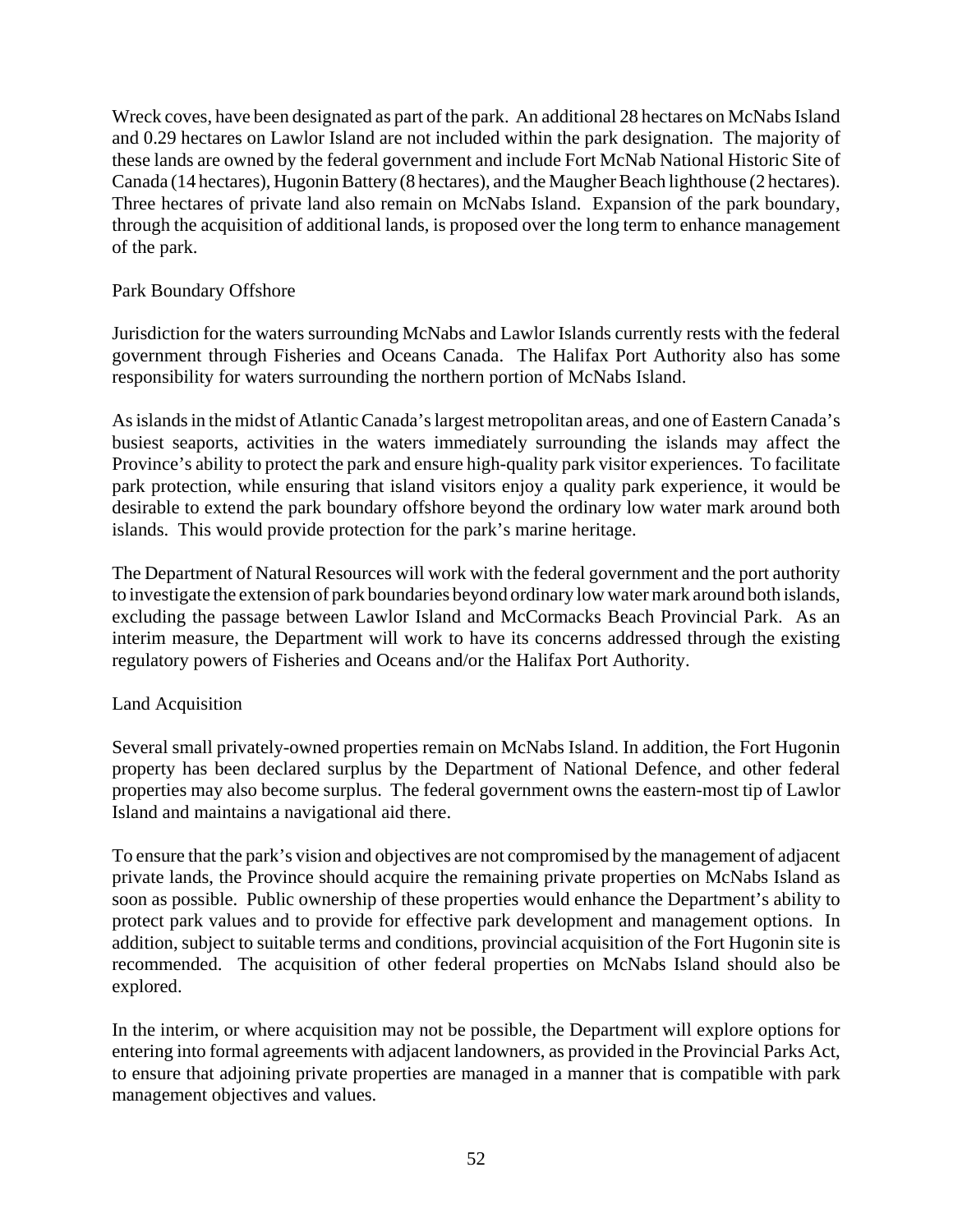## **Public Safety Issues**

Public safety at McNabs and Lawlor Islands Provincial Park presents many challenges. Because they are islands in Halifax Harbour, there may be a delay in emergency response. Fortifications and other facilities designed to  $19<sup>th</sup>$ - and  $20<sup>th</sup>$ -century military standards create some risk for visitors. Old foundations and wells, limited fire suppression measures, rugged terrain, changing weather conditions, and visitor activities (e.g., boating, swimming, and hiking), all must be considered when addressing public safety concerns.

Public safety measures will place an emphasis on accident prevention through the following:

- regular inspection, monitoring, and maintenance of park facilities and sites, and public use areas (i.e trail corridors)
- advising visitors of potential risks and hazards
- staff training
- adoption of emergency plans
- coordination of emergency services with other agencies (RCMP, Coast Guard, Halifax Regional Municipality, etc.).

The Department will undertake to ensure that public access and use of the islands are carried out as safely as possible. A hazard assessment and public safety plan will be completed, as well as regular inspections of park facilities.

#### **Emergency Response**

The Department of Natural Resources will prepare an emergency response plan in consultation with relevant agencies.

#### **Fortifications and Other Military Facilities**

Fortifications and other military facilities present a number of potential hazards to park visitors. These hazards primarily involve heights and the potential for falls causing injury. The Department will take appropriate action to reduce public safety risks. Measures may include signage, guardrails, construction of barriers, or removal of the risk.

#### **Old Foundations and Abandoned Wells**

McNabs and Lawlor islands contain numerous old foundations and abandoned wells, which may present a public safety concern. The Department will undertake to identify all such sites on both islands and develop and implement a plan to ensure that public safety concerns are addressed.

#### **Fire Suppression**

There is little or no infrastructure (water supply and distribution system) and limited on-site staff and equipment on McNabs and Lawlor islands for fighting fires. As islands, the park would also be difficult to access for municipal fire departments. A park fire suppression plan will be prepared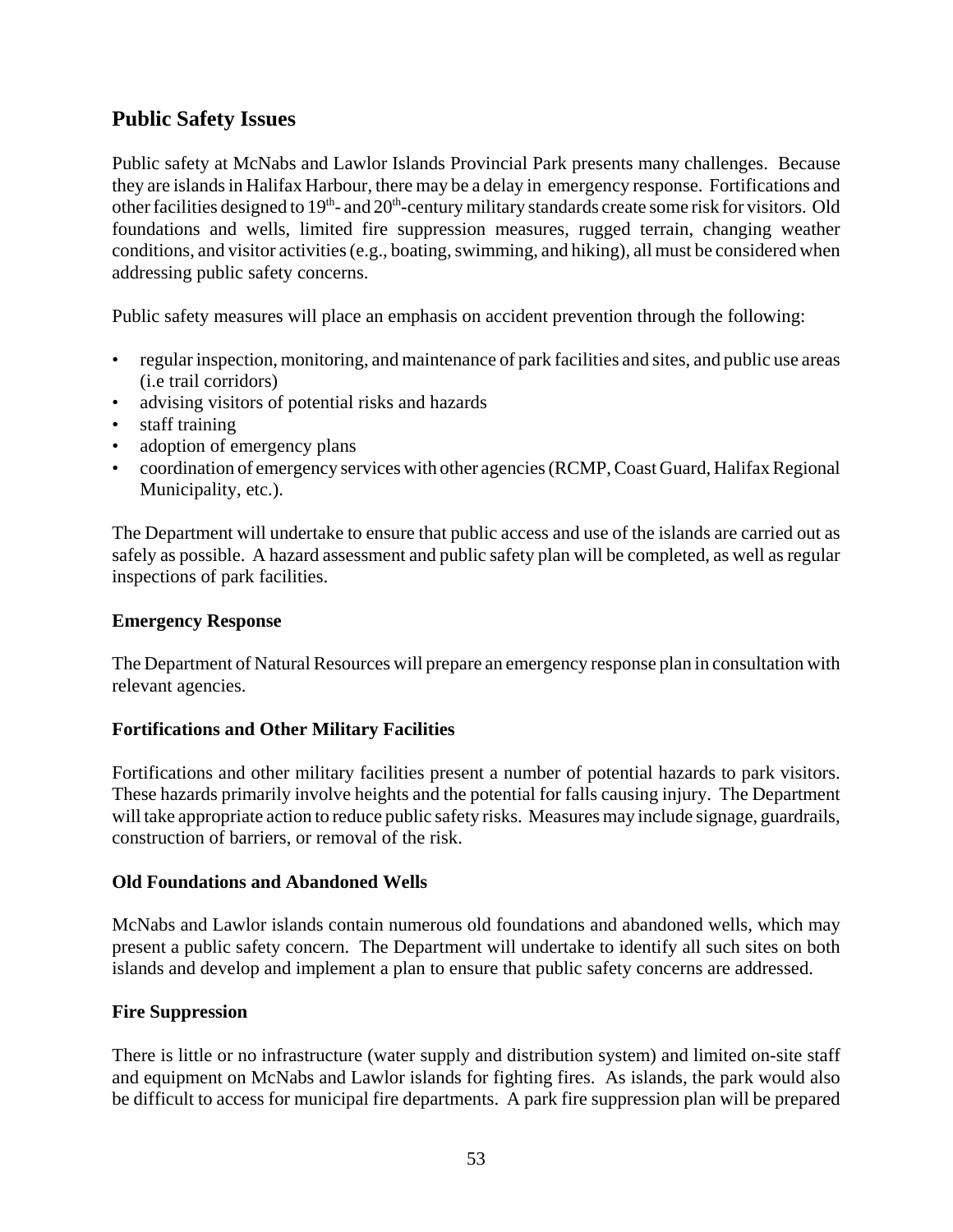by the Department of Natural Resources and, where possible, will contain measures to include cooperation and coordination from adjacent municipal fire departments and the Department of National Defence. In the interim, fire suppression measures will rely primarily on the Department's own firefighting resources available through local district offices and the Shubenacadie fire control centre.

The large number of trees damaged or downed by Hurricane Juan may significantly increase the risk of a severe fire on the islands. Depending on measures taken to reduce the potential of a major brown spruce long-horn beetle infestation, the Department of Natural Resources may have to be more proactive in reducing the fire risk. Measures may include the removal of some damaged trees, restricting access to some areas of the park, or improving fire fighting capabilities.

As part of fire suppression efforts, open fires will not be permitted and all uncontrolled fires will be aggressively fought. A fire ban will be enforced throughout the island.

#### **Eroding Cliffs**

Both islands include a number of steep, eroding cliffs, which may present a public safety hazard. The Department will not develop trails in these areas and, through a variety of methods (interpretive materials, signage, direct public contact, etc.), will discourage public activities from occurring in these areas.

#### **Visitor Activities**

While in the park or traveling to and from the mainland, park visitors participate in a variety of activities such as hiking, camping, swimming, or boating. To ensure a high standard of public safety, the Department will maintain park facilities and services to an appropriate standard, provide information on potential risks, and adopt appropriate emergency response plans for injuries.

#### **Special Events**

Provincial park policy and regulations currently allows special events by permit. Before granting a special event permit for McNabs and Lawlor Islands Provincial Park, proposed activities will be screened for compliance with the park management plan and assessed for potential impacts. Only those events which are consistent with the intent of the management plan will be considered. In reviewing applications for proposed events, advise may be sought from the park advisory committee.

## **7.0 PARTNERSHIPS**

The Department of Natural Resources is committed to ensuring that the park's natural and cultural heritage values are protected and used wisely. The Department, however, has limited resources to independently deliver the full range of facilities and services envisaged by this plan. Therefore, a community-based approach involving other government agencies, the private sector, and not-forprofit groups will be pursued. To this end, the Department of Natural Resources will consider a wide range of partnership initiatives, subject to their consistency with park management goals and objectives.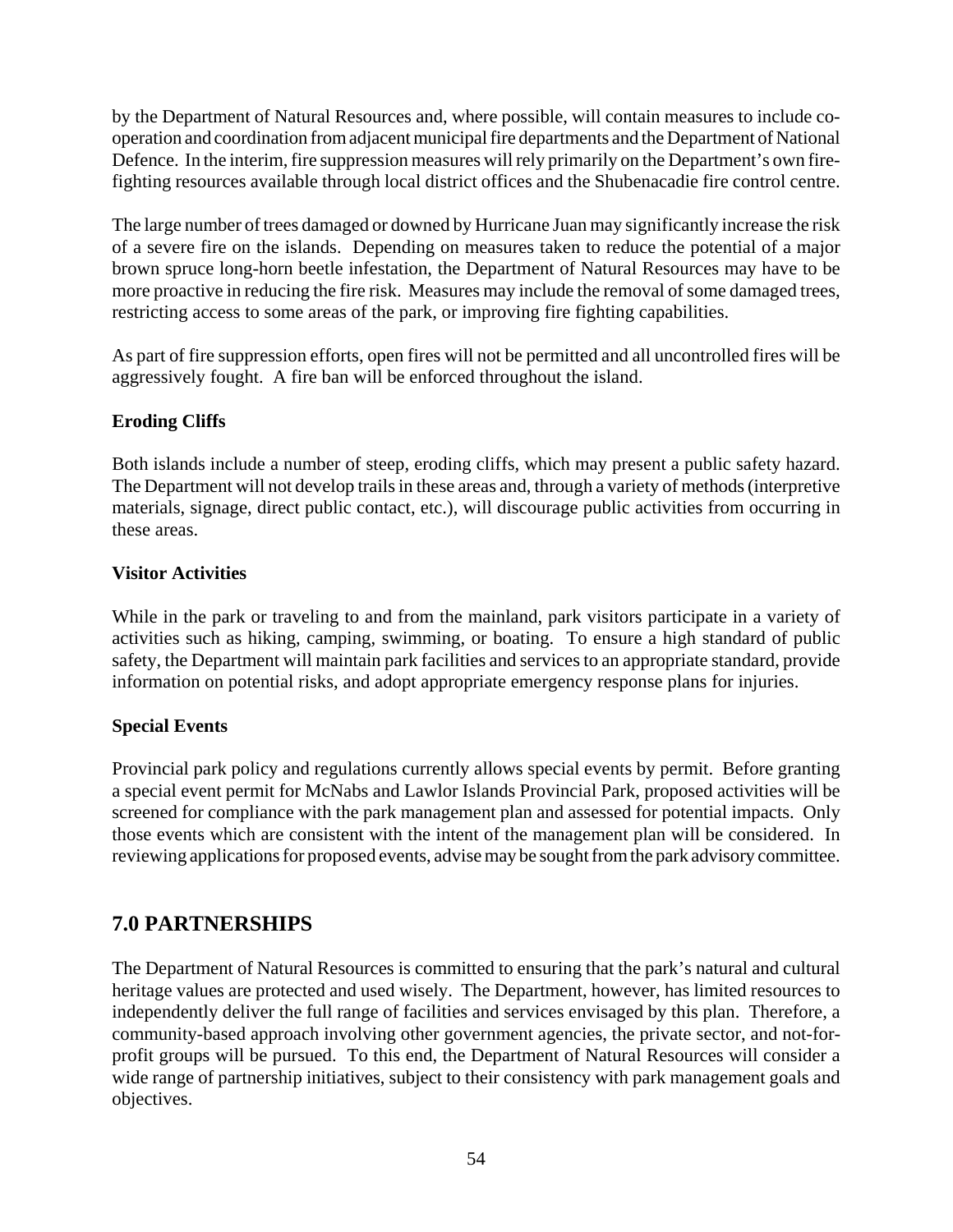The Department has previously maintained a partnership with the Friends of McNabs Island Society for trail upkeep, orientation signage, maintenance of vault toilets and the provision of interpretive programs.

Partnership proposals will be reviewed by the Department and park advisory committee in accordance with Provincial policy.

## **8.0 IMPLEMENTATION STRATEGY**

The plan will be implemented in four phases. The pace of implementation will depend on available resources and partnership agreements. It is recognized that government funding will cover only a portion of the costs of implementing this plan. Funding from private, corporate, and not-for-profit groups will be actively pursued. Innovative approaches, such as the creation of an Island Foundation, may be used to spearhead fundraising efforts. The Parks and Recreation Division of the Department of Natural Resources will play a lead role in facilitating implementation of this plan, while other potential partners may play a leadership role in implementing specific projects.

A Park Advisory Committee will continue over the long term to advise the Department about the ongoing planning, management, and operation of McNabs and Lawlor Islands Provincial Park. There may be a need to redefine the advisory committee mandate and restructure its membership to reflect the focus on plan implementation.

Before encouraging visitor increases, mechanisms will be put in place to monitor park visitor impacts on the island's heritage values. This monitoring will be used to help in designing visitor management strategies.

The proposed phasing of park implementation is designed to provide an operational park in three years of the adoption of this plan. An operational park can generally be defined as a site which provides at least a basic level of visitor facilities and services and is managed to ensure visitor safety and the protection of park values. In the interim (i.e. until McNabs and Lawlor Islands Provincial Park is operational), the Department will ensure management and operational decisions are consistent with this plan.

Although the plan has a 25-year time frame, it will be reviewed every 5 years or as otherwise required. In this way, adjustments can be made should conditions change substantially, or if significant new information becomes available.

The Department of Natural Resources will assume a lead role in plan implementation. By assuming a lead role, Natural Resources does not necessarily accept sole responsibility for the planning, funding, delivery, or ongoing management and operation of a particular initiative. In some cases, the lead role may lie with potential partners who will ultimately assume responsibility for the delivery of a facility, service, or program.

#### **Implementation - Phase I**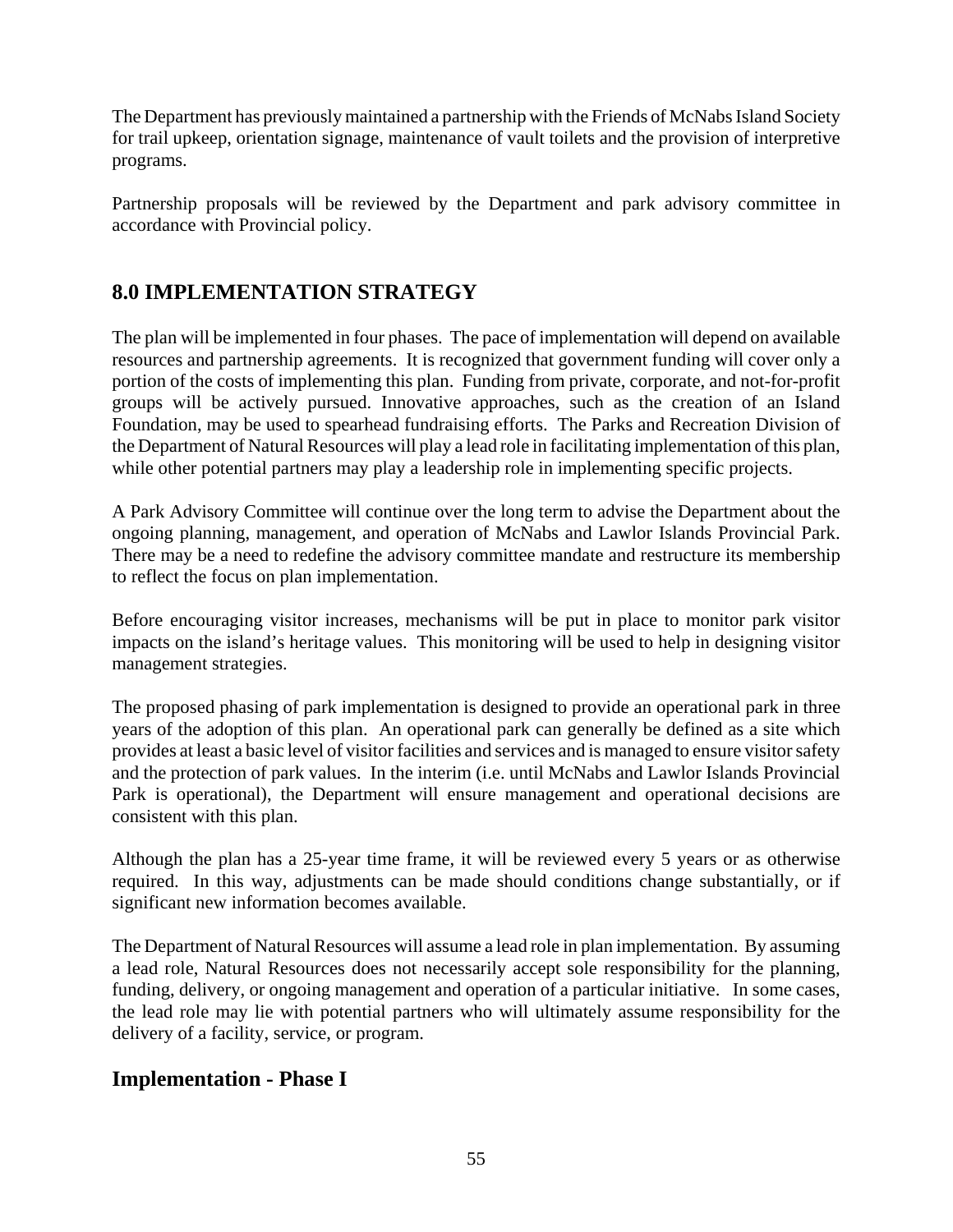Phase I of park development is intended to address key public safety issues, ensure protection of park values, and deliver basic facilities and services on McNabs Island (access, orientation and information, trails, toilets, potable water, etc.). Implementation will depend on availability of resources. Before implementation, all development proposals will be reviewed to ensure that they are consistent with the intent of the management plan. Where required by law, or to facilitate proper management decisions, the Department will require an environmental assessment prior to development to ensure that projects are appropriate and can be completed in an environmentally responsible manner. Environmental and other assessments will be conducted as needed to permit the management process to be adaptive to the outcomes of the assessment and ongoing environmental, social, and economic conditions.

- 1. Complete an inventory and evaluation of the full effects of Hurricane Juan on the islands, including an assessment of known or potential sites of archaeological interest.
- 2. Develop a fire suppression plan.
- 3. Identify and mitigate potential public safety hazards (e.g. damaged trees adjacent to public use areas, abandoned wells, Range Pier, Strawberry Battery).
- 4. Prepare an emergency response plan.
- 5. Establish ecological and cultural benchmarks and implement a monitoring program to determine park visitor impacts.
- 6. Develop and implement a sustainable use strategy.
- 7. Develop and implement a waste reduction strategy.
- 8. Conduct a more detailed assessment of the condition of the Conrad and Matthew Lynch homes, particularly with respect to their potential as an outdoor education centre, as well as the Jack Lynch home.
- 9. Establish a base level of support (funding, staffing, etc.) adequate to address ongoing issues, including asset and visitor management.
- 10. Assess existing trails to ensure they meets acceptable standards.
- 11. Assess existing campsites to determine which are suitable for use on an interim basis.
- 12. Review the Terms of Reference for the Park Advisory Committee.
- 13. Develop an enforcement policy.

#### **Implementation - Phase II**

Phase II is intended to provide a higher level of facilities and services.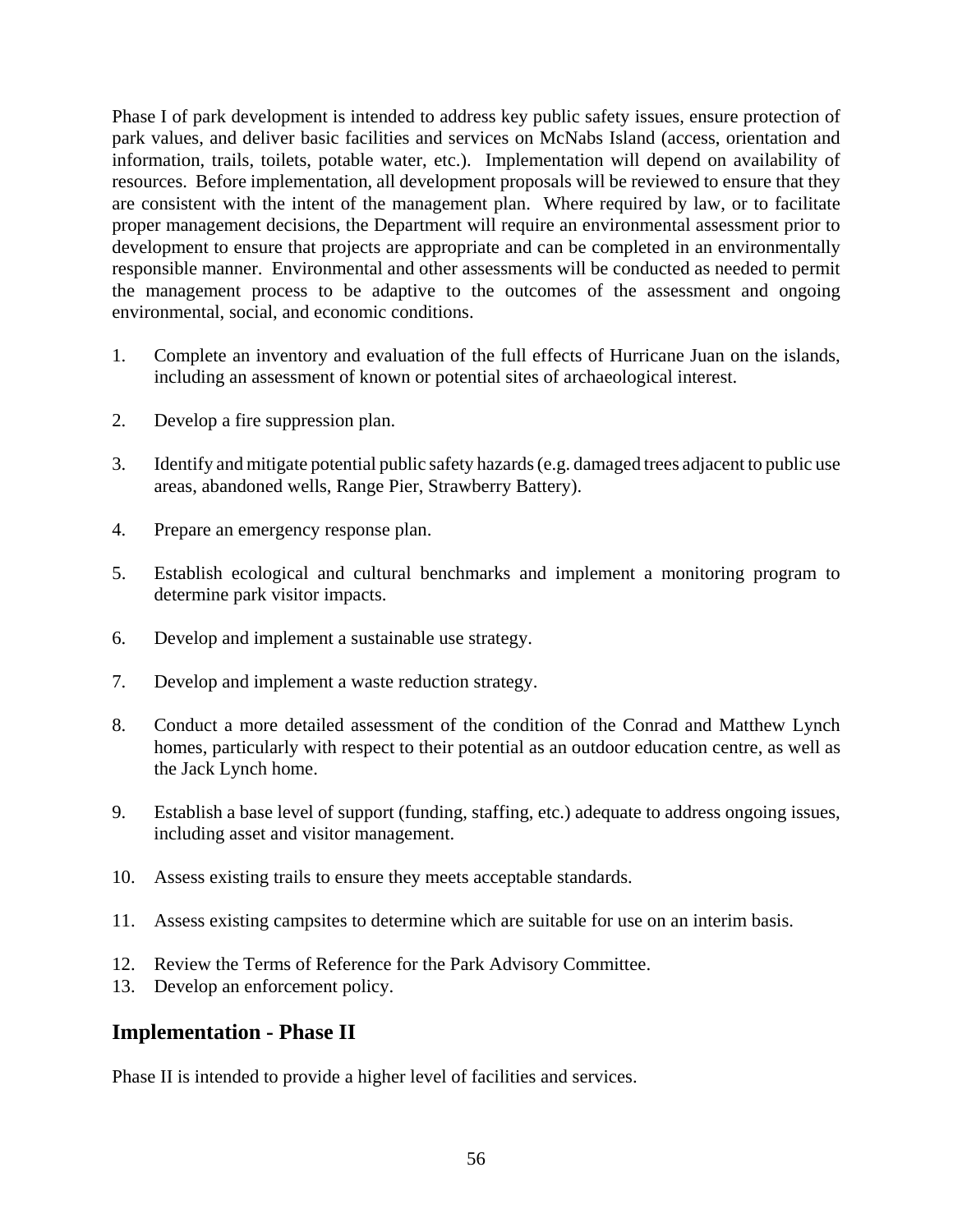- 1. Replace Range Pier.
- 2. Undertake urgent repairs to the Conrad, Matthew and Jack Lynch homes as required.
- 3. Develop and implement a park interpretive plan, including interpretation of the marine environment.
- 4. Develop the following park orientation information:
	- a park brochure
	- an orientation kiosk and associated information at Garrison and Range Piers
	- orientation signage at key points on McNabs Island
- 5. Assess, and where possible, develop a reliable water supply for the Jack Lynch (caretaker's) house, preferably with design capacity to also meet demands of the Conrad and Matthew Lynch homes, the proposed Old Military Road campground, and a public water supply for the Ives Cove Recreation Area.

In addition, during this phase a number of ongoing initiatives may commence, including additional studies (i.e., resource inventories) as necessary to better manage park values.

#### **Implementation - Phase III**

Phase III of park development is intended to provide a higher level of facilities and services and visitor experiences, with a focus on interpretation, outdoor education, and day-use facilities. Implementation will depend on availability of resources. Additional emphasis will be placed on establishing partnerships for the delivery of Phase III.

- 1. Develop a marketing and promotional plan.
- 2. Design, construct and install interpretive panels.
- 3. Develop interpretive programming (on and off site).
- 4. Provide change rooms, toilets, and opportunities for picnicking near Maugher Beach.
- 5. Provide picnicking and toilets at Fort Ives.
- 6. Develop a system to collect a park entrance fee from commercial ferry boat passengers.

#### **Implementation - Phase IV**

Phase IV of park development focuses on the delivery of a visitor services facility, completion of a formal camping area, development of an outdoor education centre, and an evaluation of an alternate public access point. These initiatives will depend on formal partnership agreements and the availability of resources.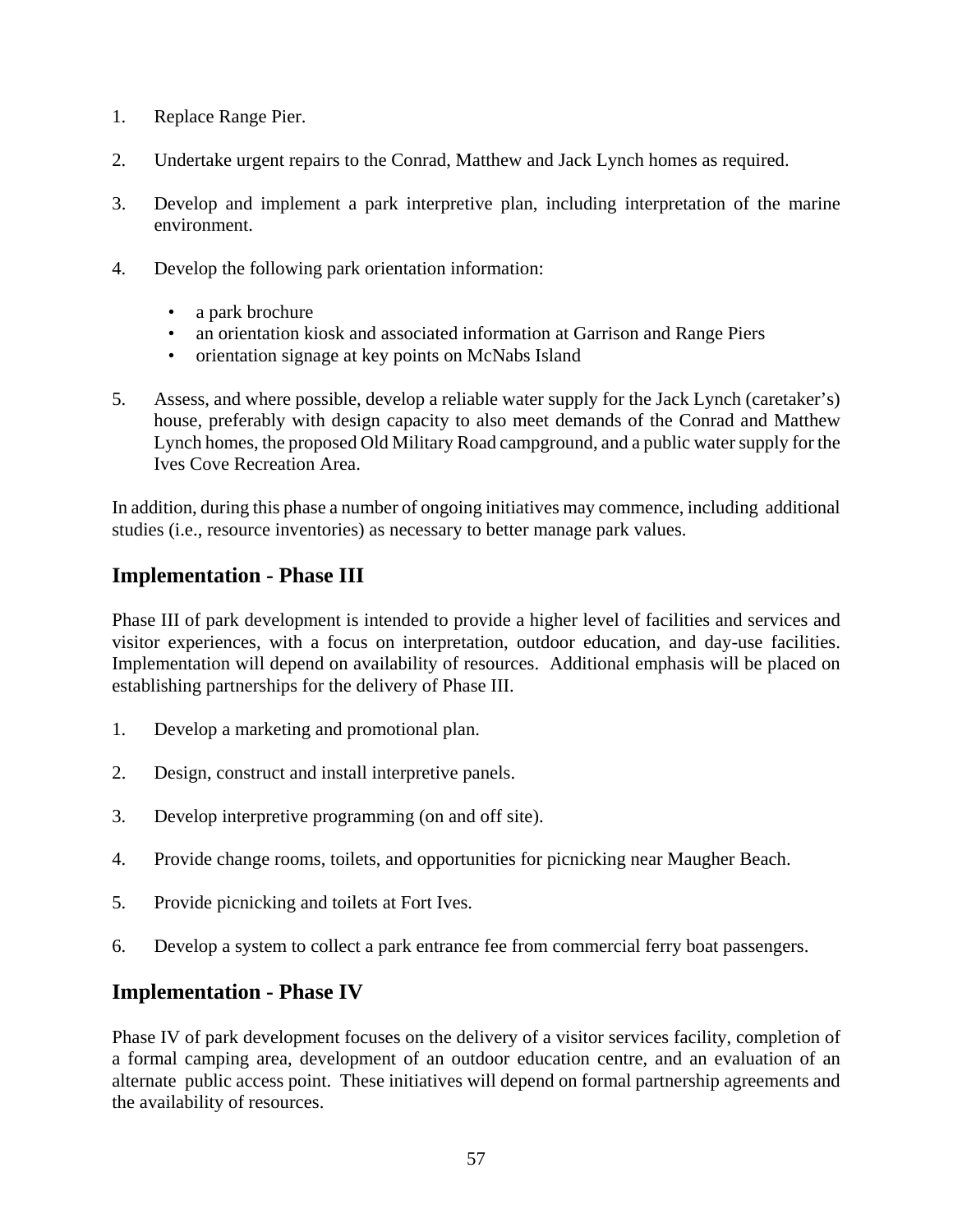- 1. Construct visitor services facility (food service, orientation, and interpretation) close to Maugher Beach. (Partner(s) and DNR).
- 2. Assess the feasibility of developing a public access point at Ives Cove.
- 3. Develop an outdoor education centre. (Partner(s) and DNR).
- 4. Construct a campground off Old Military Road.

## **9.0 PLAN REVIEW**

The vision and objectives of this plan are intended to guide the management of McNabs and Lawlor Islands Provincial Park for the next 25 years. The Department of Natural Resources, in consultation with the Park Advisory Committee, will undertake a review of the park management plan every five years, or sooner if required. In considering any significant deviation from this plan, and prior to approving any such deviation, the Department will seek input from the Advisory Committee and provide opportunity for public review and comment.

Additionally, this document calls for the preparation of several other plans (e.g. interpretive plan, marketing and promotional plan, and various vegetation management plans). These will all be made available for public review and comment prior to adoption. Where substantial departure from this management plan is contemplated, public consultation will be held.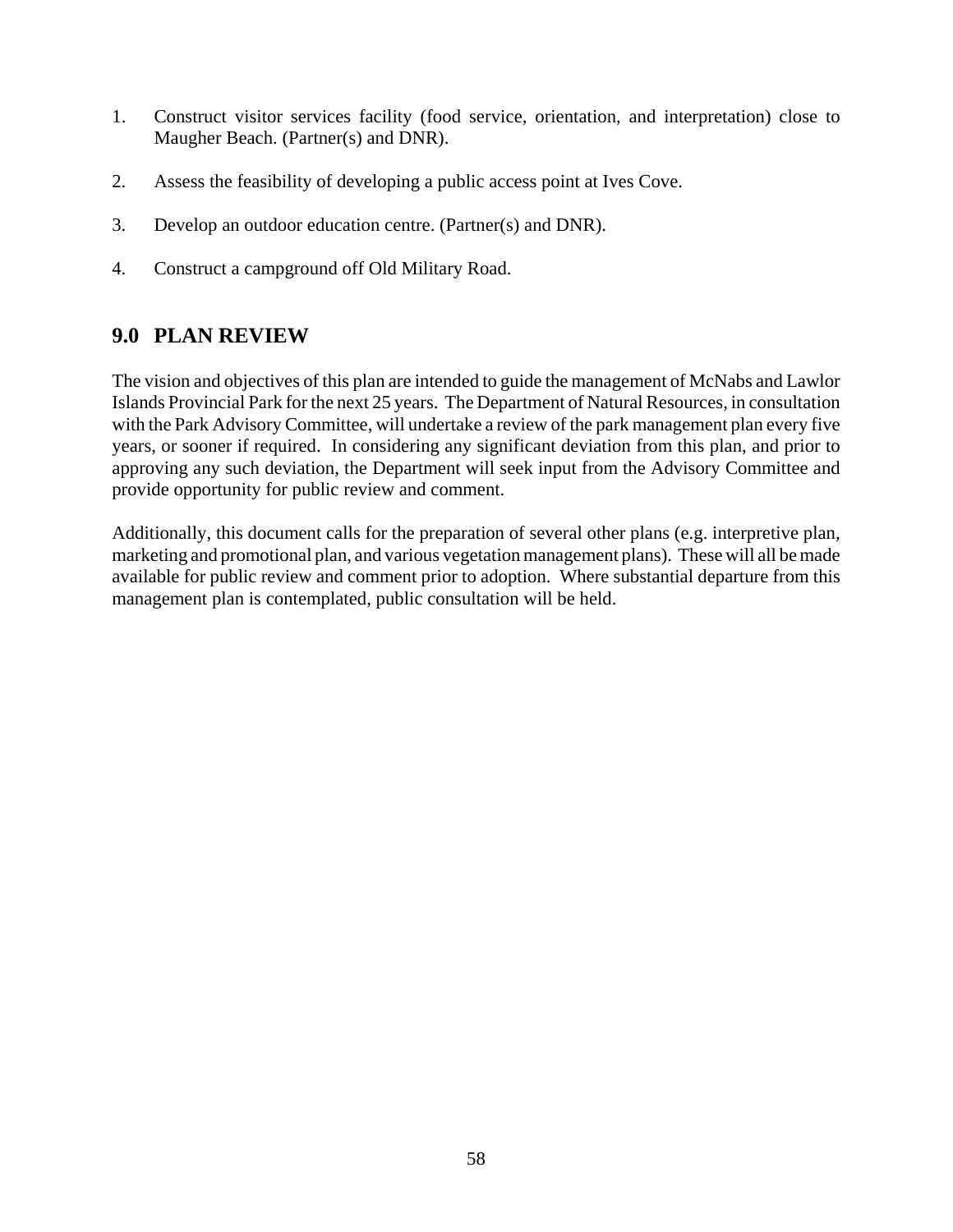#### **SELECTED BIBLIOGRAPHY**

- Canada Department of Agriculture and Nova Scotia Department of Agriculture and Marketing, *Soil Survey of Halifax County,* 1963.
- Clark, Alison M., *Learning from the Green Jewel of the Harbour: Examining the Suitability of McNabs and Lawlor Islands, Halifax Harbour, Nova Scotia, for an Outdoor Learning Centre and Program,* Master of Environmental Studies Thesis, Dalhousie University, 1996.
- Friends of McNabs Island Society, *Discover McNabs Island,* 1995.
- Halifax Regional Municipality, *Municipal Planning Strategy for Eastern Passage/Cow Bay,* 1992.
- Loucks, O.L., "A Forest Classification for the Maritime Provinces", in *Proceedings of the Nova Scotia Institute of Science*, 25(2), 1962.
- Manson, Gavin K. *Recent and Historical Coastal Change Under Rising Sea Level, McNabs Island Area, Halifax, Nova Scotia.* Master of Science Thesis, Dalhousie University, 1999.
- McCarthy, Catherine. *A Sustainable Management Model for McNabs and Lawlor Park.* Honours Bachelor of Business Administration Senior Paper, Mount Saint Vincent Universtity, 1999.
- Meltzer, Evelyn, *Summary of Public Consultation Process on the Future Use, Ownership and Management of McNabs and Lawlor Islands,* prepared for Parks Canada and the Nova Scotia Department of Natural Resources, 1996.
- National Park Service, *Guiding Principles of Sustainable Design*, 1994.
- Nova Scotia Department of Lands and Forests, *Preliminary Management Concept McNabs Island, Lawlor Island and Devils Island,* 1985.
- Nova Scotia Department of Lands and Forests, *Vegetation Inventory of McNabs Island, Lawlor Island and Devils Island,* 1985.
- Nova Scotia Department of Lands and Forests, *Parks A New Policy for Nova Scotia,* 1988.
- Nova Scotia Department of Natural Resources, *McNabs Island, Halifax County, Nova Scotia An Historical Overview,* 1994.
- Nova Scotia Department of Natural Resources, *Natural Landscapes of Nova Scotia: Summary Descriptions* (Draft), 1997.
- Nova Scotia Department of Natural Resources, *Guidelines for Vegetation Management in Provincial Parks, Park Reserves, Protected Beaches, and Trails* (Draft), 2003.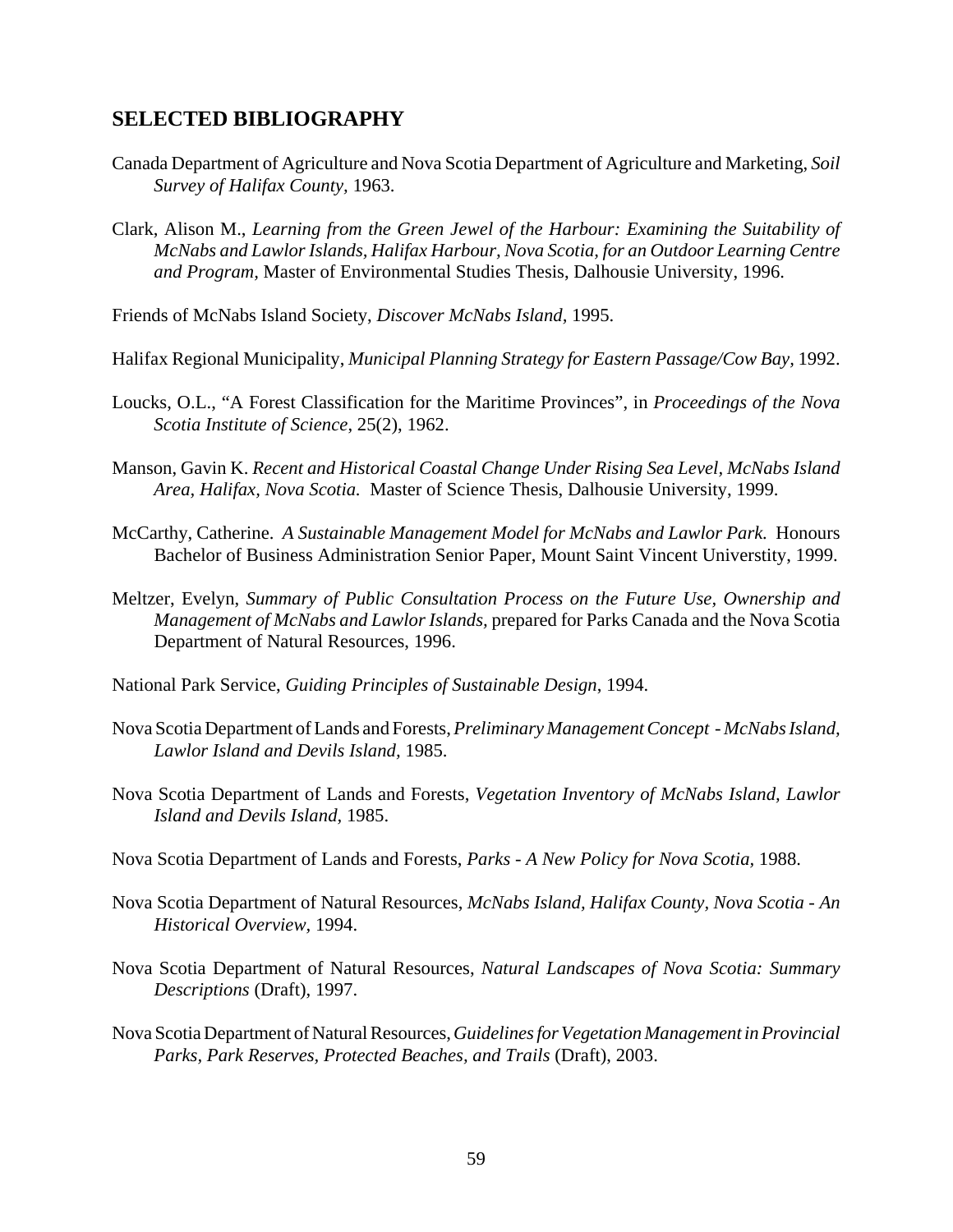- Nova Scotia Museum, *A Preliminary Survey of the Natural History of McNabs Island, Halifax Harbour, Nova Scotia,* 1966.
- Parks Canada, *Fort McNab National Historic Park Boundary Delineation,* 1985.
- Parks Canada, *Fort McNab National Historic Site Commemorative Integrity Statement,* 1996.
- Parks Canada and Nova Scotia Department of Natural Resources, *A Land Use Strategy for McNabs and Lawlor Islands, Halifax Harbour,* 1998.
- Willison, Martin, B. Freedman, Andrew Horn, and Chris Miller, *Inventory of Ecological Values on McNabs Island, Halifax County,* prepared for Parks Canada, 1996a.
- Willison, Martin, B. Freedman, Andrew Horn, and Chris Miller, *Inventory of Ecological Values on Lawlor Island, Halifax County,* prepared for Parks Canada, 1996b.